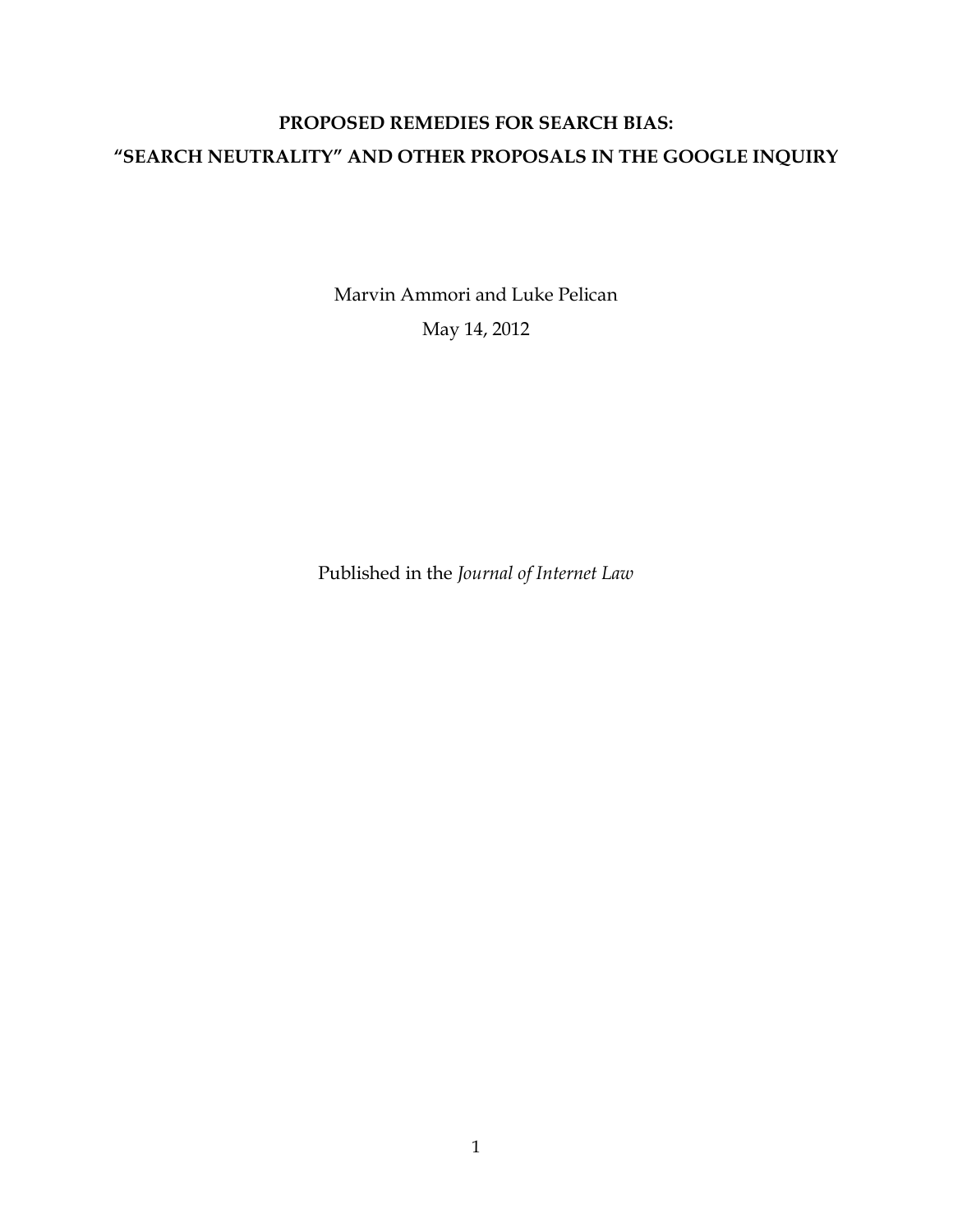# **PROPOSED REMEDIES FOR SEARCH BIAS:**

# **´6(\$5&+1(875\$/,7<µ\$1'27+ER PROPOSALS IN THE GOOGLE INQUIRY**

| A. FACTS AT THE CENTER OF THE ANTITRUST INQUIRY  4                          |  |
|-----------------------------------------------------------------------------|--|
| <b>B.</b>                                                                   |  |
| II.                                                                         |  |
|                                                                             |  |
| 1.                                                                          |  |
| A Court Could Not Adequately Supervise This Remedy: A CRS Analogy and<br>2. |  |
| <b>B.</b>                                                                   |  |
| C.                                                                          |  |
| D.                                                                          |  |
| E. NO BIDDING: ACQUISITIONS AND EXCLUSIVE AGREEMENTS  36                    |  |
|                                                                             |  |
|                                                                             |  |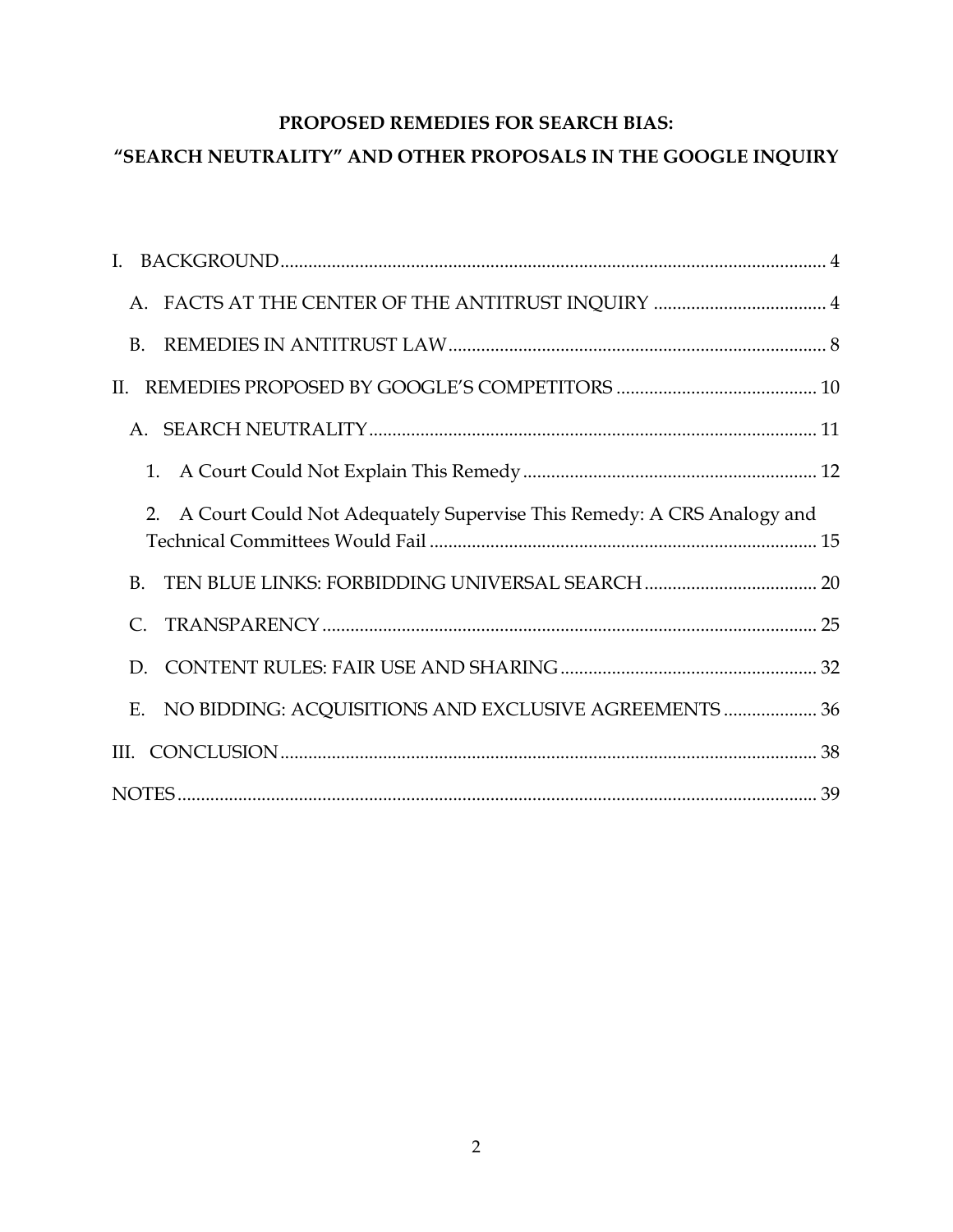# **PROPOSED REMEDIES FOR SEARCH BIAS: ´6(\$5&+1(875\$/,7<µ\$1'OTHER PROPOSALS IN THE GOOGLE INQUIRY**

#### **Marvin Ammori and Luke Pelican1**

Google is currently the subject of high-profile antitrust scrutiny by the Federal Trade Commission (FTC), the European Commission (EU), and other regulators. At the heart of this scrutiny is Google's competitors' claim of "search bias" - that Google manipulates Google Search results to penalize competitors or to privilege other Google products and features. In light of these antitrust inquiries, Google's competitors have publicly proposed more than a dozen remedies for agencies to pursue.

This article evaluates these proposed remedies, with a focus on the FTC's investigation in the United States. The remedies can be evaluated now because Google·s complaining competitors have had considerable opportunity to provide details of workable remedies. Microsoft, Expedia, Foundem, and a host of other companies have formed coalitions devoted to pursuing an antitrust investigation, called FairSearch in the United States and Initiative for a Competitive Online Marketplace (ICOMP) in Europe.1 These coalitions have issued several white papers, sections of which propose a large number of remedies.2 Their consultants have also elaborated on these remedies and proposed others.<sup>3</sup> The executives of Google's complaining competitors testified at a

!!!!!!!!!!!!!!!!!!!!!!!!!!!!!!!!!!!!!!!!!!!!!!!!!!!!!!!!!!!!

<sup>&</sup>lt;sup>1</sup> Marvin Ammori and Luke Pelican manage the Ammori Group, a law firm and Internet-law consulting practice whose clients include Google Inc. Mr. Ammori spent years as a faculty member at the University of Nebraska, where he cofounded its world^ leading Space, Cyber, and Telecom Law program, supported by US Strategic Command and the US Air Force. He has published articles in law journals at Harvard, Michigan, Wisconsin, Missouri, Catholic, Regent, and elsewhere. Mr. Pelican has a JD from the University of Michigan Law School and an LLM from the University of Nebraska School of Law.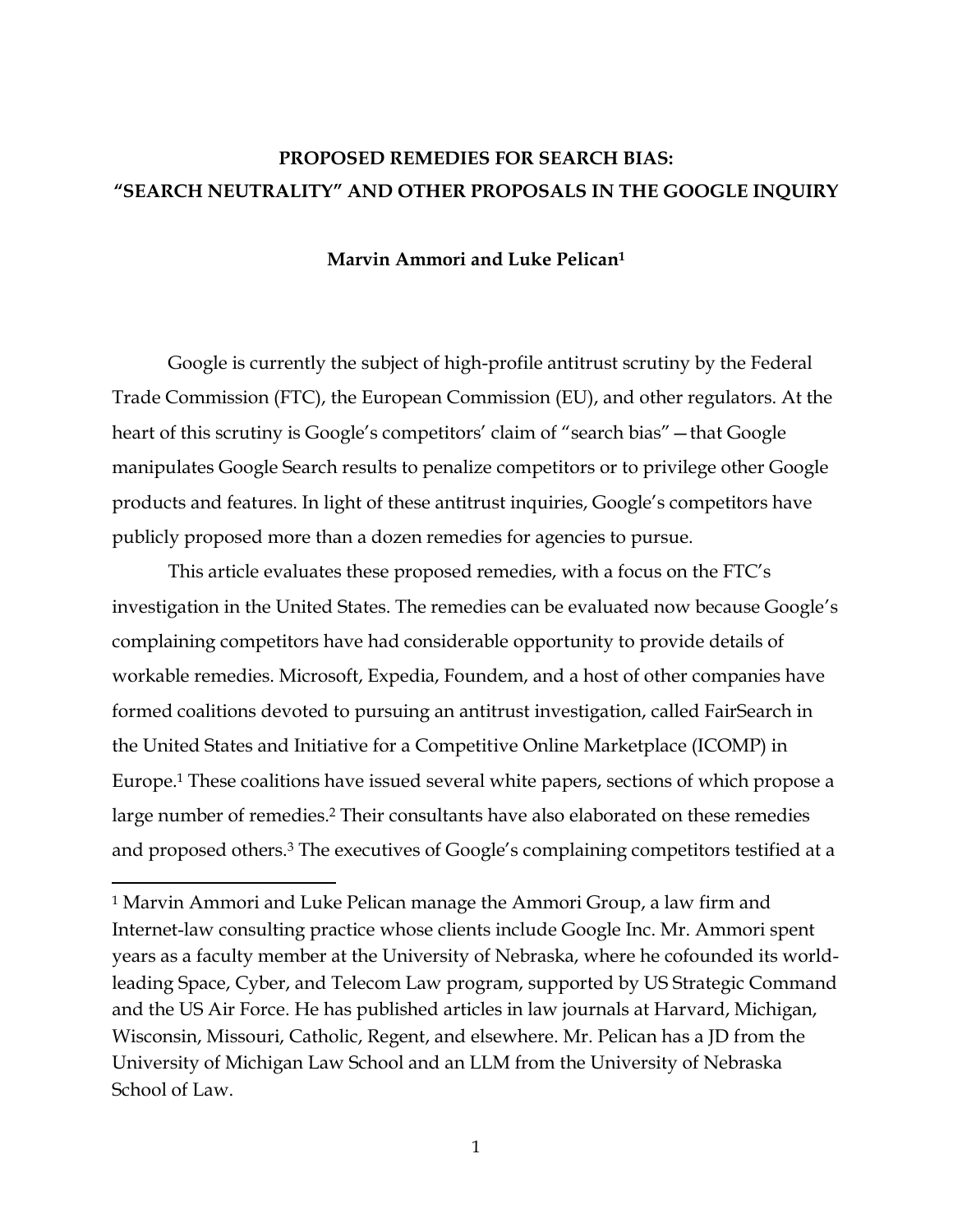US Senate hearing on Google and antitrust, in September of 2011, with the opportunity to propose remedies.4 It can be assumed that these competitors and their consultants have already put forward their most persuasive remedies, rather than putting forth their least persuasive proposals. Almost all of the proposed remedies target search bias. As this article demonstrates, even the competitors' strongest proposed remedies are entirely unpersuasive. At the Senate hearing, senators suggested that Google's competitors had not proposed a compelling, workable remedy, as they repeatedly asked witnesses for Google what they "would propose for a remedy if an antitrust court ruled against it."<sup>5</sup>

This article concludes that the cures proposed by the competitors are worse than Google's alleged disease. The proposed remedies might benefit the short-term economic interests of Google's competitors that are members of FairSearch and ICOMP, but benefiting competitors is not the goal of antitrust law. The goal of antitrust law is to promote consumer welfare, competition, and innovation. The proposed remedies, however, would do the opposite: harm consumers, impede competition, and stifle innovation. The remedies would invite government agencies and technical committees to second-guess and evaluate both mundane and game-changing engineering and userinterface decisions regarding Google Search, reverse long-standing fair use principles rooted in constitutional requirements, and empower competitors to litigate rather than compete against daily innovations and disclosures by Google.

Although the antitrust inquiries are ongoing, the FTC should evaluate the competitors' proposed remedies now for at least three reasons. First, if the dozen strongest proposed remedies would, on balance, harm consumer welfare, competition, and innovation, then the FTC would find no point in pursuing an investigation at all.<sup>6</sup> Second, the lack of workable remedies may be a powerful indicator of a weak antitrust claim on its merits, as even Thomas Barnett, the former US Department of Justice (DOJ) Antitrust Division chief who now represents FairSearch, has noted.7 Third, when competitors in the FairSearch coalition such as Microsoft seek a government investigation without proffering a practical remedy, the intention appears rooted not in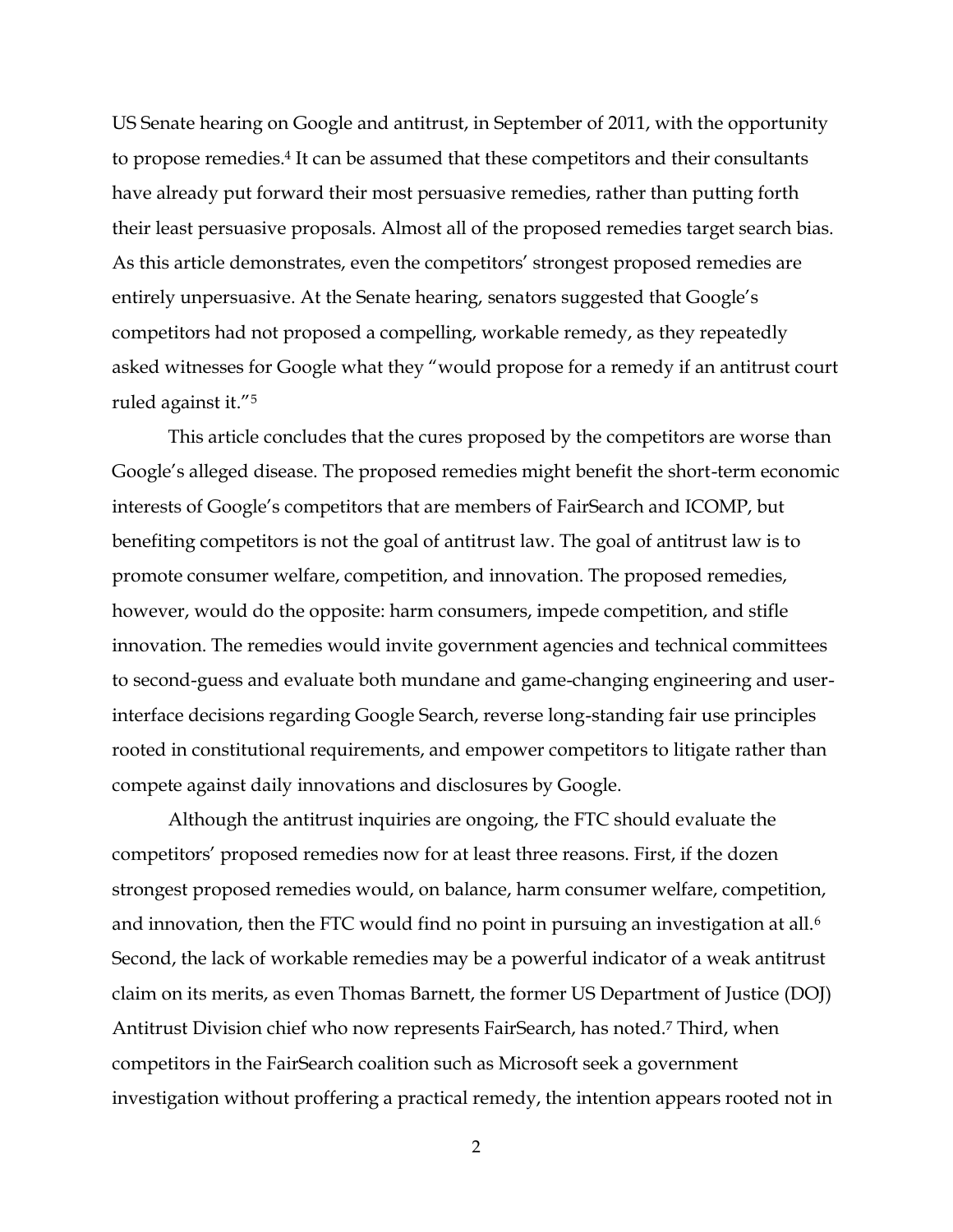redressing a legal wrong, but merely in raising a rival's costs through the legal system. Forcing Google's executives to spend valuable time not on out-innovating competitors but instead on responding to antitrust investigations merely raises Google's costs of innovation.8

To evaluate the many proposed remedies, they can be classified into five categories:

- 1. **Search "Neutrality":** inviting government to second-guess and reject algorithmic and manual changes to Google Search based on an elusive, ill^ defined "neutrality" concept that neither agencies nor technical committees could effectively adjudicate.
- 2. **Ten Blue Links, not Universal Search:** forbidding Google from presenting answers to search queries as both Google and its largest competitors have done since 2007, with results that deliver a mix of Web links, news links, places, maps, and images, rather than merely providing 10 blue links to Web sites, just as many search engines did years ago.
- 3. **Google-Specific Fair-Use Limits:** forbidding Google from crawling and using others' Web content while forcing Google to let others crawl and use Google's content, thereby inverting the copyright fair-use doctrine, the trespass-to-chattels doctrine, and raising constitutional concerns.
- 4. **No Bidding:** constraining Google's ability to compete for acquisitions and exclusive partnerships, harming acquisition targets and consumers while favoring the most deep-pocketed competitors.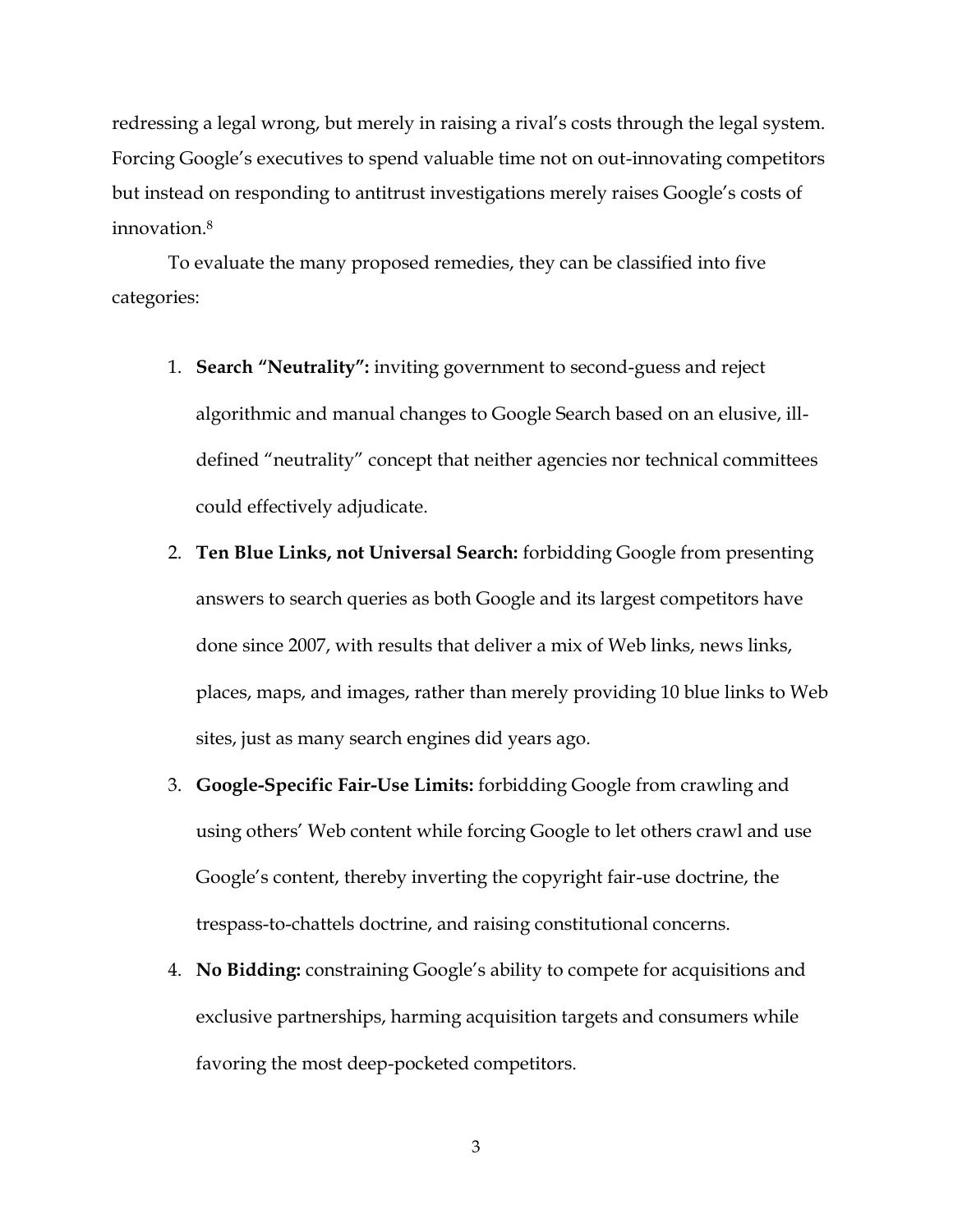5. **Continuous Disclosure:** requiring numerous ongoing disclosures, many of which Google already provides, and others that would enable spammers to manipulate Google's search algorithms or empower its less innovative competitors merely to copy new Google products more rapidly.

To evaluate these categories of proposed remedies, this article is divided into two primary sections. The first sets out some background regarding the relevant facts of the Google inquiry and the law of antitrust remedies. The second addresses each of the five classes of proposed remedies. The article concludes that none of these proposed remedies is workable and that antitrust law specifically disfavors many of them.

#### **I. BACKGROUND**

We begin with a brief review of the facts and applicable law and policy concerning antitrust remedies and consumer welfare.

## A. FACTS AT THE CENTER OF THE ANTITRUST INQUIRY

In June of 2011, Google confirmed that it is under investigation by the FTC.9 The following September, the US Senate's Subcommittee on Antitrust, Competition Policy, and Consumer Rights held a hearing on Google that focused almost exclusively on one topic: whether Google's search engine preferences other Google products or deliberately harms Google's competitors.<sup>10</sup> In December, the top Democrat and top Republican on the Subcommittee sent a letter to the FTC to encourage the ongoing investigation and reiterated the focus on search bias.<sup>11</sup> The debate over Google's search bias extends beyond the FTC and Congress, and has also prompted debates in academic circles, think tanks, the press, and abroad.12

As the case against Google would be a monopolization case, we can begin with the two legal questions that shape the factual analysis in any monopolization case.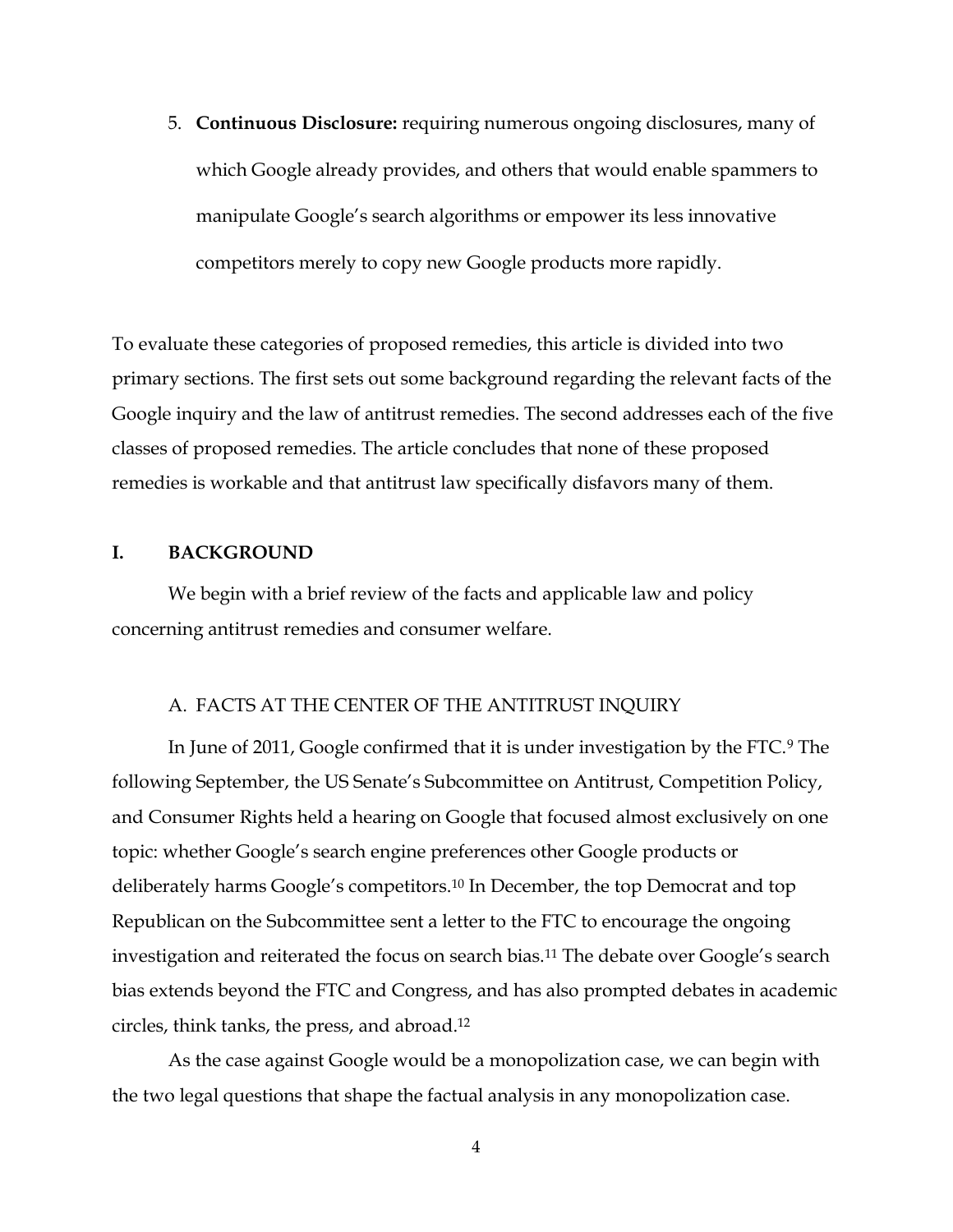Those questions are whether the company has monopoly power and, if so, whether it has abused that monopoly power to exclude rivals on a basis other than efficiency or innovation.

First, Google's competitors argue that Google has monopoly power, because, depending on the measure, Google processes roughly 65 percent of search queries through general search engines.13 Google denies having monopoly power, arguing that it competes aggressively with general search engines such as Microsoft's Bing (which also powers Yahoo! search, another competitor), smaller general^search providers, and other tools for finding information. These other tools include Facebook and other social networks, which direct considerable traffic to news sites, among others;<sup>14</sup> Twitter and other microblogs; specialized search engines such as Yelp and Amazon; and other tools, including mobile apps.15

Google's complaining competitors also argue that Google has engaged in legally "exclusionary" actions. Antitrust law protects "competition" but not specific "competitors."<sup>16</sup> Courts have recognized that antitrust law encourages aggressive competition but that distinguishing exclusionary conduct from aggressive competition is often difficult. As a result, whether or not conduct is exclusionary often turns on whether the monopolist's actions cannot be explained by innovation, efficiency, meeting competition, or serving consumers, and is best explained as having no business purpose beyond destroying competition.17

In alleging exclusionary acts, Google's complaining competitors have thrown a lot of ingredients into a "monopoly broth,"<sup>18</sup> but focus on alleged search bias. The competitors accuse Google of nontransparent manipulation of its search results either to favor its own properties or to punish specific potential competitors. The argument that Google favors its own properties is derived primarily from Google's use of a Universal Search instead of 10 blue links. Before 2007, Google displayed results generally as 10 links to Web pages on each results page. In 2007, Google introduced Universal Search, which displays results not only from Web sites, but also, from images, videos, news, maps, and places. Google's competitors argue that Universal Search favors Google's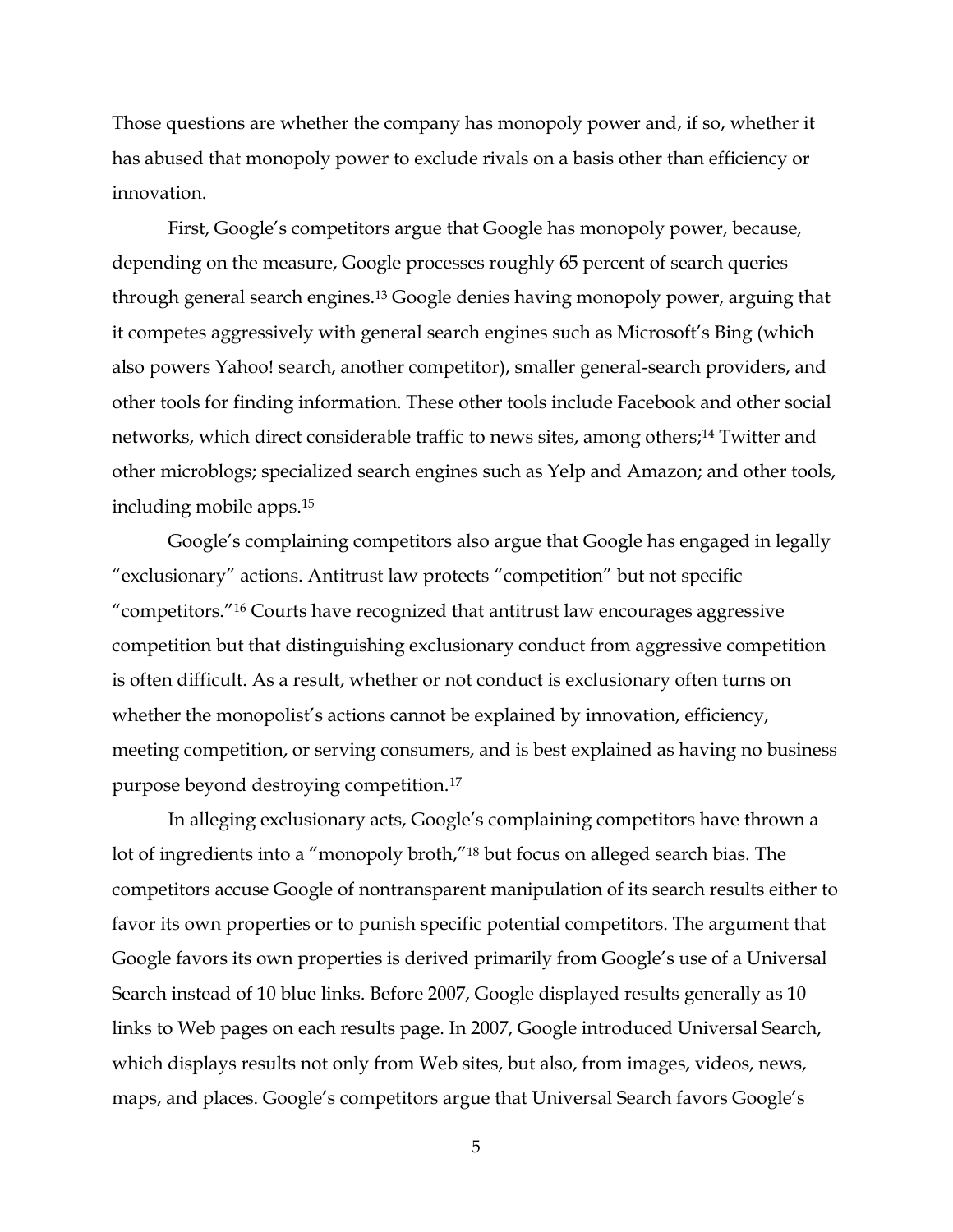own "specialized search properties," such as Google Maps, Google Places, and Google Products, over competing specialized search providers, such as MapQuest, Yelp, Foundem, and Nextag. For example, in February of 2012, a TripAdvisor executive accused Google of bias because Google Places results show up higher on the screen than some other results, including TripAdvisor's.<sup>19</sup> To the competitors, from an antitrust viewpoint, Google is tying together two distinct products – general search and the specialized search tools - thereby making it difficult for specialized competitors to receive as much traffic from Google's search users.

In response, Google argues that Universal Search is not exclusionary but innovative and responsive to consumers. First, Google argues that the attack on Google's integrated search results reflects an attempt to lock into place a (perhaps inaccurate) view of what search engines did in 2007. Since 2007, all search engines have not only moved to Universal Search,20 but also, Bing, Yahoo!, and Google have introduced social search functionality — with Bing doing so in partnership with the largest social network, Facebook.21 Bing has advertised itself as providing answers and has criticized Google for providing links without context.<sup>22</sup> Second, Google maintains that consumers go to search engines for answers and that those answers may be more usefully categorized by images, places, or news, not merely through links to Web sites.<sup>23</sup> Third, as noted, Google's leading general-search competitors, Bing and Yahoo!, also display results "universally" rather than providing 10 blue links,<sup>24</sup> which likely reflects efficiency and consumer preferences, rather than exclusionary conduct. Fourth, research demonstrates that Google "favors" its own properties, such as Google Places, no more than Bing does.25

Since 2007, disruptive small competitors have aimed at innovations far beyond presenting 10 blue links to Web sites: Bit.ly has announced a predictive future search product,26 Blekko uses a suggestive, hashed search and weeds out content farms and spammy sites (while opposing the Google antitrust inquiry, declaring its willingness to compete against Google in the market), $27$  StumbleUpon offers a serendipitous search, $28$ DuckDuckGo aims to provide answers, not results, and does not collect personal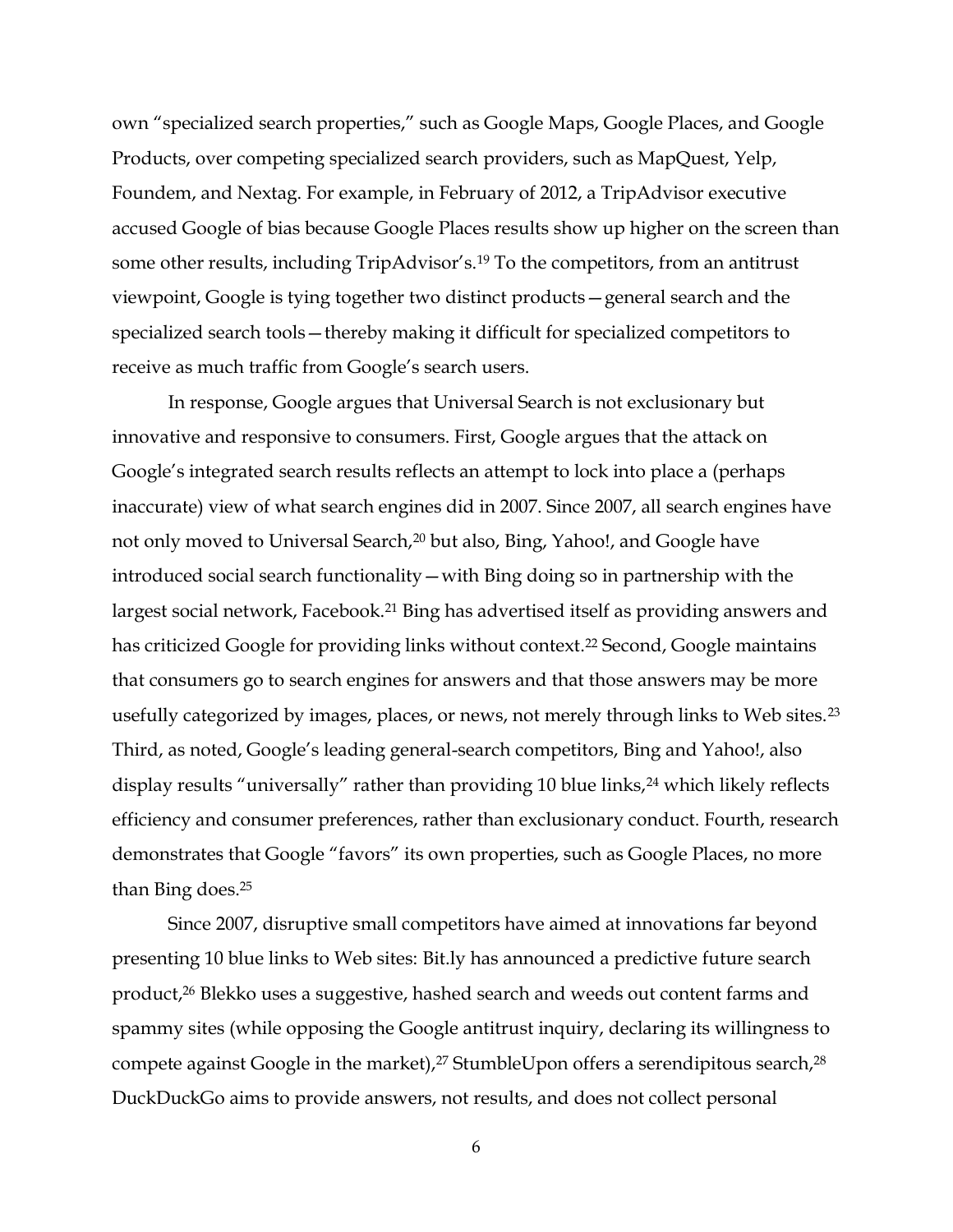information.29 Chomp is considered the best tool for searching the iPhone app store, resulting in Apple's recent purchase of Chomp.<sup>30</sup> Several other companies compete based on privacy (Ixquick), security and family-friendly defaults (Yippy), and even environmental effects (Gigablast).<sup>31</sup> Google's leading engineers are predicting that the future of searches will be more like Siri than like 10 blue links: They will be mobile and increasingly reliant on artificial-intelligence processing of concepts, not keywords.<sup>32</sup> The Google competitors have not, according to Google, demonstrated that consumers are better served by requiring Google to maintain its 10-blue-links display from years ago while at the same time other companies continue to innovate their search engines.

In contrast to the argument that Google favors its own properties, the argument that Google specifically penalizes particular competitors rests largely on specific complaints from particular companies that rank poorly because of a hypothesized "manual" adjustment by Google or a general Google policy. For example, Foundem, a small UK-based price-comparison site most famous for complaining about Google, argues that Google has deliberately punished Foundem because it is a search engine competing with Google.<sup>33</sup> Google replies that it does not "cook" the results to disfavor competitors and also notes that, to meet consumers' demands, it favors sites with original content, rather than sites consisting of merely lists of links to other content. According to Google, its users understandably go to Google for answers, not for links to sites consisting of additional links to answers.<sup>34</sup> Finally, Google asserts that no Web site (competing with it or not) is "entitled" to a certain amount of traffic from Google or to being highly ranked in particular searches; rather, Google has the right to determine its search results, as it is a given that all sites would prefer high rankings for some searches.

In light of Google competitors' arguments regarding search bias, several academic experts have debated the subject and potential solutions for the perceived problem. Frank Pasquale and Oren Bracha published the first piece arguing for considering "search neutrality" in 2007.<sup>35</sup> Since then, Professor Pasquale has proposed, beyond "search neutrality," a government-funded search engine.<sup>36</sup> Google competitors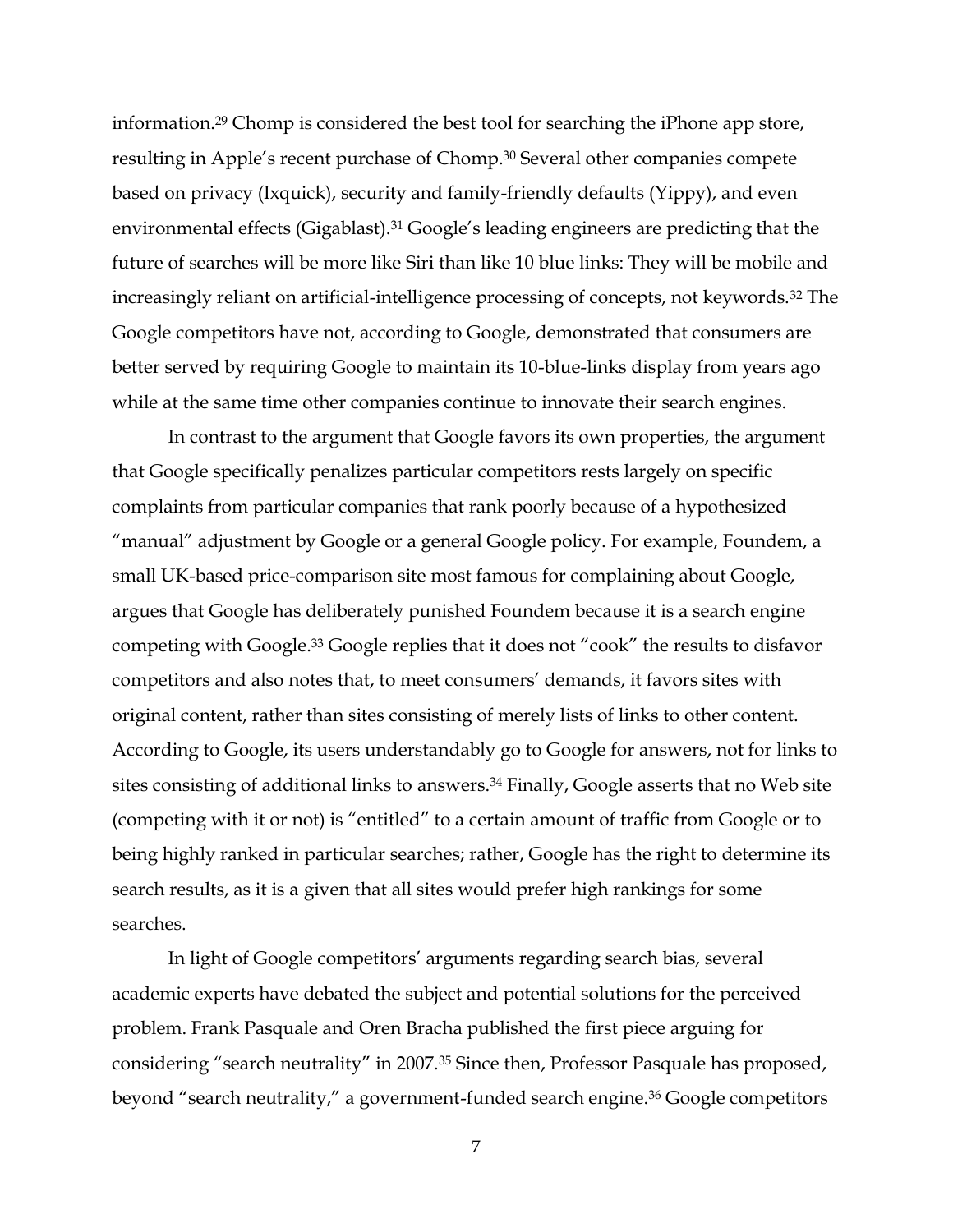and their consultants have championed "search neutrality," while several academic experts have rejected the concept as incoherent and problematic. Harsh critics of search neutrality include Eric Goldman, James Grimmelmann, Daniel Crane, and Joshua Wright.37

In addition to the focus on search bias, Google's competitors raise other arguments. They suggest that Google is free-riding off their content (although violating no intellectual property laws) when Google points users to newspapers and to other sites willingly indexed by Google, that Google is deceiving users about its search-engine results, and that Google is apparently engaging in exclusionary exclusive deals and acquisitions by outbidding the similarly deep-pocketed Microsoft.<sup>38</sup> Google's competitors have proposed almost two dozen remedies to address these alleged actions.

#### B. REMEDIES IN ANTITRUST LAW

Cases of equitable remedies for monopolization have three goals: to terminate a defendant's unlawful conduct, to prevent that conduct's recurrence, and to reestablish the opportunity for competition.39 The third goal, reestablishing the opportunity for competition, should aim merely to reestablish the competitive opportunities prior to the anticompetitive actions rather than aim to remake the market.<sup>40</sup> The "daunting" challenge" is selecting a remedy that furthers these goals "without imposing undue costs on the court or the parties, without unnecessarily chilling legitimate competition, and without undermining incentives to invest and innovate."<sup>41</sup>

The study and theory of antitrust remedies, however, leaves much to be desired. As the DOJ has observed, "Notwithstanding their importance, the study of remedies has been somewhat neglected."<sup>42</sup> Experts observe that there is "no treatise" on remedies and no "body of systematic knowledge" identifying patterns in precedent or evaluating which remedies have worked and which have failed.<sup>43</sup> Critics contend that, in antitrust investigations, somehow, "[R]emedy [is] something that gets thought of at the last minute with the least resources."<sup>44</sup> Indeed, a former senior official at the FTC, who has also noted that there is "no book" on remedies, has conceded that he personally worked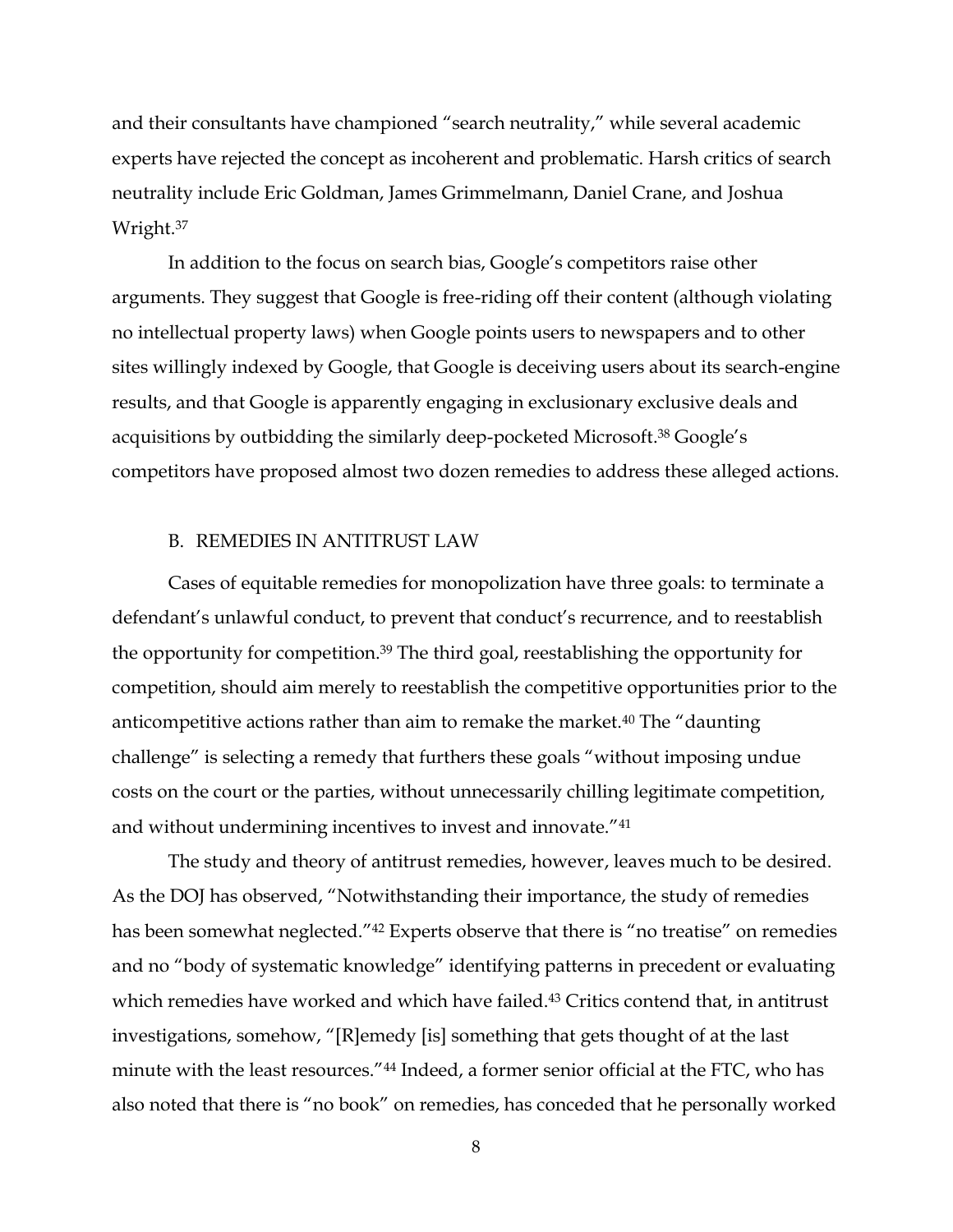on remedies that failed because the FTC poorly understood the industry involved and/or potential remedies in general.45

In furthering the goals of cases of equitable remedies for monopolization, three features of antitrust law are most influential in guiding our analysis: a focus on consumer welfare – not competitor welfare, a sensitivity to institutional limitations in implementing ongoing remedies, and a concern for dynamic innovation.

First, antitrust remedies should focus on consumer welfare, not on the welfare of specific competitors. As the FTC and DOJ have noted, a "remedy should focus on preserving competition, not protecting individual competitors."46 A remedy should not slow down the most efficient and innovative leaders merely to help weaker competitors.

Second, regulators and academic experts increasingly take into account technological innovation and dynamic efficiency, rather than merely focusing on static efficiency.47 The benefits of innovation and dynamic efficiency likely far outweigh the benefits of static efficiency over the long run, particularly in innovative markets.<sup>48</sup> Therefore, courts must weigh the effects of particular remedies regarding innovation.

Third, and centrally important for the Google analysis, courts are sensitive to institutional constraints.49 Herbert Hovenkamp, editor of a highly influential antitrust treatise,<sup>50</sup> has counseled courts that, "The basic rule should be nonintervention unless the court is confident that it has identified anti^competitive conduct *and can apply an effective remedy*"<sup>51</sup> (emphasis added). Generalist courts often lack the competence, information, and institutional tools to implement intrusive economic oversight and regulation, such as price setting and network-infrastructure sharing, leaving such remedies to specialized federal agencies tasked with implementing such policies.52

Such institutional sensitivity is reflected in two ways. First, when remedies are appropriate, courts favor remedies that are less intrusive and easier to administer over other remedies. The Supreme Court has stated that, "[A]ntitrust courts normally avoid direct price administration, relying on rules and remedies . . . that are easier to administer.<sup>"53</sup> Second, sometimes the lack of an administrable remedy counsels against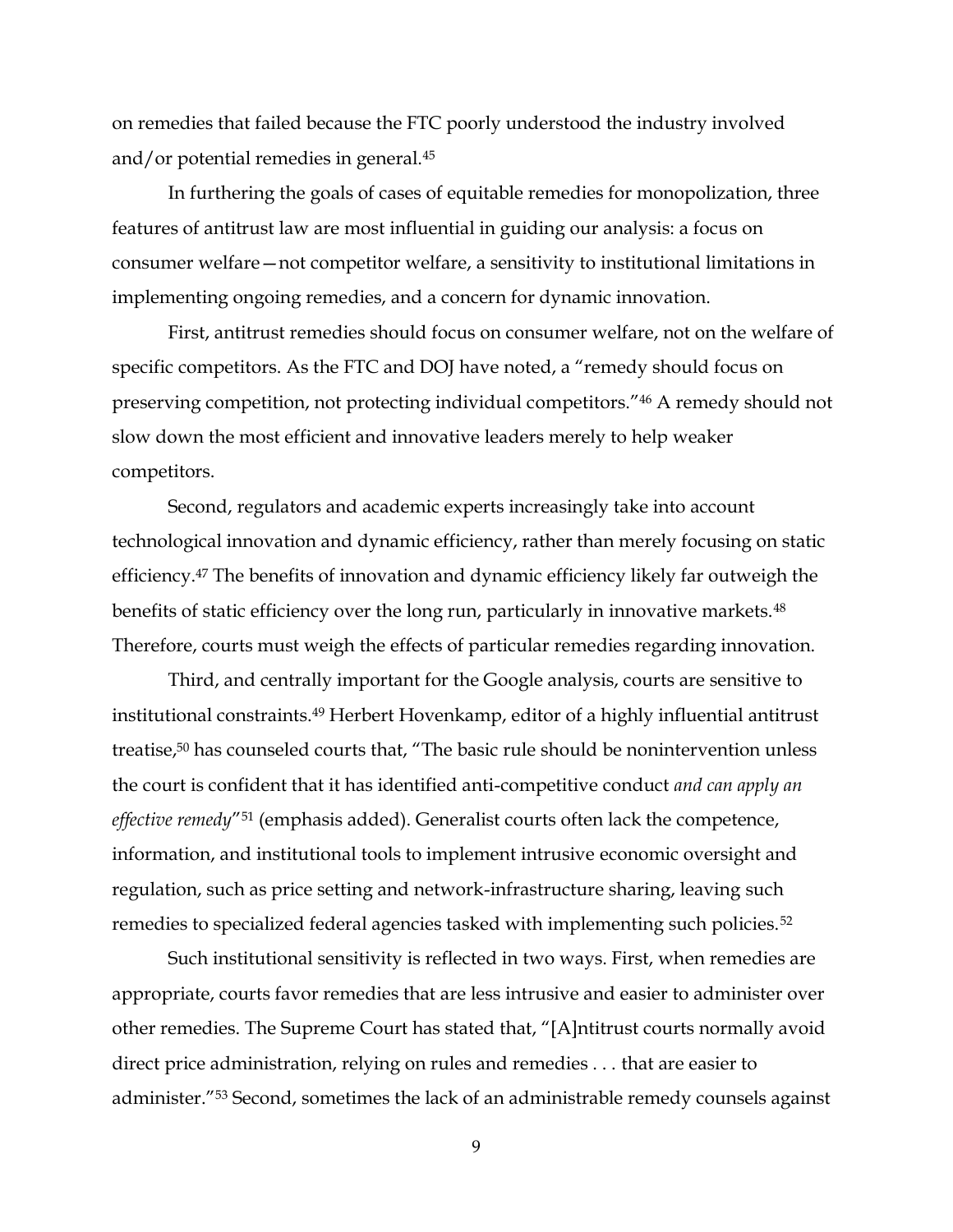finding liability. For example, because of institutional limits, antitrust courts are reluctant to impose a "duty to deal" with competitors, requiring a company to deal with its competitors on particular terms. As the Supreme Court has held, a court should not "impose a duty to deal that it cannot  $\ldots$  reasonably supervise," and problems should be considered irremediable "by antitrust law when compulsory access requires the court to assume the day-to-day controls characteristic of a regulatory agency."<sup>54</sup> Similarly, the Supreme Court does not recognize claims for "price squeezes," partly because of the difficulty of administering a remedy: "Institutional concerns also counsel against recognition of such claims. Courts are ill suited 'to act as central planners, identifying the proper price, quantity, and other terms of dealing. $1755$ 

As the following section of this article establishes, the remedies proposed by Google's competitors and their consultants would benefit those competitors rather than benefiting competition, would stifle the innovative efforts of both Google and its competitors, and would require antitrust courts to act as supervisory regulatory agencies. Several remedies would impose on Google a duty to deal with complaining competitors. Others, such as a price-squeeze remedy, would require constant monitoring and the matching of two moving targets in different markets: the quality of Web sites ranked in search results and the consumer preferences for their relevance. For these reasons, the proposed remedies are flawed and should not be considered.

#### **II. REMEDIES PROPOSED BY GOOGLE'S COMPETITORS**

FairSearch and ICOMP proffer numerous remedies. The first category would require "neutral" search algorithms and the "neutral" display of search results, although neutrality in searches is an incoherent concept and attempting to enforce it would require daily government oversight (and approval) of business and engineering. The second category would eliminate one of Google's competitive innovations, Universal Search, perhaps even by splitting Google into a "general" search company and a "specialized" search company, even though Universal Search is a four-year-old innovation and has also been adopted by Google's main competitors to meet consumer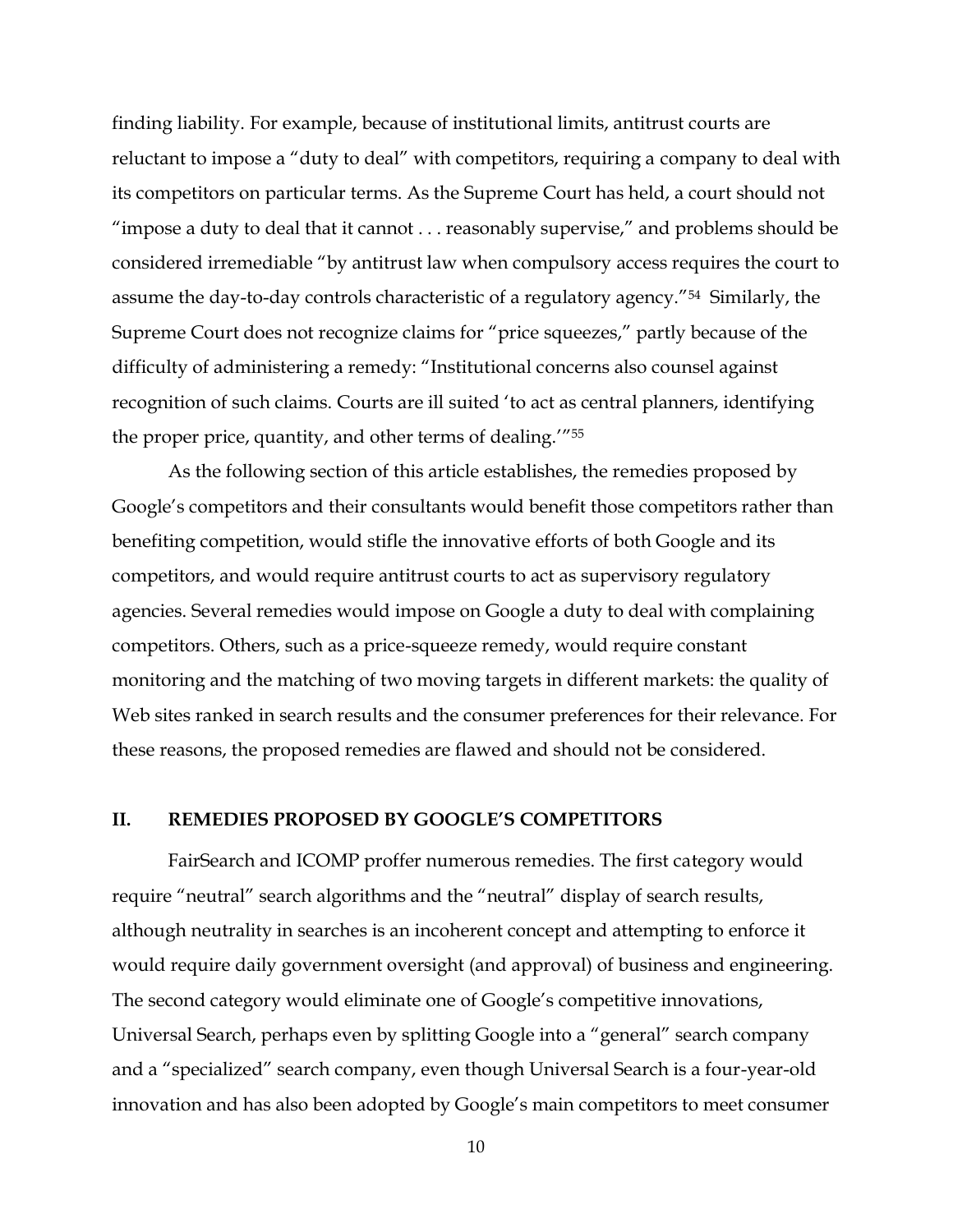preferences. A third category of remedies would impose transparency requirements on Google – despite Google's existing transparency efforts – that would benefit Google's competitors and spammers far more than they would benefit consumers and legitimate Web-site operators. The fourth category of remedies would warp traditional copyright law uniquely for Google's search products and impose on Google unprecedented duties to deal with competitors seeking to technically crawl its servers. The fifth and final category would impose a higher burden on Google in the area of acquisitions and exclusive arrangements, either blocking these altogether or subjecting Google's efforts to greater scrutiny than the efforts of other firms. On balance, these remedies do not further – but rather threaten – consumer welfare, competition, and innovation.

#### A. SEARCH NEUTRALITY

Many of the most prominent proposed remedies aim to ensure that Google's results are not biased against competitors.56 The FairSearch White Paper proposes ´[p]rohibiting Google from reducing the ranking of any site because it competes with a Google site."<sup>57</sup> The ICOMP Report includes a rule forbidding "retaliation" against companies that exercise one of the *other* proposed remedies, including the reduction of the search placement of those companies.<sup>58</sup> That report also provides an analogy to an antitrust remedy employed against airlines' computer reservation systems (CRS) in the 1980s and 1990s, which would require Google not to privilege sites in which it has an interest.59 To implement these neutrality mandates, some have proposed the aid of a "technical committee." $60$ 

These remedies would not benefit consumers because not even technical committees could define the necessary metric for "neutrality" and administering such a metric would destroy Google's ability to compete, innovate, and serve consumers. In the language of antitrust law, these remedies impose a "duty to deal with competitors," by requiring Google to deal with and display competing sites under certain terms. As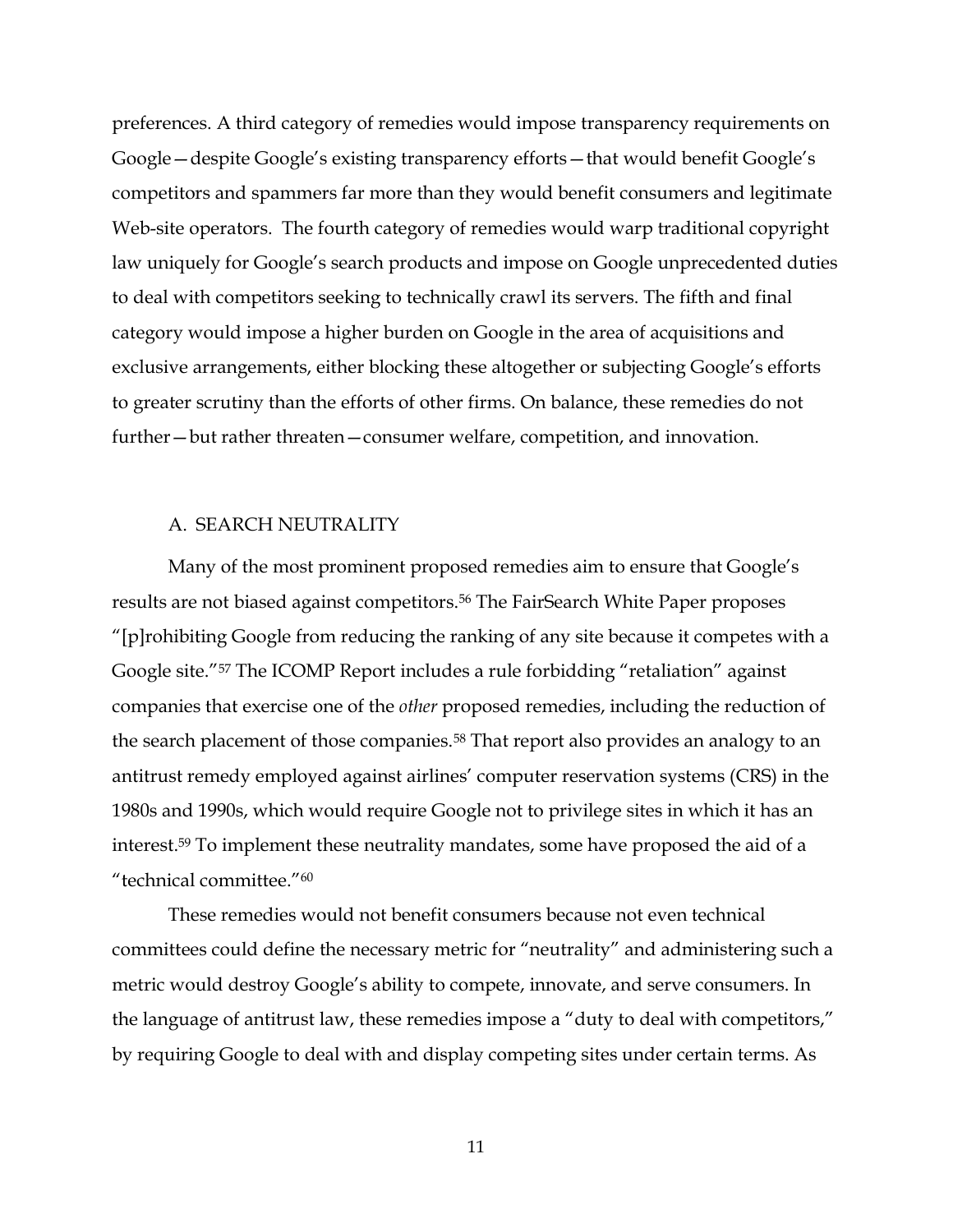noted above, "No court should impose a duty to deal that it cannot explain or adequately and reasonably supervise."<sup>61</sup>

#### 1. A Court Could Not Explain This Remedy

A court could not adequately explain the duty to deal with competitors with specificity. Despite the inquiry and competitors' incentives, no one has articulated a specific formula or metric for determining when or if Google's display opinions improperly disadvantage rivals. Search is ultimately an opinion about the likely relevance of some information to a query. Indeed, several courts have held that, for constitutional purposes, search results are "opinions."<sup>62</sup> If search results had easy "right answers," Google would not have to experiment daily and tweak its engine more than 500 times a year.63 Professors James Grimmelman and Eric Goldman have both elaborated on this point, concluding that it is impossible to define an objective metric for determining the "neutrality" of search opinions.<sup>64</sup> As a technology journalist observed, "Trying to prove whether Yelp or Google Places provides the better results is very subjective."<sup>65</sup> Consider the example of vanity searches, in which a user's search query is his or her own name. What is the "right" ranking? Is a profile page on Google Profiles more relevant than an AOL About me page or the user's About the Author page on his or her blog (whether that blog is on Google's Blogger or the competing platforms of WordPress and Tumblr)? No objective metric is helpful in making such a determination.

Beyond these hypothetical examples, we can look to actual proposed examples of such bias. The most prominent example is Foundem, a "vertical search" company in the United Kingdom that claims Google penalized it because Foundem is a competitor. Foundem has complained to regulators and users, and it created a site devoted to "search neutrality."<sup>66</sup> Essentially, Google's response is that Foundem deserves its poor rankings because of consumer preferences. To Google, Foundem is a low-quality site lacking original content and merely copying content off other sites.<sup>67</sup> Google favors sites with original content because users generally want the original source, not a site that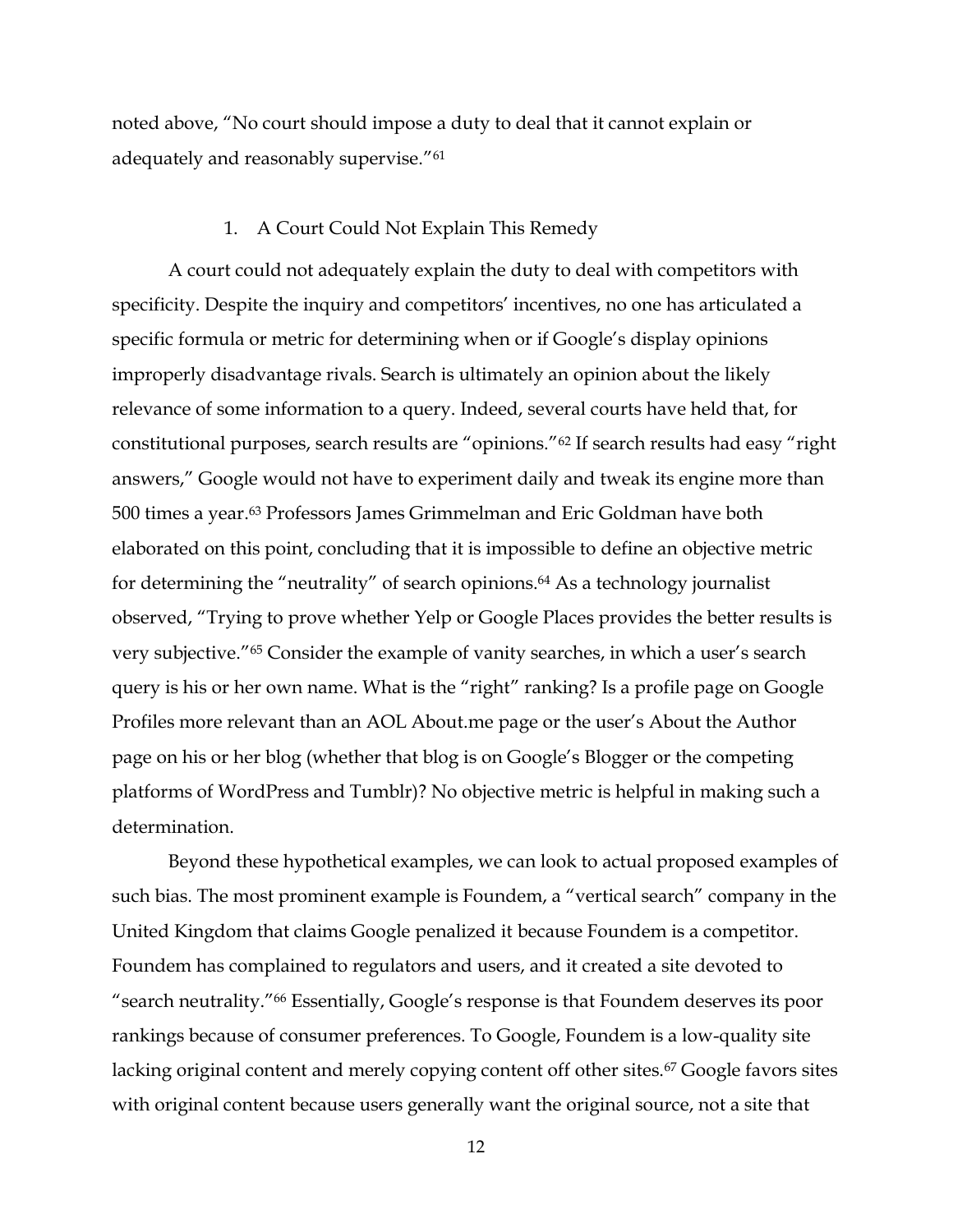merely republishes other content. Anyone who has published in the *Huffington Post*  likely hopes that search engines serve the original post first, rather than the many dozens of (generally lower-quality, spammy) copying sites that mirror that content. Foundem responds to this Google policy by noting that all search engines competing with Google have little original content. Google replies that its users go to Google for answers, not for links to other sites that link to answers. To use vanity searches of one's own name as an example again, a search-results list of links to other search engines' results would not be helpful for such searches. Indeed, vanity searches would not want other users to see a list of links to other search engines when those users are searching for their names.

An executive at one of the United Kingdom's leading technology marketing firms was skeptical of Foundem's claims, considering that so many other vertical search engines place very well in Google's search results. Moreover, he observed that Foundem resembles a link directory, whose links lead "to nothing special" – content "culled from product feeds," with "duplicate content all over the place," and pages inviting user reviews but not having any such reviews.<sup>68</sup> This executive noted that Foundem fails to even engage in proper search-engine optimization for various technical reasons, and he believes that Google's failure to rank Foundem highly was evidence that Google's algorithm was doing an excellent job of distinguishing content that is useful for users.69

Who is right? Is there a metric for determining which opinion is right? Even Microsoft consultants have no simple answer, noting, about this very issue: "[I]t is difficult to resolve the disagreement without making difficult judgments about the value and importance of individual sites," although they go on to assert that Foundem's supposed "industry accolades confirm site quality." $70$ 

While no specific metric is available for judging the "best" opinion, a more general metric would provide insufficient guidance to Google and its competitors. The Supreme Court has stated that, "[A]ntitrust rules 'must be clear enough for lawyers to explain them to clients.<sup>"71</sup> The same must be true of antitrust remedies. Google changes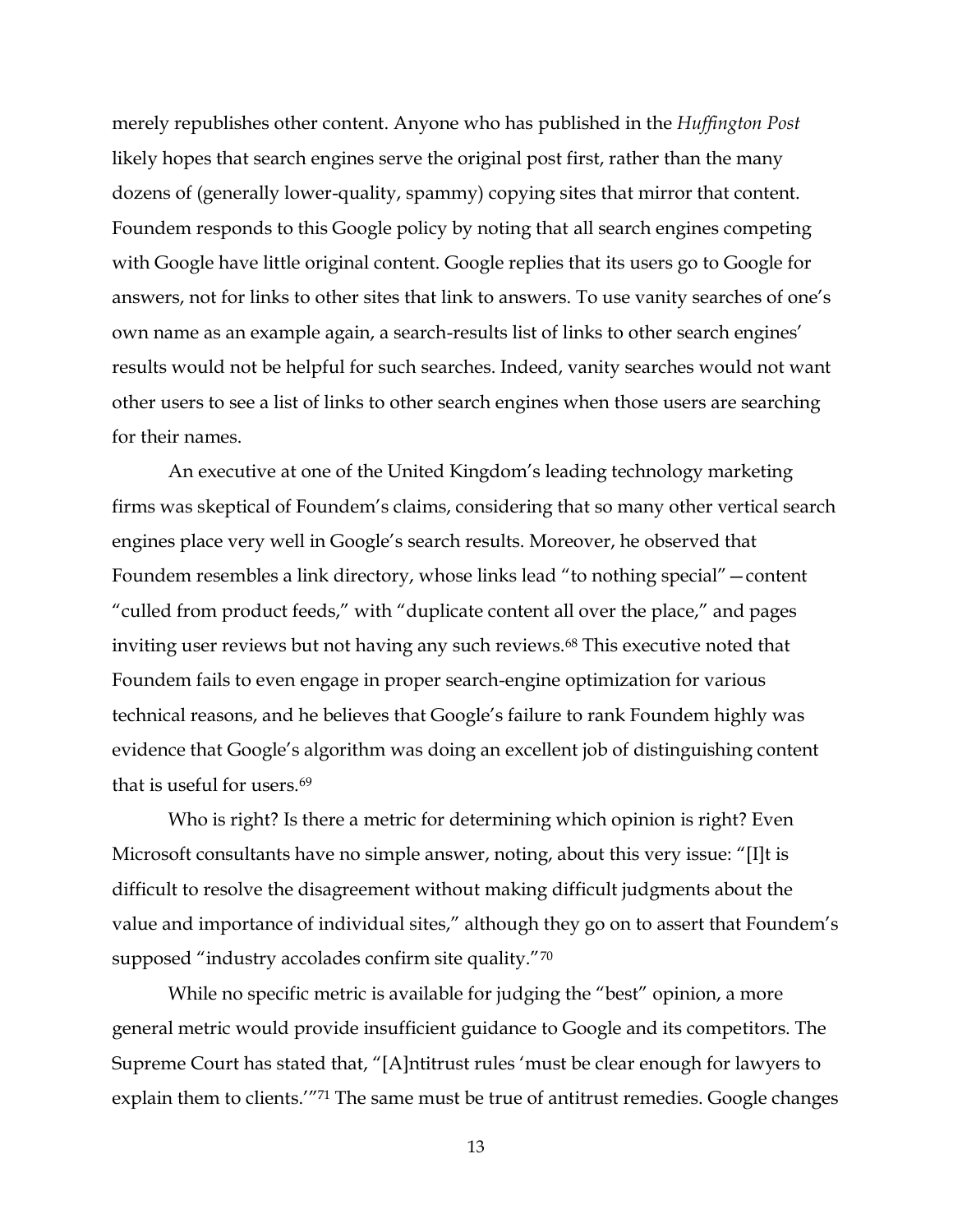its algorithm 500 times a year. With these changes, some sites rise in rank and some fall. Short of an unlikely "smoking gun" in Google's policies, source code, or an incriminating email exchange, Google could very plausibly argue that each change merely aims to provide the most relevant results for users. A general rule against disadvantaging competitors' links, however, would invite companies both to claim to be competitors and then to lodge harassing complaints to jockey for better placement.<sup>72</sup> Companies could object weekly, if not daily, to their search placements, as all would prefer better placement for particular queries. Rather than investing in better, more relevant content and in increasing visibility through diverse means, companies would spend resources in rent-seeking through a poorly crafted antitrust remedy lacking specific guidance.

Here is one more example: Competitors complain that Google's Universal Search results might place links from Google Places over links to Yelp, place results from Google Flight Search over links to Trip Advisor, place Google Maps results over MapQuest links, and group Google's results for News above Web links to other news sources. The proposed bias remedy, however, would empower Yelp, TripAdvisor, MapQuest, and any news organization or aggregator to argue that Google has disadvantaged them. If Google had to justify every query resulting in a link to a Google product outranking a link to a supposed competitor, Google would either have to abandon Universal Search or include its own properties at the bottom of the displayed results as a precaution. Google would have to do this even though many believe that Google Maps and Google Flight Search often include better, more relevant results, and even though some users likely use Google Search partly because they prefer the "specialized" Google properties over specialized Bing search properties in Bing's Universal Search.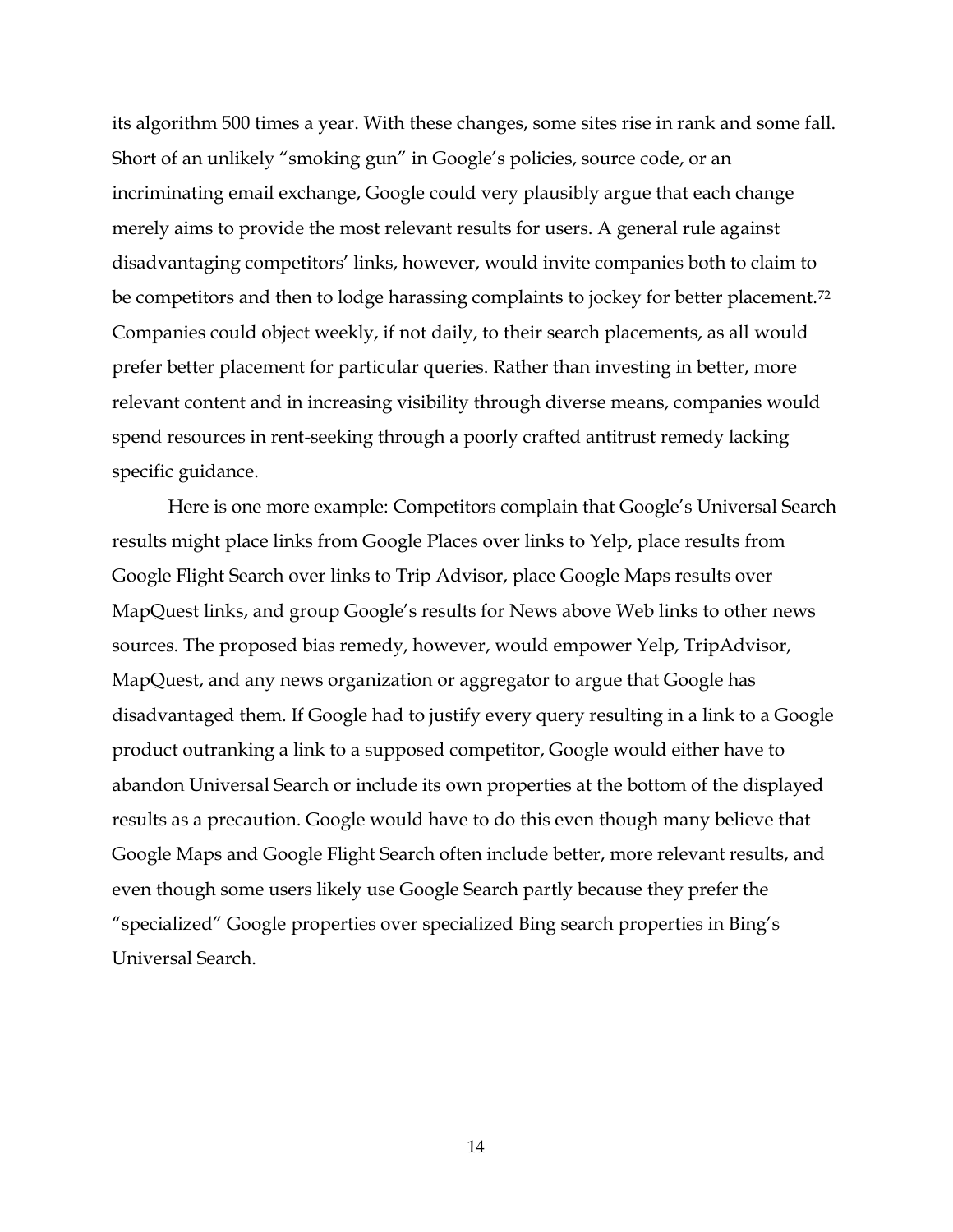# 2. A Court Could Not Adequately Supervise This Remedy: A CRS Analogy and Technical Committees Would Fail

A court (or agency) could not "adequately and reasonably supervise" this remedy – regardless of the debatable success of the airline CRS remedy decades ago and even with the help of a technical committee.

To supervise this remedy, a court or agency would have to adjudicate complaints from a potential "competitor" for existing algorithms - about which Google's competitors already complain<sup>73</sup> $-$  and potentially adjudicate every one of the 500 tweaks that Google makes to the algorithms every year, while applying an undefined metric, as discussed above. It is doubtful that any court or agency could administer such a remedy, let alone administer it rapidly. The bias adjudications would require courts or agencies to monitor thousands of lines of code changed daily to measure a continuously moving target: the interaction between (often-modified) sites and consumer preferences regarding relevance to queries. A court or agency simply could not engage in such adjudication without crippling Google's ability to innovate rapidly and respond to consumer preferences. Hindering Google's ability to innovate might help competitors, but it would harm consumers.

**CRS Analogy**. Despite this obvious administrability problem, Google's competitors claim that these remedies are indeed workable, largely by pointing to a remedy implemented by the Civil Aeronautics Board (CAB) for airline CRSs in the 1990s and suggesting a "technical committee." Before the advent of Internet and tools such as Expedia, Travelocity, and Google Flight Search., airline customers used travel agents to book flights. The travel agents had access to CRS terminals, enabling them to see flight availability and pricing for various major airlines. The airlines owned the major CRSs and favored their own flights. United Airlines owned a CRS called Apollo, and it might have listed United Airlines flights first on queries even if other flights were less expensive and had fewer stops. In the words of Microsoft consultant Ben Edelman, "The Department of Justice intervened, culminating in rules prohibiting any CRS owned by an airline from ordering listings us[ing] any factors directly or indirectly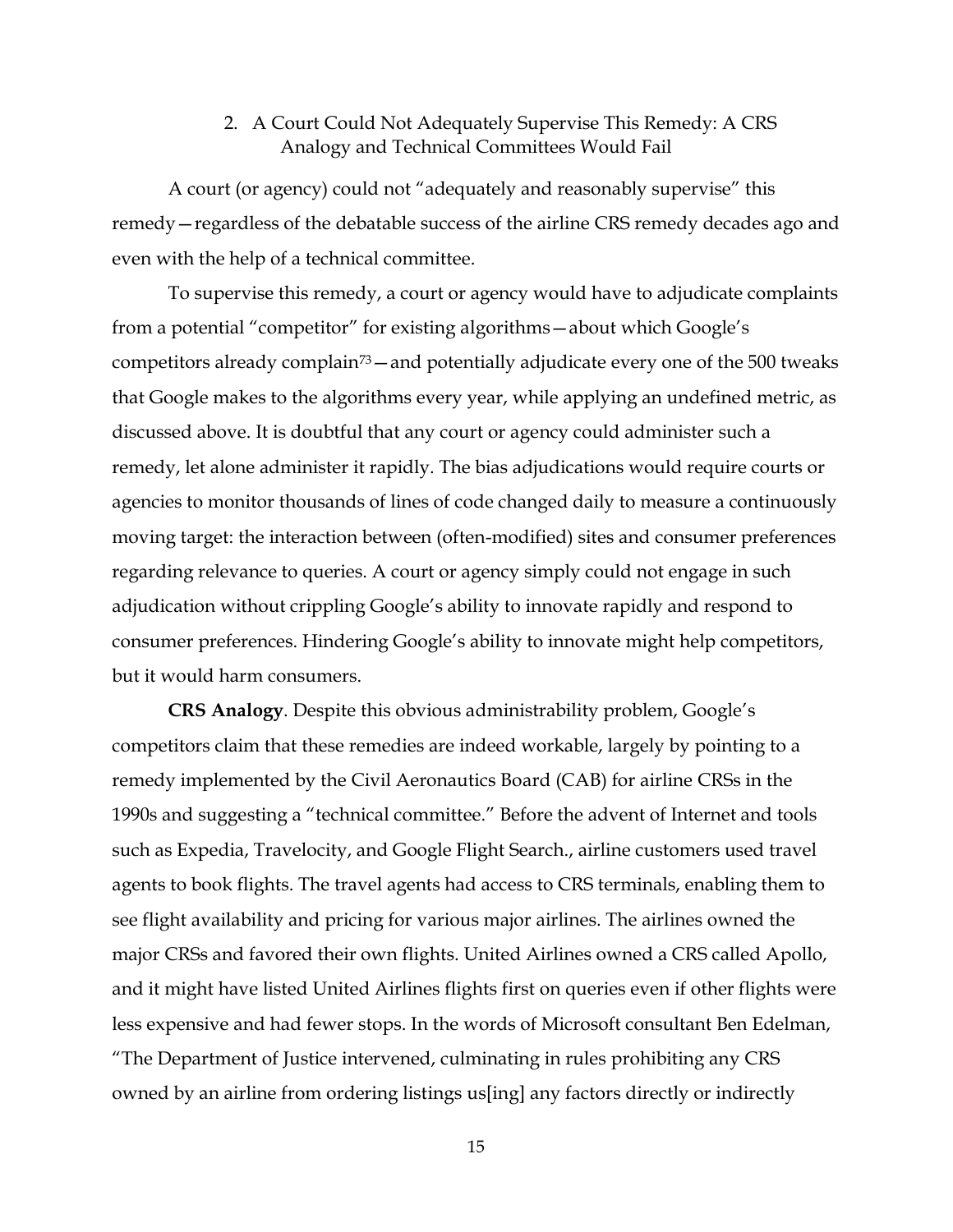relating to carrier identity."<sup>74</sup> That consultant went on to say that, "[M]ost travel agents hesitated to switch CRS's, and extra searches would be both time-consuming and errorprone. Prohibiting biased listings was the better approach."75

This analogy, however, is inapt, and it weighs against Google's competitors. As others have argued, the analogy is inapt in terms of the market dynamics; through contracts, CRS networks had multiyear termination access monopolies with travel agents, whereas consumers today can easily switch search engines and sites can reach users through many other means.76 More importantly, the analogy is inapt in terms of the dynamics of the remedy itself.

First, the CRS rules reflected a *regulatory* policy, not an antitrust remedy, and the Supreme Court has explicitly held that antitrust courts disfavor remedies requiring them to take on the role of regulatory agencies.<sup>77</sup> In the last year of its existence, 1984, the CAB adopted these CRS rules and the Department of Transportation (DOT) implemented the remedy until repealing the rules in 2004.78 Simply put, this was not an antitrust remedy, and neither the generalist courts nor the antitrust agencies administered the rules. In fact, as Judge Richard Posner noted, "the Department did not file an antitrust suit" before the CAB rules were adopted.<sup>79</sup> Indeed, the DOJ never brought suit; the many private antitrust suits failed; and a court in a 1989 antitrust case decided that the CRS market was competitive.<sup>80</sup> Therefore, because a sector-specific regulatory agency adopted and enforced the rules, Edelman's analogy is inapplicable. Indeed, it suggests that an antitrust court would take on the role of a regulatory agency, despite the Supreme Court's admonition.

Second, even if the DOT could have implemented the CRS remedy, CRS is so much simpler a technology than Internet searches are that it is doubtful that any regulatory agency could implement the proposed search "neutrality" remedies. CRS displays results for a specific class of queries (flights) based on a few simple criteria, such as listed price, stops, destination, date, and time.<sup>81</sup> On the other hand, search engines must respond to far more complex (and often incomplete or suggestive) queries. It is far more difficult to determine whether competitors are penalized by a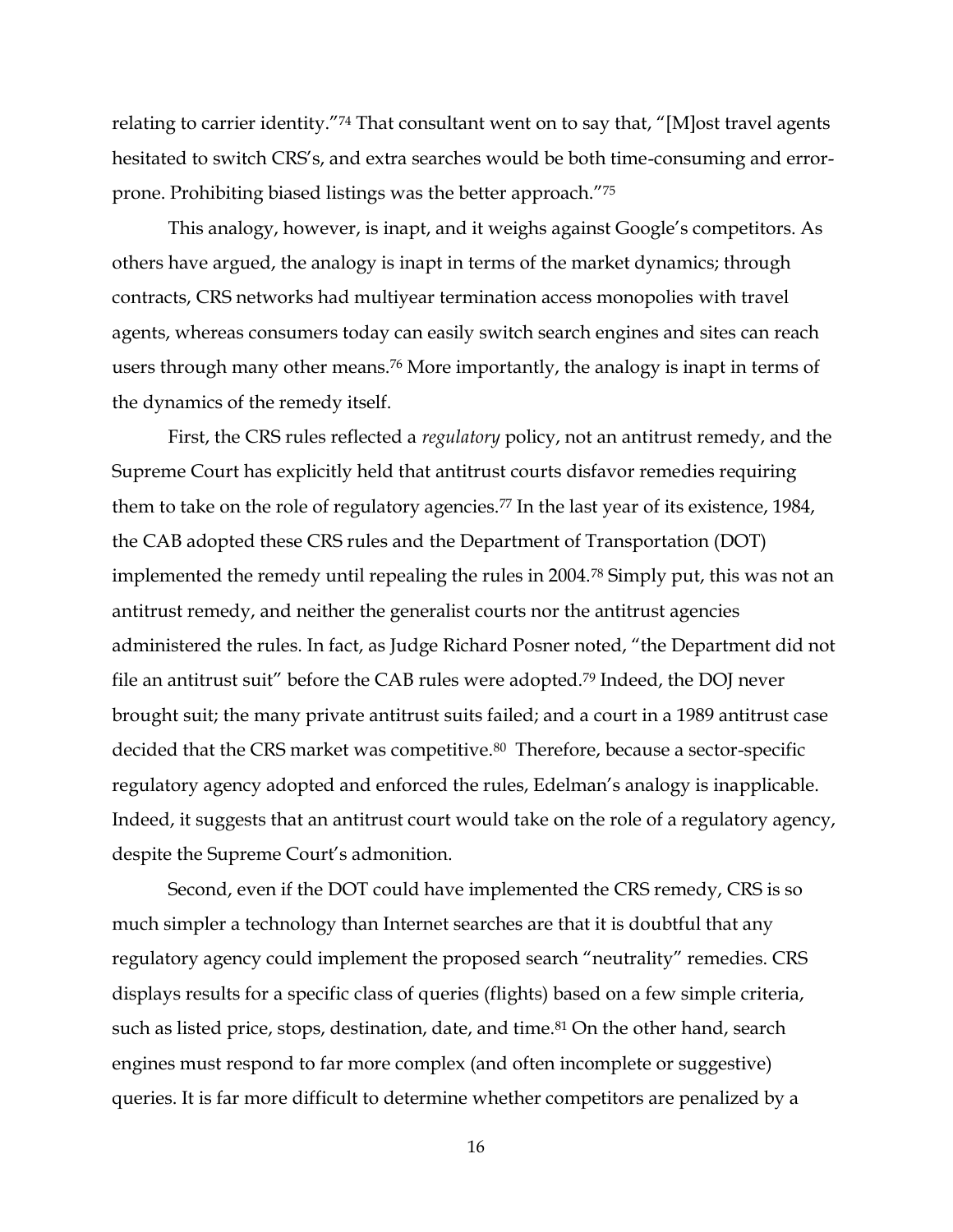search engine's search of "Luke Pelican," "best shoe store in Washington, DC," or "best happy hour in Austin" than by a search of flights from Detroit to Miami. The queries for a search engine are more complex; the searched dataset of the Internet is many magnitudes greater than a search of upcoming flights is; and the factors for determining relevance in an Internet search are far more varied, as well as subjective, than are the objective criteria of the price of flights and the number of stops. As a result, even if an agency could define and adjudicate preferences for more expensive, nondirect United Airlines flights against competitors' flights, this does not suggest that the agency could define and adjudicate preferences for Internet searches. One is like tic-tac-toe; the other is like chess.

**Technical-Committee Proposal**. To address the complexity of Internet searches, a technical committee would be of little value because these searches and the resulting problems in determining preferences are not merely "technical." The argument for a technical committee draws its historical inspiration not from the airlines, but from the *United States v. Microsoft* antitrust case.<sup>82</sup> In the *Microsoft* case, the courts determined that Microsoft had engaged in illegal monopolization, and Microsoft agreed to a remedy with the federal government and some states that included a technical committee.83 The technical committee merely served these parties, providing technical advice but lacking legal and other expertise.<sup>84</sup> The technical committee was proposed in the first draft of the *Microsoft* consent decree that also required Microsoft to provide technical details ensuring that Web servers could interoperate with Microsoft's monopolistic operating system Windows. (This was the fourteenth draft by some counts.)85 The technical committee had access to source code, the ability to interview Microsoft staff, and other powers, primarily interfacing with a Microsoft compliance officer.<sup>86</sup> The technical committee consisted of three members, chosen for 30-month terms, with possible extension, under particular and detailed rules.<sup>87</sup>

There are indications that this committee was not particularly successful in the *Microsoft* case. First, Microsoft's executives criticized the technical committee, doing so before the FTC and the DOJ at a workshop on remedies for high-tech industries.<sup>88</sup>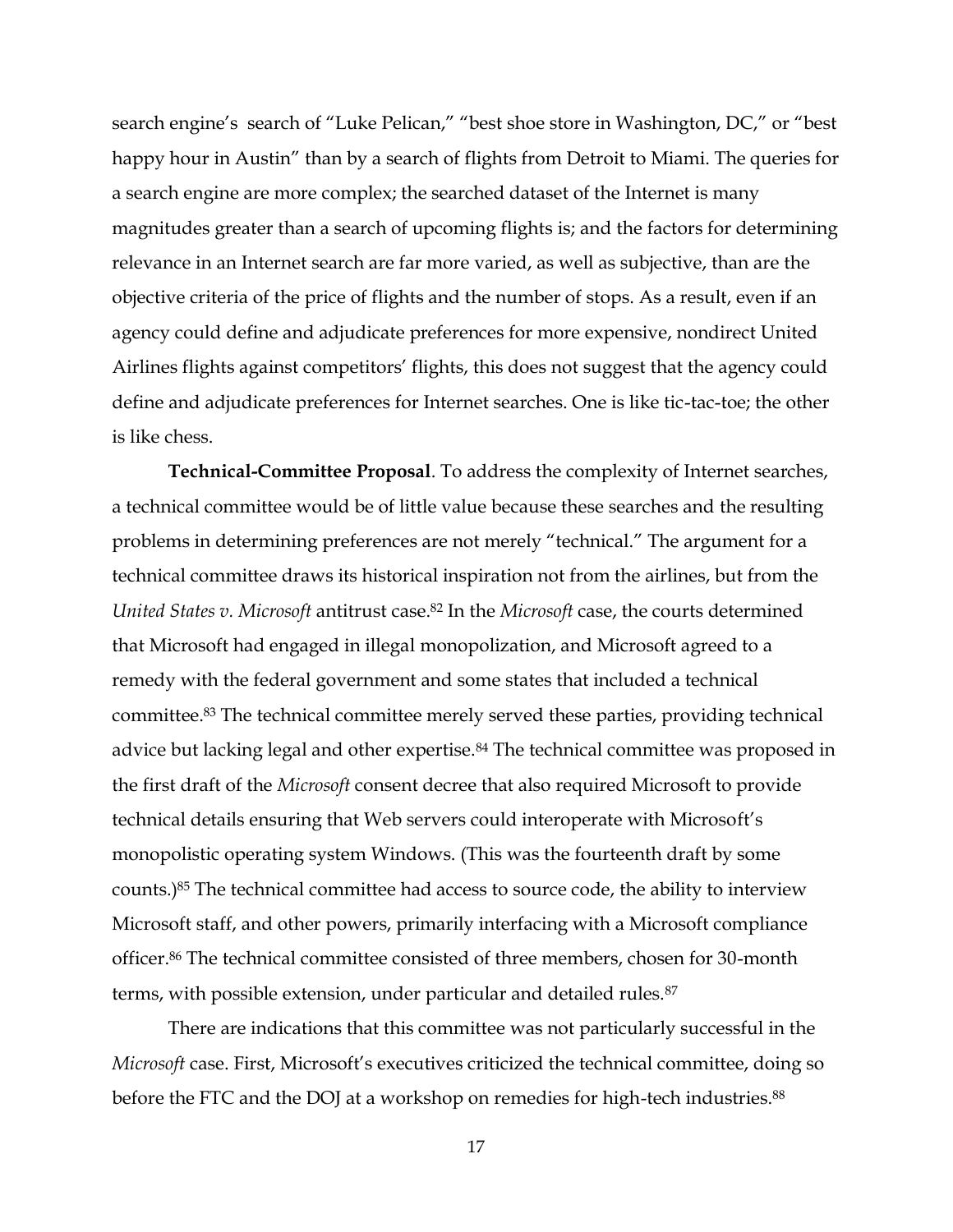Microsoft's top lawyer for antitrust issues noted that the technical committee's staff ballooned from three people to 40 and that the majority of Microsoft's compliance efforts required laborious and time-consuming back-and-forth with that committee.<sup>89</sup> Second, this enlarged staff risked the theft of trade secrets. In fact, some consultants for the committee refused to return committee-related documents, forcing Microsoft and the government jointly to ask for a court order "to protect the confidentiality of all TC [technical committee] material (including material held by the TC that is Microsoft confidential material) by requiring all members of the TC and all consultants or staff hired by the TC to return all materials relating to the TC to the United States." $90$  As Microsoft publicly complained to antitrust agencies about the remedy and faced theft of confidential information, it is doubtful that the technical committee turned out to be the success that some had hoped it would be.

Moreover, even if the technical committee had been successful for the *Microsoft* case, a committee to implement the Google "neutrality" remedies would face far greater challenges. First, the primary task of the Microsoft technical committee became ensuring interoperability between competitors' Web servers and Windows.<sup>91</sup> Interoperability is a common problem that technology companies frequently address; companies often work closely with competitors — sometimes in standard-setting bodies or other formal bodies  $-\text{on such issues.}^{92}$  While the goal of interoperability is somewhat subjective, interoperability can in fact be tested: Relevant technologies could fail to interoperate. Determining unbiased search results, on the other hand, is a very different matter. Lack of bias in results cannot be tested in the way that interoperability can. Indeed, perhaps for this very reason, no one has ever set up a technical committee for determining whether search results are unbiased, whereas many committees work on interoperability in the technology sector.

Second, the protocols necessary to connect Windows to Web servers did not need to be constantly improved -500 times a year. As the Windows protocols were necessary for interoperating with a fairly static operating system, these protocols benefited more from consistency and longevity than do search algorithms, which can and should be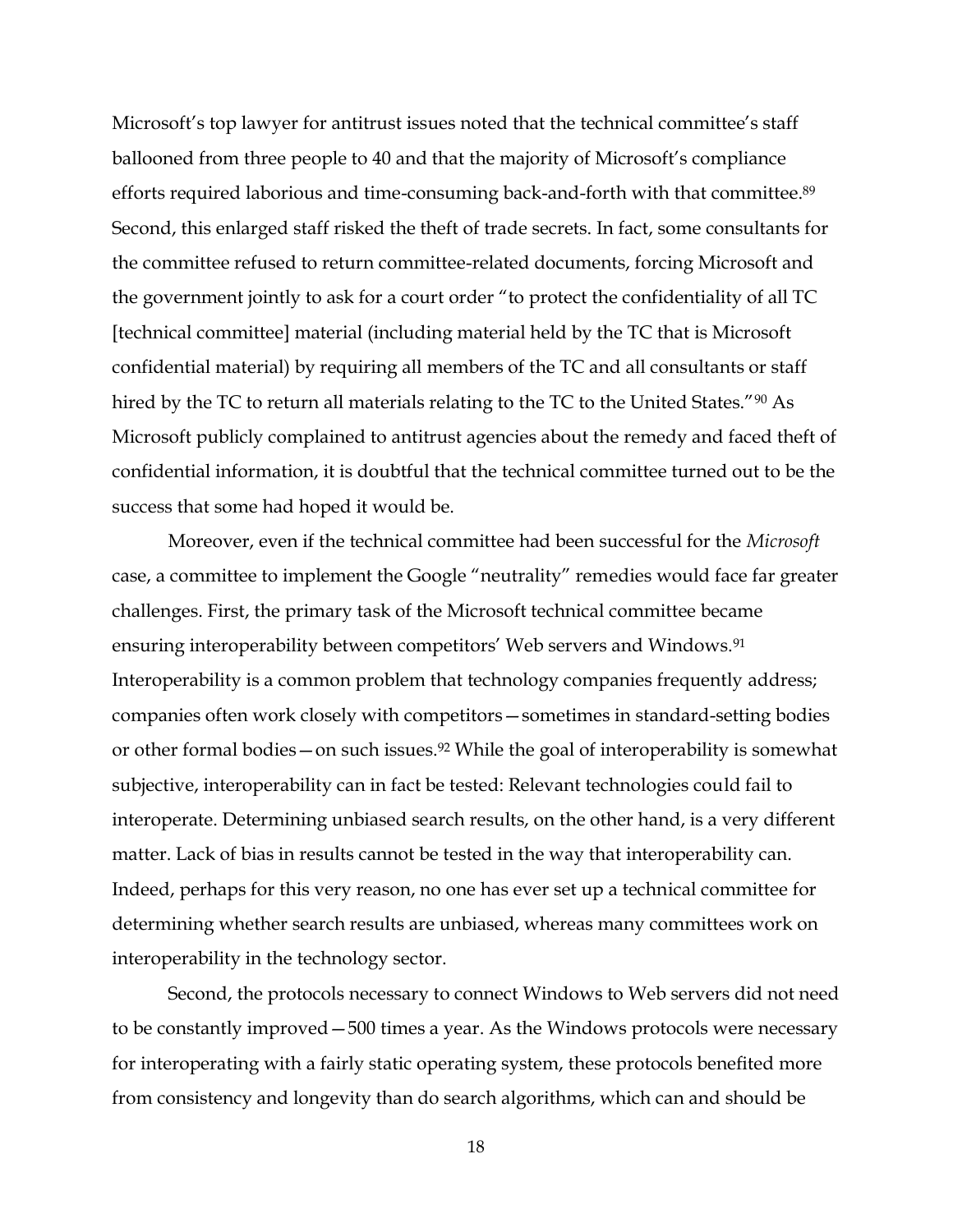constantly modified. A technical committee therefore could not move quickly enough to make sense of, and to help the government make sense of and understand, two algorithm changes a day, let alone portions of existing algorithms subject to competitors' complaints. Attempts to implement such a remedy would cripple Google's ability to implement daily innovations. Competitors would have 500 opportunities a year to petition a technical committee, thereby grinding Google's engineering process to a halt and making it impossible for the company to operate efficiently. For each complaint, Google would need to provide expert testimony on technical matters and on consumer behavior for scrutiny by the technical committee that would distract and preoccupy Google staff and leadership. Such permanent litigation would necessarily add additional bureaucratic layers, compliance costs, and transaction costs for Google (and for competitors litigating these cases), thereby slowing down Google engineers· ability to roll out daily innovations designed primarily to benefit consumers.

Third, and most important, setting up a technical committee simply would not resolve the core analytical problem for the proposed "neutrality" remedies. The committee would have no useable metric for determining unbiased search results. A court or agency could not ask a technical committee to determine such a metric because a metric is not a "technical" question. Someone would have to define what it means for Google to "penalize" a competitor through search rankings lower than those that Google provides to a noncompetitor, meaning that someone would have to define what the "objectively" correct ranking would be for a noncompetitor. Coming up with an "objective" correct ranking is not merely a technical, computer-science question, largely because there is no "objectively" correct ranking. Again, search rankings reflect opinions. Companies can and do disagree about what result is most relevant for a particular query – which is why search engines provide different results. The *Microsoft* decree does not suggest that a technical committee could address such a nontechnical limitation. In *Microsoft*, the technical committee served the government and states, providing mere technical expertise, while the federal government's and states' lawyers retained the ultimate responsibility of enforcing the decree. No technical committee,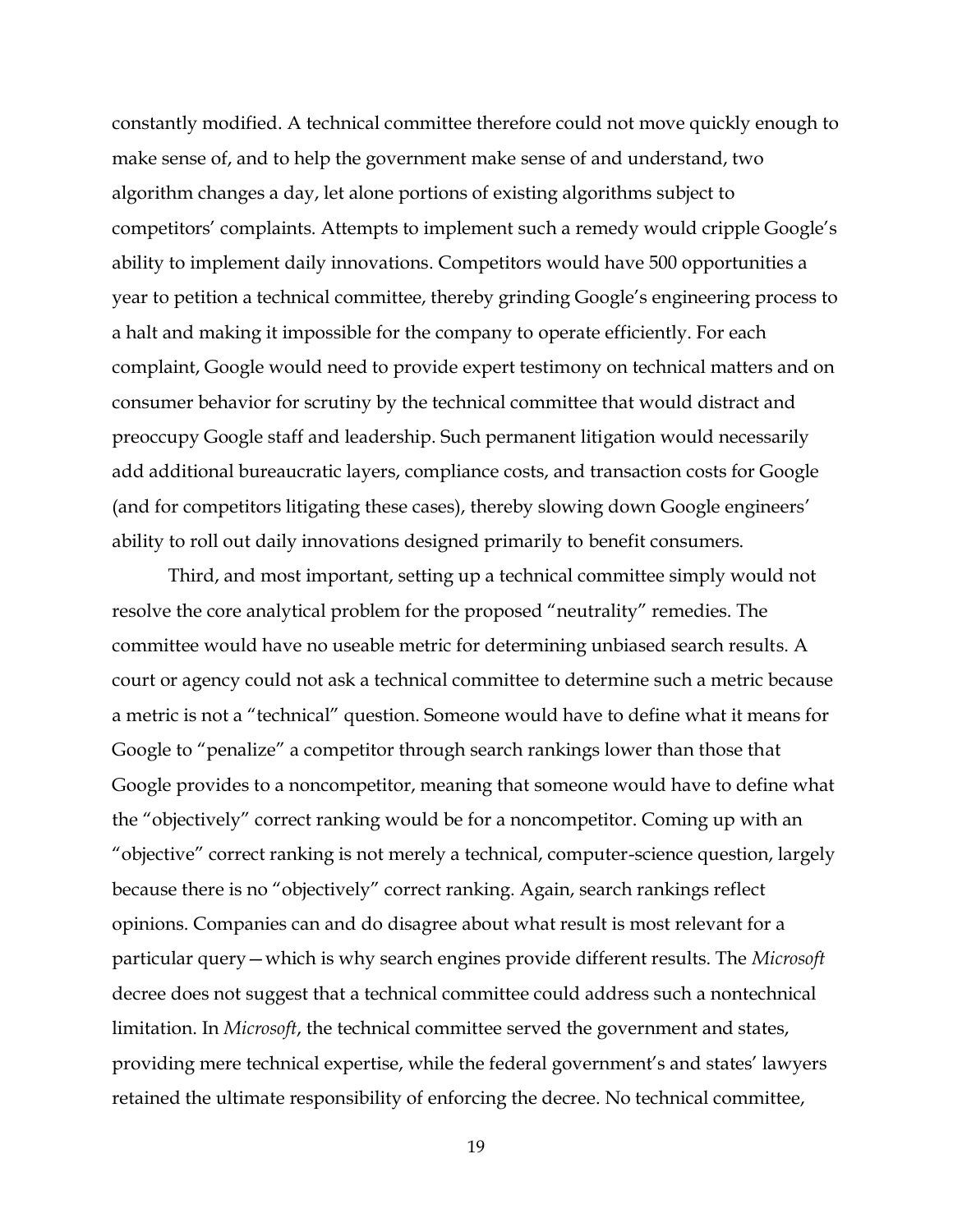however, could provide "technical" advice to create or implement an undefined standard of objectively "neutral" or "correct" engine search results. While lawyers might want to punt the hard questions about neutrality in search engine results to some purely "technical" committee, the committee would be unable to answer the questions without recourse to nontechnical standards, none of which have been demonstrated to exist.

#### B. TEN BLUE LINKS: FORBIDDING UNIVERSAL SEARCH

Even beyond the impact of the first category of remedies for Universal Search, Google's competitors propose a second category of remedies that would effectively eliminate the ability of Google (and only Google) to offer Universal Search. Underlying this proposal is the assumption that Universal Search is either inherently anticompetitive or that it facilitates so much difficult-to-remedy anticompetitive behavior that it should be banned prophylactically. To adopt these remedies against Universal Search, a court would have to determine under antitrust law that Google has the power to exclude specialized search providers such as Yelp, despite the presence of competing search providers, competing sources for generating traffic and raising brand awareness, and users' ability to access such search providers directly online.<sup>93</sup>

*Flaws of Google Competitors'* "Ten Blue Links" Proposed Remedies

Google's competitors propose two remedies in this category. First, they have analogized a remedy imposed on Microsoft in Europe, called browser swapping. In Europe, Microsoft cannot load Internet Explorer as the default Internet browser but must instead provide users a choice among Safari, Opera, Mozilla Firefox, Chrome, and others. A Microsoft consultant has proposed applying an analogous remedy to Google Search results.<sup>94</sup> Specifically, users could choose a default map service, default news service, default local search, and so on, to display on Google's Universal Search page. Second, going even further, Google's competitors propose divestiture "[s]eparating [1] the general search and paid search business from [2] products that provide specialized search or information content services."<sup>95</sup> This remedy would undermine Google's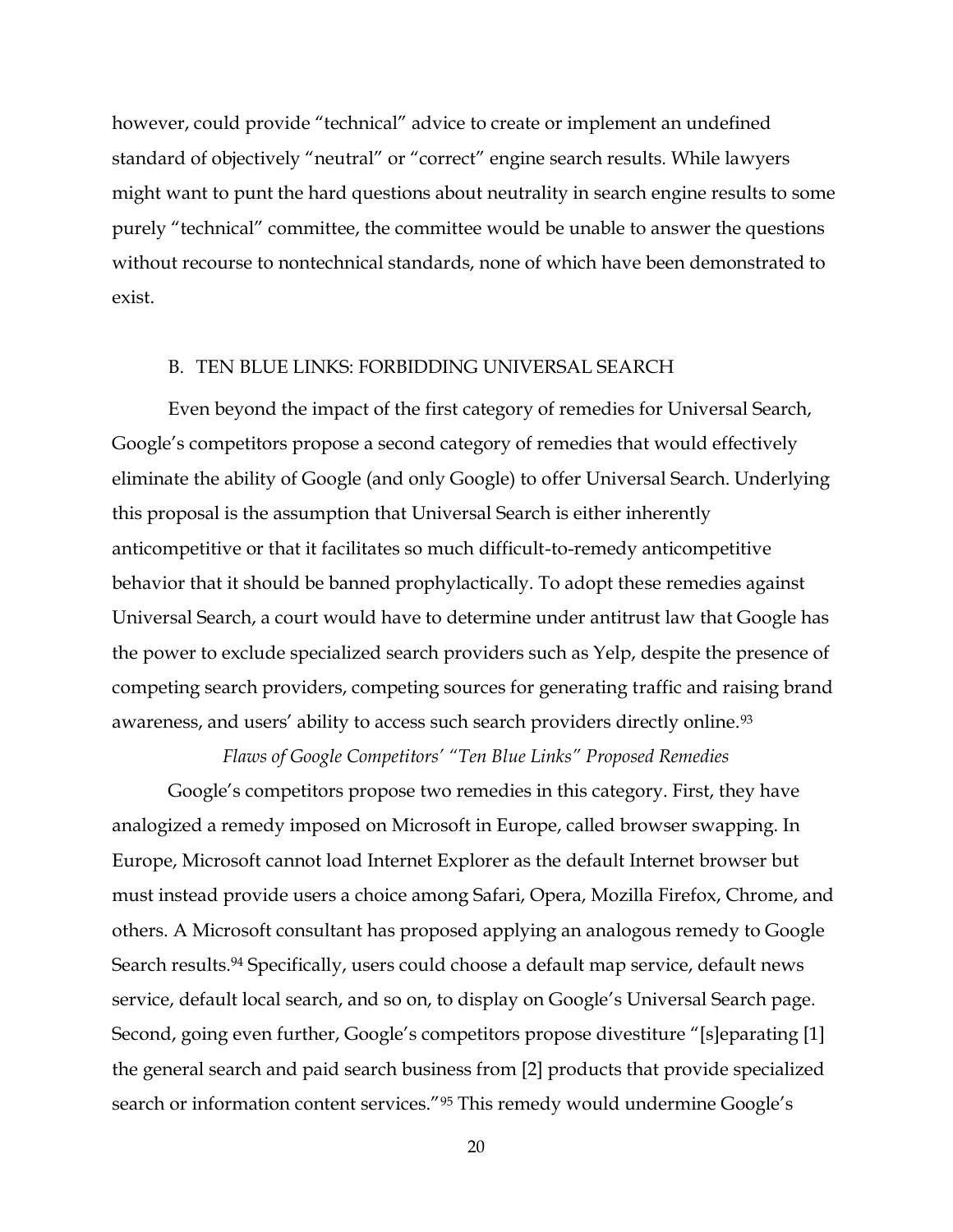ability to offer Universal Search as it does today by requiring it to present merely 10 blue links, as it did in 2007, or to partner with other companies' specialized services to offer Universal Search.

These proposed remedies would further competitors' welfare and impose enormous administrative costs on Google, at the expense of benefits to consumers and innovation.

First: Eliminating Universal Search would harm consumers. Google's competitors have put forth no evidence that consumers oppose an integrated Universal Search or that they want other companies' specialized results to show up more prominently in the list of Google's search results.<sup>96</sup> Indeed, Universal Search saves consumers both time and frustration, which is why all major market players, including Bing and Yahoo!, have adopted Universal Search. The downsides are minimal for users. If a user prefers using MapQuest for maps and Google for general searches, he or she can navigate directly to MapQuest for maps. The user can type MapQuest's URL in the browser's navigation bar or search on Google (or Bing) for "MapQuest." The user can also search for "maps" to find a range of map services beyond Google Maps. Indeed, MapQuest is already one of the most popular search queries for "maps" on Google Search, alongside some other Google competitors.<sup>97</sup>

**Second**: These two remedies target a well-known source of innovation: integrating previously nonintegrated "products."<sup>98</sup> Some vertical integrations are harmful to competition and innovation, and they are therefore condemned by public policy. An integration is most likely problematic when the product enjoys durable high barriers to entry (*e.g.*, telecommunications networks) and users face high switching costs (*e.g.,* browsers in the 1990s, when users received software through compact disks, not broadband downloads).<sup>99</sup> Google's competitors have not made a persuasive case that search engines face durable high barriers to entry that dissuade innovators and investors from entering the market or that users face high switching costs.100

On the other hand, antitrust policy generally favors integrations, as they may turn out to be innovative and pro-consumer. Consider the iPhone, whose innovation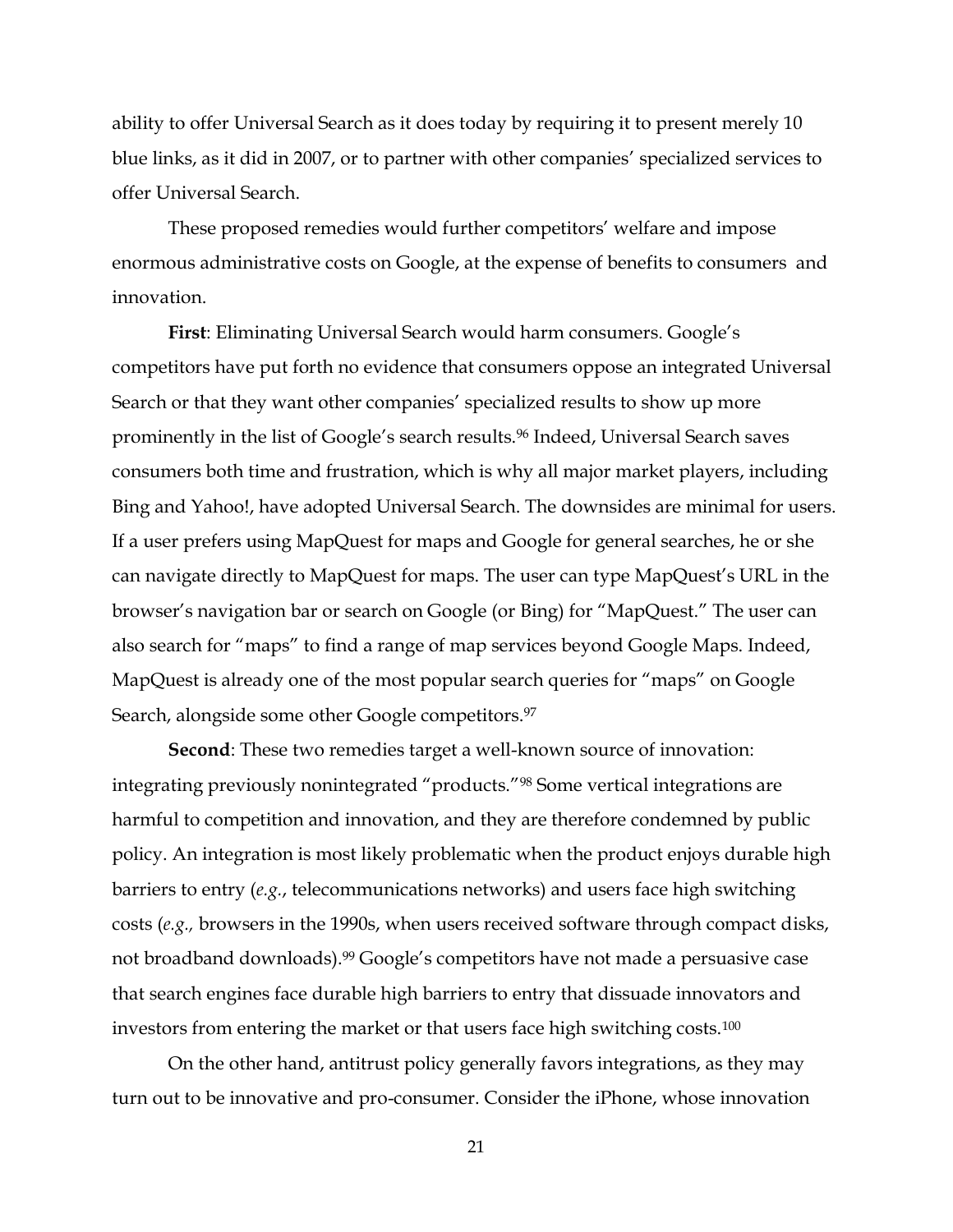was largely one of *integration*, combining into a single device the following: (1) a mobile phone, (2) an Internet connectivity device, (3) a portable music player (and later), (4) a digital photo camera, (5) a video camera, and (6) a GPS device.101 Although the iPhone and similar devices innovatively tie together several products (or features), few would argue that antitrust courts should require these innovators to re-engineer their devices so that iPhone users can swap in a Canon or Sony camera instead of Apple's chosen camera, or swap in a Zune or Rio music player instead of Apple's iPod. Nor would they argue that Apple should be divided into a music company and a phone company and a computer company.

Such innovative integration is even more common in software. Facebook began as a social network of college profiles, and then it provided photo hosting and sharing (which had originally been Flickr·s core product), microblogging through status updates (originally Twitter's), video sharing (YouTube's), instant messaging (AIM's), email (Hotmail's), and Facebook Deals (Groupon's).<sup>102</sup> Indeed, in Silicon Valley, investors often refer to some start-ups as providing merely a "feature" rather than a "product," or as providing a "product" rather than a "business,"  $103$  suggesting that "features" and "products" become vertically integrated with larger companies to most efficiently provide consumer benefits. Courts recognize that the market, rather than litigation, is usually more competent at determining the optimal extent of integration. Courts lack that competence.104

By targeting Universal Search's integration, the competitors' proposed remedies would sorely test courts' competence to make accurate predictive business judgments about which integrations would harm consumer welfare in the dynamic market of Internet searches. The error costs are high, particularly because the market has already moved in the opposite direction of 10-blue-links results and "pure play" generalized search companies. For example, Internet searches are only a fraction of Microsoft's business, which includes operating systems (Windows), office software (Word and Excel), cloud-storage service (SkyDrive), gaming systems (Xbox), and telephony (Skype).<sup>105</sup> According to a recent *Fast Company* cover article, "The Great Tech War of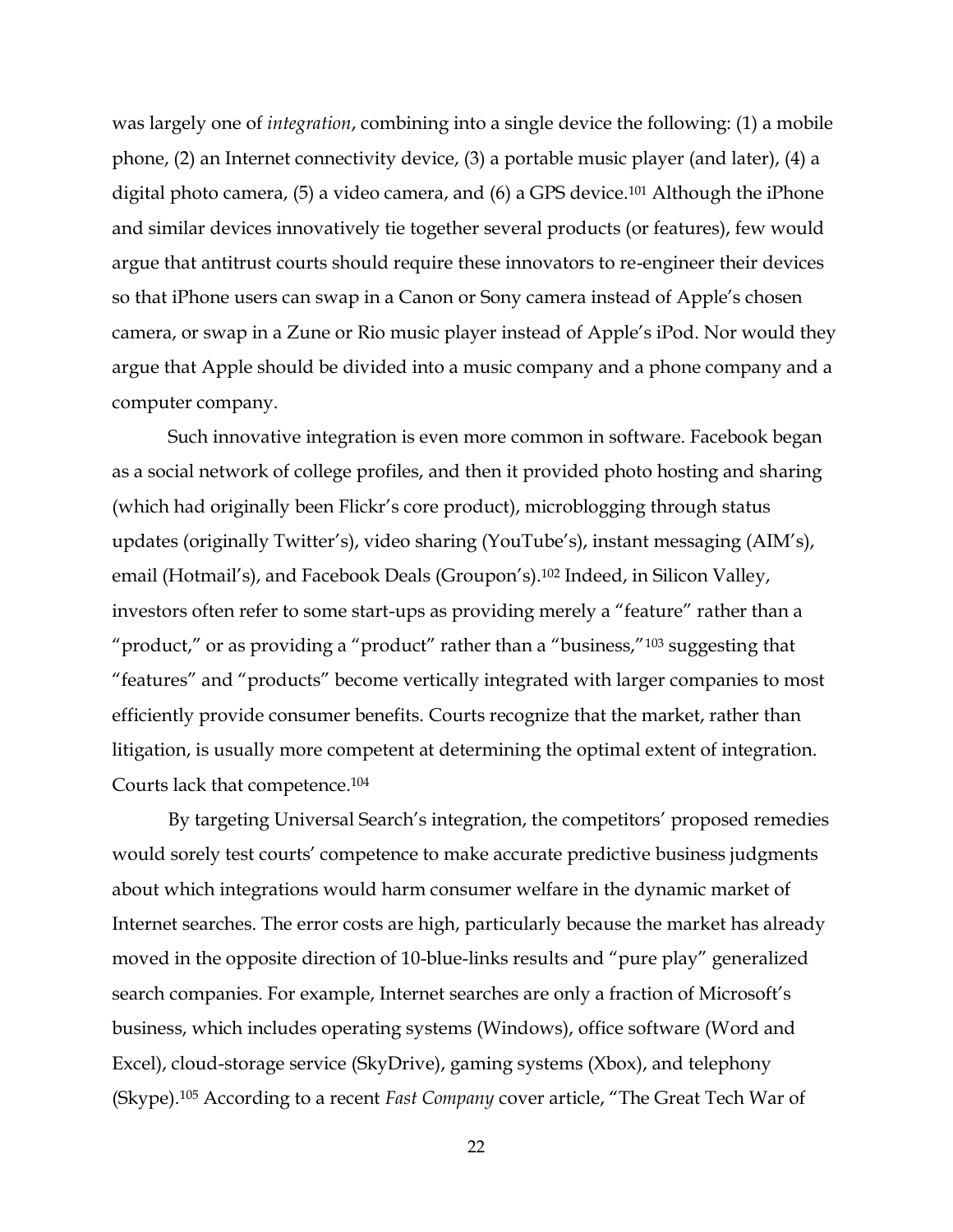2012: Apple, Facebook, Google, and Amazon battle for the future of the innovation economy,"<sup>106</sup> like Microsoft, none of these companies is a pure play in anything. Each has diversified offerings, from messaging to social media to cloud storage to retail sales to tablets to payment systems.<sup>107</sup> Google competitors' proposed remedies would artificially limit the integration undertaken by only one of the four companies – Google.

**Third**: These remedies assume that the benefits enjoyed by Google's competitors in specialized searches  $-$  whatever they might be  $-$  are worth the costs of stifling innovation in general searches. Innovations in general search services are pushing competitors to be more mobile, more voice-activated, and more dedicated to social and real-time results.<sup>108</sup> Against this backdrop, a focus on the display of specialized search results on a desktop screen today is as outdated as focusing on innovations in fax machines and search directories. The remedies rest on preserving the 1998 gold standard of 10 blue links on a search page - before major search engines moved to Universal Search with Google's display innovation in 2007.

**Fourth**: Beyond the dubious benefits to both static consumer welfare and to dynamic innovation, the initial administrative and technical costs for these remedies would be enormous. For browser swapping, an agency or court would have to have power over the design of user interfaces for Google Search, even though courts lack such design competence. Unless it were to abandon Universal Search and return to 10 blue links, Google would be required to include tabs for users to swap Google's browser with those of competitors such as Yelp for local searches, MapQuest for maps, Expedia for travel, and so on. A court would likely entertain arguments about how each service is displayed generally, whether Google can attempt to match the services' design to match the rest of the interface or whether it must use the competitors' usual color schemes and clashing fonts-lest Google use deliberately distasteful colors and designs for Yelp and MapQuest. A court would determine how often, and by what method, a user would select a service (*e.g.,* once, monthly, or whenever a new, specialized search is launched). The court would have to approve any major site redesigns, delving into consumer preferences and engineering. Improved interface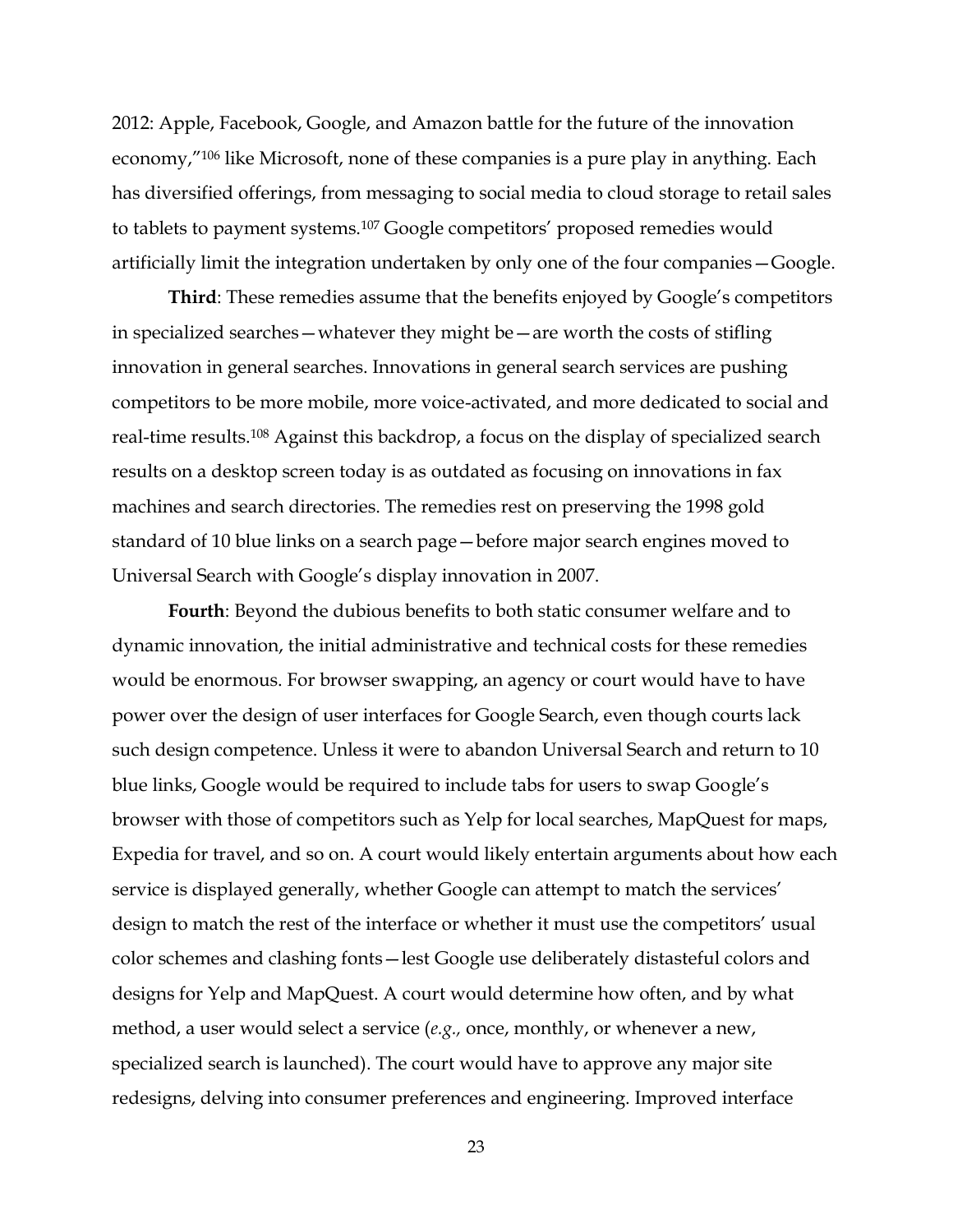design, however, is a critical element of digital competition,<sup>109</sup> and one of Google's competitive advantages,<sup>110</sup> meaning that litigation of Google's design choices would likely slow down and impede Google's design innovation, particularly relative to its competitors.

To implement the divestiture remedy, a court would have to oversee which of Google's services would stay with the Google "General" Search company and which would be spun off into a newly created Google "Specialized" Search company; moreover, the court would have to review each new innovation to see which company could undertake it. For example, the court would determine whether Google News must be spun off as a costly specialized search product, or whether Google News is merely a way to categorize recent "newslike" results in a general search. For consumers, these "products" might all just be different ways to provide answers to their questions. For the divestiture remedy, however, products must be specifically defined and split up based on the business models of competitors such as Yelp and MapQuest. Beyond defining the products for divestiture, the court would also have to determine which company receives which search patents and other intellectual property, as well as the terms of cross-licensing, a task likely to require considerable specialized competence and the gathering of technical and expert information from the parties. The court would also have to review, rewrite, and reject or approve the service contracts and intellectualproperty licenses that Google has entered into with hundreds of business partners, as contracts with third parties likely draw no artificial boundary between specialized and general searches.

Perhaps more importantly, even after a divestiture, a court would have to engage in burdensome and sluggish ongoing regulation that would further hinder Google's search innovations and impose enormous administrative and compliance costs. Whenever Google "General" would seek to roll out a new product, competitors would petition the court for a judgment on whether the product violates the divestiture remedy. In the process, these petitions would slow down Google "General's" innovations and would enable competitors to study and copy Google "General's"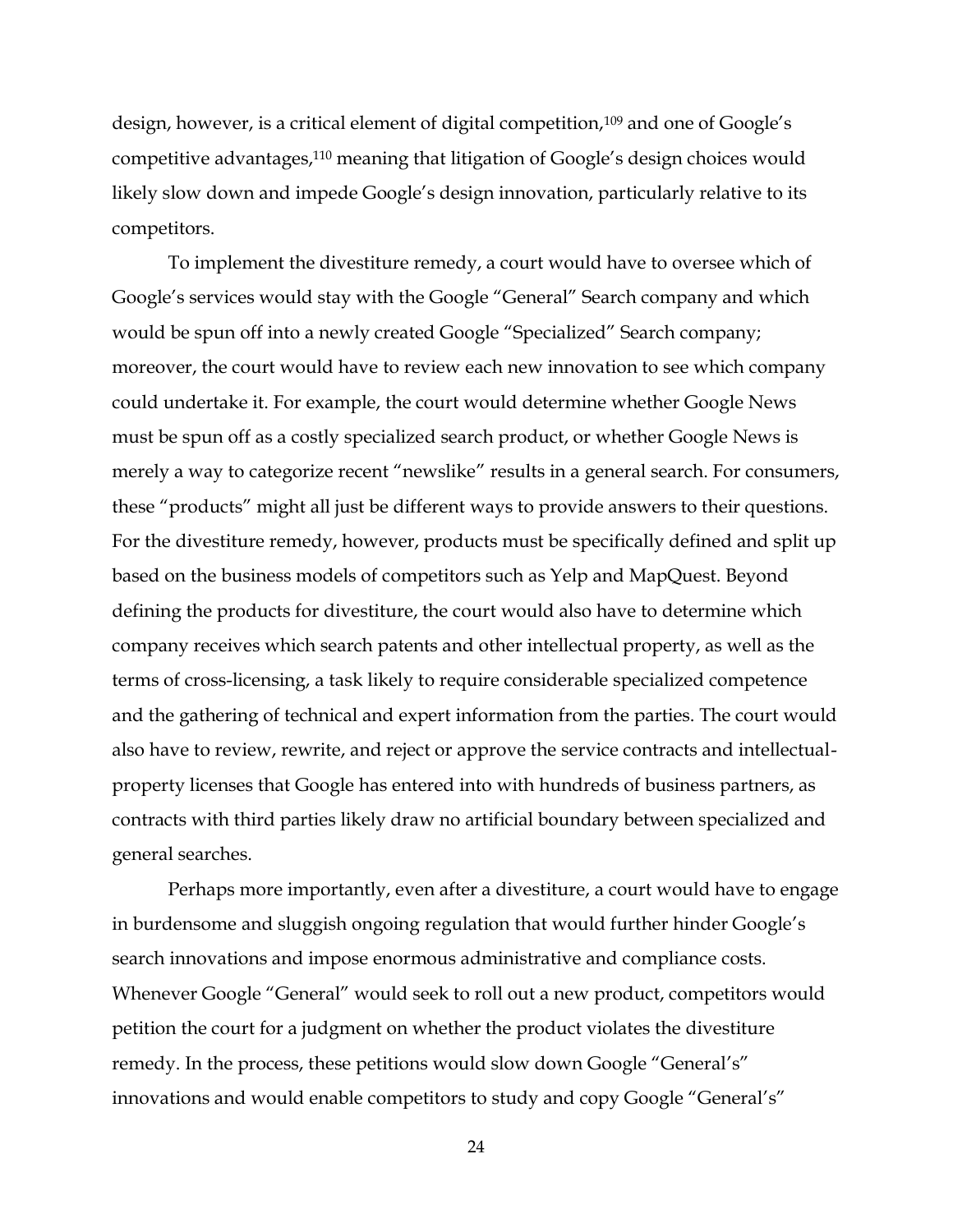product, and to eliminate or steal its first-mover advantage on particular products. Divestiture would also eliminate Google "General's" ability to integrate technologies for the benefit of consumers, while Facebook, meanwhile, could integrate photos, videos, and music, and Amazon could integrate far more products than book delivery.

Moreover, the court would have to monitor all deals between Google "General" and specialized-search companies to ensure nonexclusivity and nondiscrimination. Under the theory of the proposed remedy, Google "General" should not be able to contract to make the new Google "Specialized" its exclusive provider of specialized service. That would clearly undermine the intended effect of the remedy. Nor could Google "General" make an exclusive deal or preferential deal with *any* other specialized search company, such as Yelp, because exclusivity would similarly undermine the competition in specialized searches sought by this strong remedy. Indeed, a court or agency would have to continually monitor any deal that provides any specialized search engine with any preference over other companies, because preferences (perhaps no less than exclusivity) could undermine the specialized-search competition sought by this remedy. This ongoing regulation would require the court to review and approve all such business partnerships, evaluating their economic terms and revenue shares; technical and interoperability terms; and other terms, such as duration, placement, design, and so on. Such scrutiny would impose huge costs and delays on Google, merely to ensure an outcome in the search market that likely harms both static and dynamic efficiency and consumer welfare.

Therefore, while the remedies of specialized-search swapping and divestiture are unlikely to benefit consumers, who, by and large, value Universal Search, they would undermine innovation and impose huge administrative costs on Google.

## C. TRANSPARENCY

Google's competitors propose a wide range of disclosure rules to implement search neutrality and to counter Google's alleged "deception" of users. There are a number of vague proposals, but it is worth numbering them specifically. The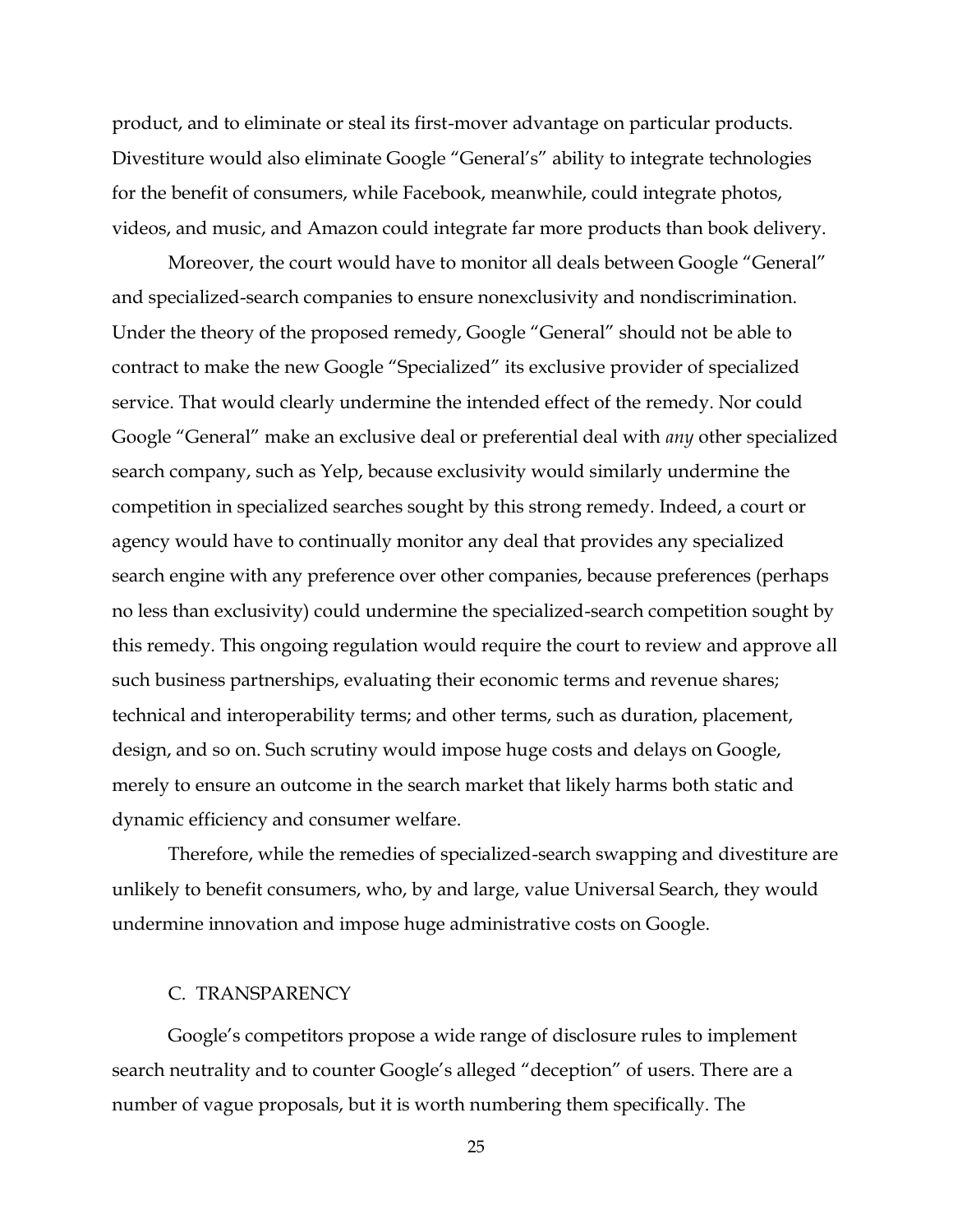competitors propose "[p]rohibiting Google's deceptive display bias" by "[1] requiring clear notices to consumers of those links in which Google has an economic interest and/or [2] that Google has placed on the search results page through any process other than its normal search algorithm,"<sup>111</sup> including disclosure of manual adjustments to algorithmic searches.<sup>112</sup> ICOMP proposes that, "Remedies should in some way require Google to become more transparent and open generally – in particular, as regards the way in which it organises its search results, [3] its AdWord policy, its explanation of reductions in quality score, [4] AdSense revenue calculation and [5] algorithmic updates."113

#### *Flaws of Google Competitors' and ICOMP's Proposed Remedies*

Each of these proposals is unsound and inappropriate, either because the disclosures merely further the flawed search "neutrality" remedies or because they request information that Google publishes or has pro-consumer reasons not to publish. Moreover, the competitors could attempt to prove deception more easily without an antitrust case.

**Algorithmic Updates:** There is little apparent reason for Google to reveal even more about its algorithmic updates and how it organizes its search results. First, Google provides considerable information to Webmasters regarding its algorithms. Google has published hundreds of research papers revealing the technologies behind Google, hundreds of blog posts, and thousands of responses in search-help forums and Webmaster-help forums.<sup>114</sup> Google has also begun publishing monthly notices identifying major algorithm changes for the month.<sup>115</sup> Google makes these disclosures subject to plausible limits: "[T]here are certain aspects of our algorithms that must remain a secret. Otherwise, we would enable some spammers to game Google's results, which in turn punishes site owners who offer legitimately useful websites and services."<sup>116</sup> The complaining competitors have provided no evidence to suggest that Google's assertion is merely pretextual. Second, as Google suggests, too much disclosure would harm consumers who are seeking relevant information. Such disclosure would benefit competitors but not consumers; if Google Search has a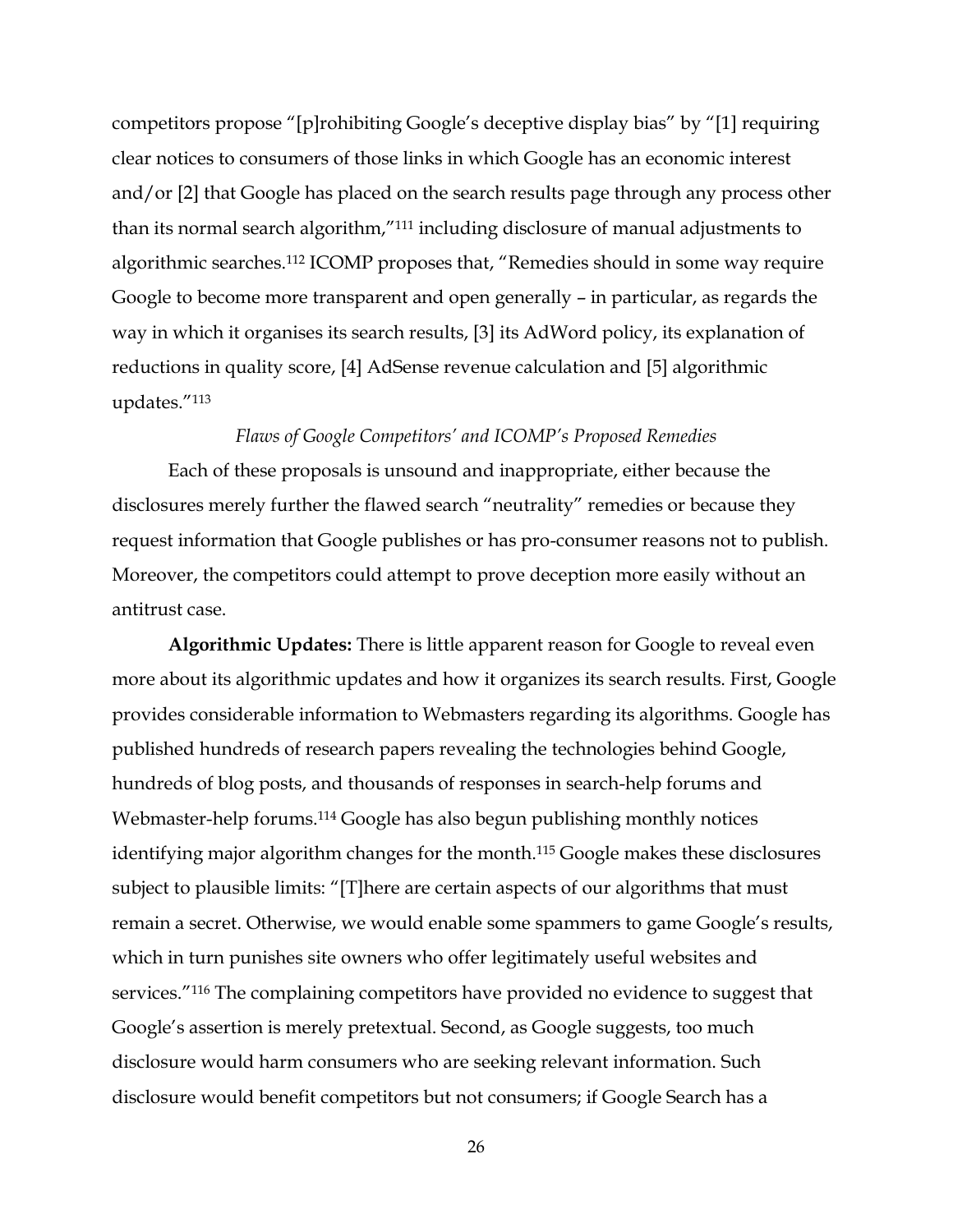problem with spam-ridden, irrelevant sites, more people will use its competitors' sites. Moreover, Google's algorithms are its key competitive advantage, and requiring disclosure of Google's detailed strategies is analogous to requiring Coca-Cola to reveal its secret formula to Pepsi. While competitors such as Bing could likely learn from Google's algorithms and provide more relevant results than it and other competitors currently do, the remedy would only benefit competitors and spammers, not consumers.

**Manual Adjustments:** Little evidence suggests that the government should monitor Google and force it to disclose each search result placed through "any process other than its normal search algorithm" including through a manual adjustment. First, this remedy assumes that a "neutral" *normal* algorithm returns searches but that *manual* adjustments are somehow suspect and likely anticompetitive. From a legal perspective, nothing distinguishes algorithmic changes from manual ones. Indeed, even if antitrust law somehow could enforce search "neutrality," there is nothing inherently more (or less) neutral about an algorithm or about a manual adjustment. Both the algorithms and the manual adjustments are simply two means to help users find the most relevant answers, implemented through similar technical means. When an algorithm fails for some reason – retrieving spam or irrelevant results – a manual adjustment to the algorithm, targeted to particular sites and rankings, can correct the relevance problem.117 A manual adjustment is the technical equivalent of an algorithmic change: Both require writing another line of code into the search algorithm.

While the proposed disclosure implies that routine manual activity reflects wrongdoing, such disclosure would do little to further the search regulation remedies. Google denies "cooking" the results in the search listings.<sup>118</sup> If Google reveals manual tweaks, however, government engineers or competitors who study these revelations would likely be unable to identify any "biased" results reliably or convincingly. Indeed, so far, the *only* "evidence" of search-result manipulation is a study by Microsoft consultant Ben Edelman that is based on a tiny sample of 32 cherry-picked, nonrandom queries, reflecting a clearly flawed design.119 Josh Wright, a law and economics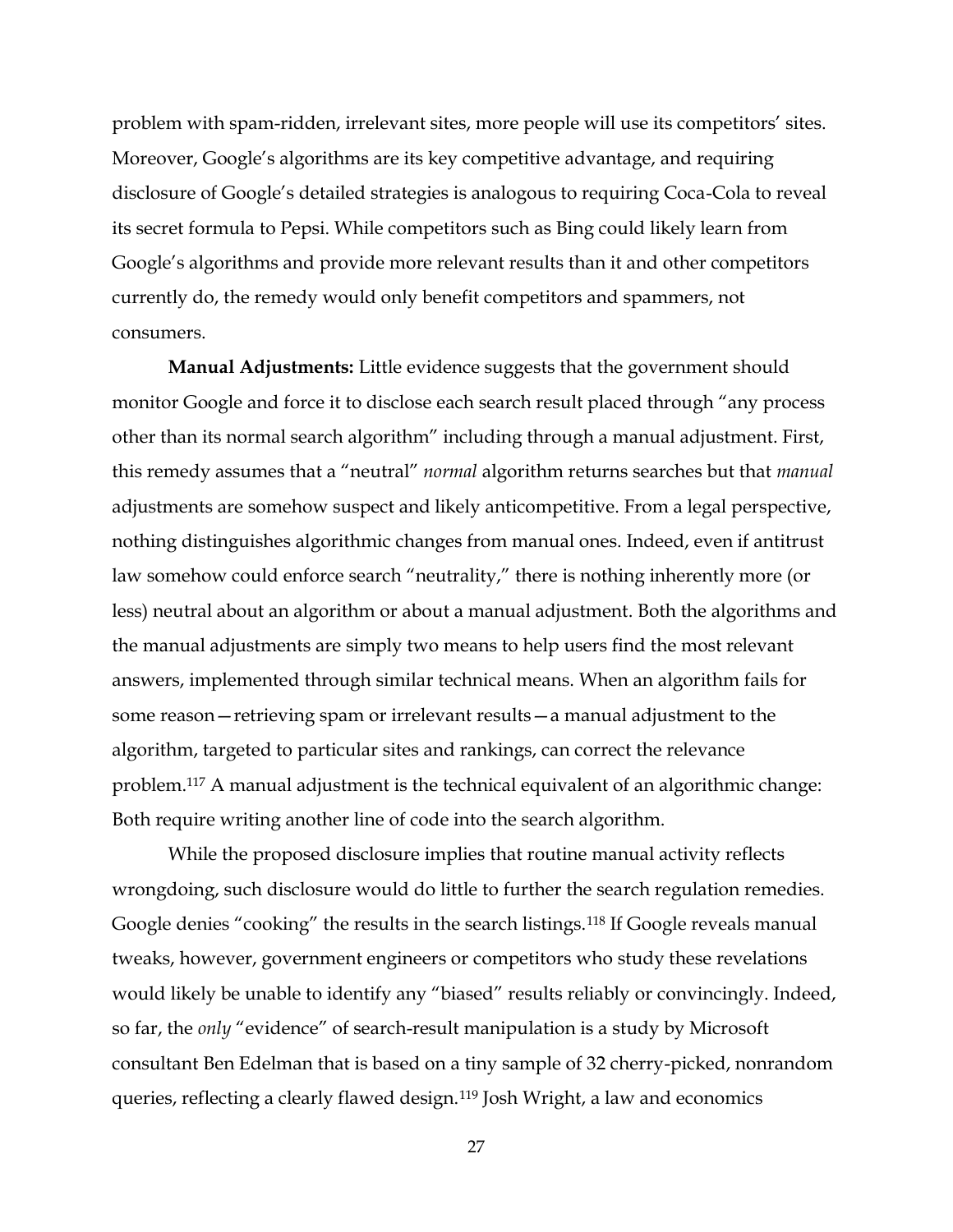professor at George Mason University who consults with Google, refuted that analysis in what appears to be a far more rigorous study with a far greater sample of searches that demonstrates a similar level of "bias" among the other large search engines.<sup>120</sup>

Second, to the extent that "manual" adjustments may be considered highly targeted *algorithmic* tweaks, Google already makes such information available. Google discloses its manual policies regarding spam, malware, child pornography, copyright infringing content, defamation (subject to a court order), personally confidential information, and other content under country-specific laws. Both Google and Bing engage in manual adjustments for such content.121 Further, regarding general algorithmic tweaks, Google provides considerable information. It provides disclosure to Web sites so that legitimate sites can better optimize their placement in search results. It also hosts Google Webmaster Central, which contains information about how "Google crawls, indexes and ranks your site," information about "how many people found your site in search results, and how many people clicked on it" and information about "who added a link to your site."<sup>122</sup> Google also provides advice to Webmasters, including a Search Engine Optimization starter guide, a Webmaster Blog, a discussion forum, a YouTube channel with more than 350 instructional videos, and presentations given at search engine conferences.123 Google provides disclosure on these items, but additional disclosure could empower spammers and others to game the search algorithms to ensure that less relevant and less useful content rises to the top, rather than directing users to the most relevant, quality content.124

**Economic Interest:** Requiring Google to provide notice of economic interest is unnecessary because Google appears, in fact, to label its products. For the Google News results, the title in Universal Search is "News," rather than "Google News," because users likely perceive the results as Google does – listings categorized by Google as news stories that link to *others'* news sites. Users may or may not consider Google News to be an entirely separate product, but there is no evidence of consumer confusion regarding which company (Google) has organized news results into a news box *on Google's search page*.125 When a user searches for a restaurant, Google may insert a link to Google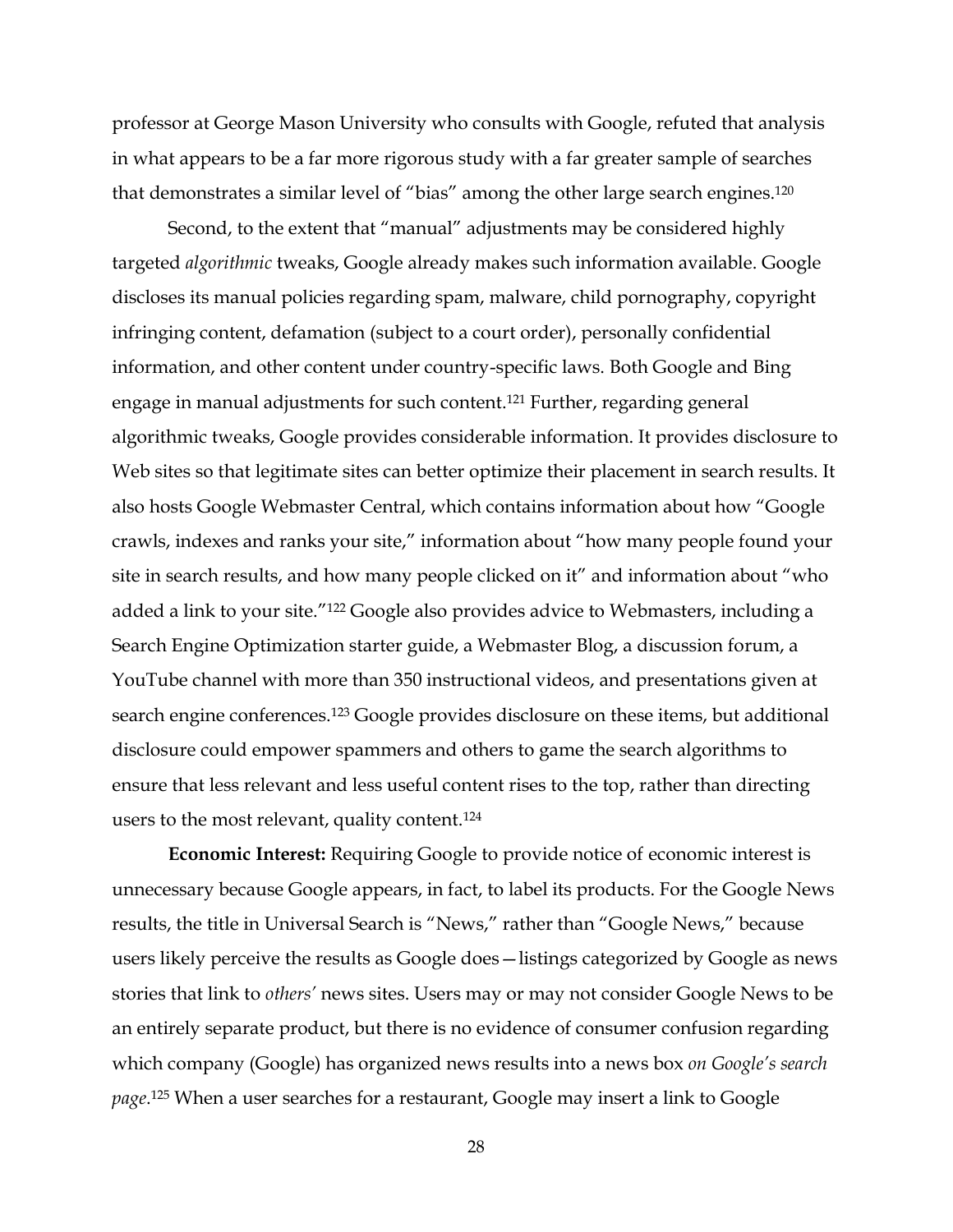Reviews under the main listing for the restaurant.<sup>126</sup> The labeling is clear: "Google Reviews." A map may also appear in the search results, and the map will generally include this notice: "©2012 Google." This phrase is legal notice under copyright law and should be acceptable in this case.

AdWords Policy and Quality Score: Google's competitors also have not sufficiently made the case that courts or agencies should require more disclosure of how Google's AdWords policy operates and "its explanation of reductions in quality score."<sup>127</sup> AdWords is Google's main advertising product. Advertisers of all sizes use AdWords to place ads on Google's search results and on its display network, including large partner sites and the many smaller sites that sign up to display Google AdWord ads. On Google Search, for example, advertisements are displayed above and to the right of the natural results. Users are more likely to click on the first listed advertisement than on the second, to click on the second than on the third, and so on. Advertisers prefer higher placement and pay for it. Advertisers choose to buy advertising based on certain keywords, and Google charges an advertiser *not* each time Google displays the advertiser's ad, but each time a user clicks on the ad. Because Google makes money from clicks rather than from displays alone, it does not merely auction off slots to those willing to pay the most money for each click. An advertiser could offer to pay half as much as its competitors yet receive ten times the clicks, providing more value both to consumers and to Google. Thus, Google weights the bids with a Quality Score for each keyword-ad pair and accepts lower per-click rates for those that generate more clicks and consumer value**.**

Google's competitors have not devoted considerable attention to the argument for requiring more transparency regarding Quality Scores and AdWords. Foundem complains that its Quality Score was very low, but Google is at least transparent about why. As Google prominently reveals, sites with high Quality Scores "feature original content that can't be found on another site. This guideline is particularly applicable to resellers whose site is identical or highly similar to another reseller's or the parent company's site."<sup>128</sup> FairSearch mentions other sites such as TradeComet and Sourcetool,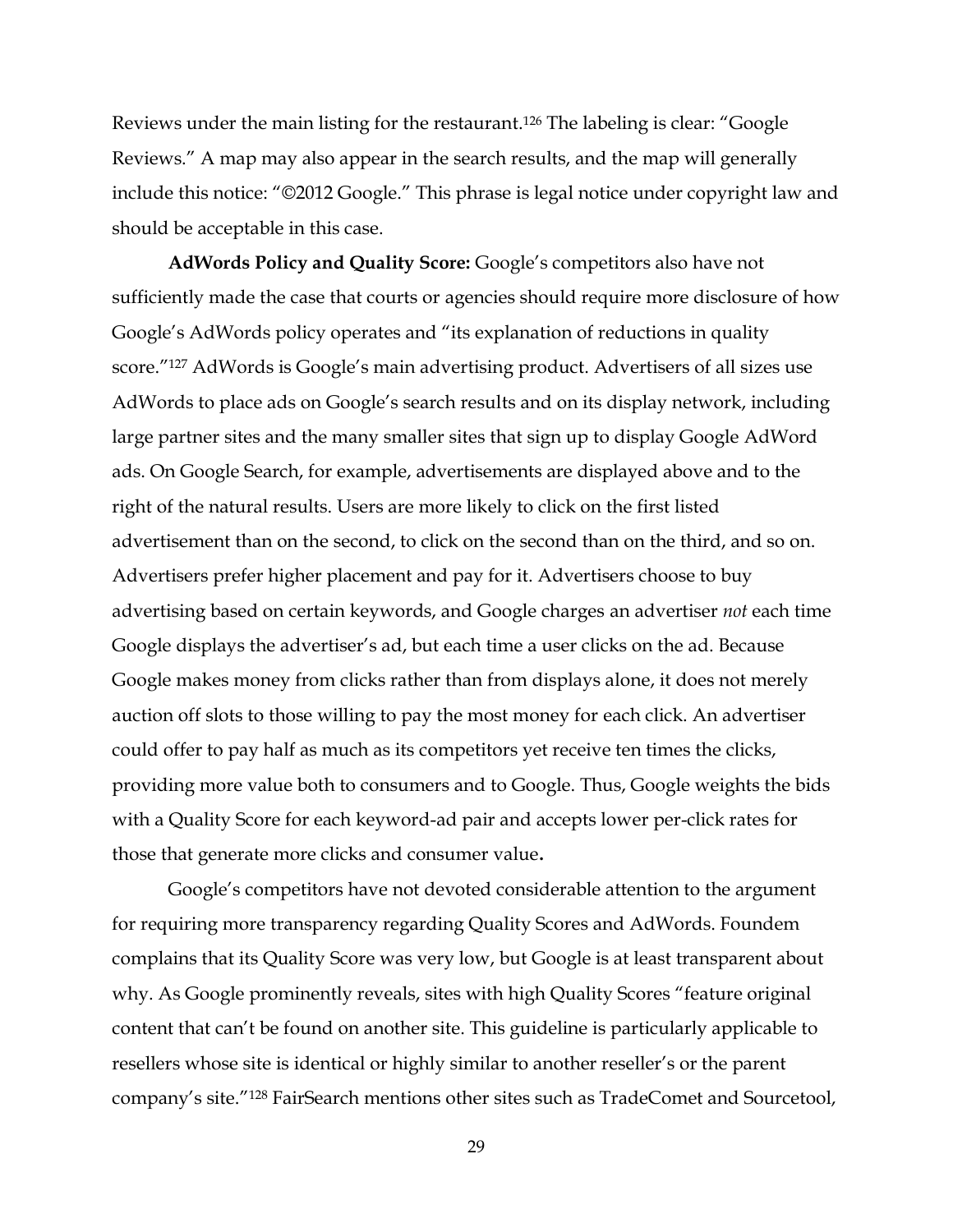both of which also appear to be "low quality" sites based on Google's disclosed guidelines.129 Nevertheless, it is clear that the competitors have yet to advance a compelling case.

First, Google already publicly reveals considerable information about AdWords. Google provides information about setup, managing ads, measuring results, improving results, and billing. For improving results, Google provides information about landing^ page and site-quality guidelines - defining "quality" to include featuring "relevant and original content," having a privacy policy, not altering browser settings, not automatically downloading software without notice, and so on.<sup>130</sup> Google's advice for improving landing-page quality includes not only two dozen pieces of advice and a video with further information, but also, links to Google's Software Principles, ways to improve a site's load time, Webmaster Guidelines, and the Quality Score.<sup>131</sup> The page devoted to Quality Score features even more information, including how the Quality Score affects advertisers' bids and what factors determine the Quality Score for bidding on advertising on both the Search Network and the Display Network.132 That page also links to the Optimization Center, which provides seven general principles about how to increase Quality Scores, the fifth of which pertains to optimizing the Web site itself (including pointing users from the ad to the relevant landing page, evaluating site design, testing how the site will increase conversions, and means for enhancing user experiences).133 Essentially, Google furnishes considerable information for advertisers, including its general advertising policies,<sup>134</sup> a description of the AdWords policy and quality score on each ad/keyword pair,135 and information about increasing a Quality Score by optimizing an account.136 It provides text, videos, links to a community of AdWords users, and a phone number to reach a Google employee.137 Indeed, Google has incentives to provide such information to legitimate sites. Google clearly provides considerable information — and certainly enough information for Foundem and other complaining sites to know why their Quality Scores would be low on Google's advertising network.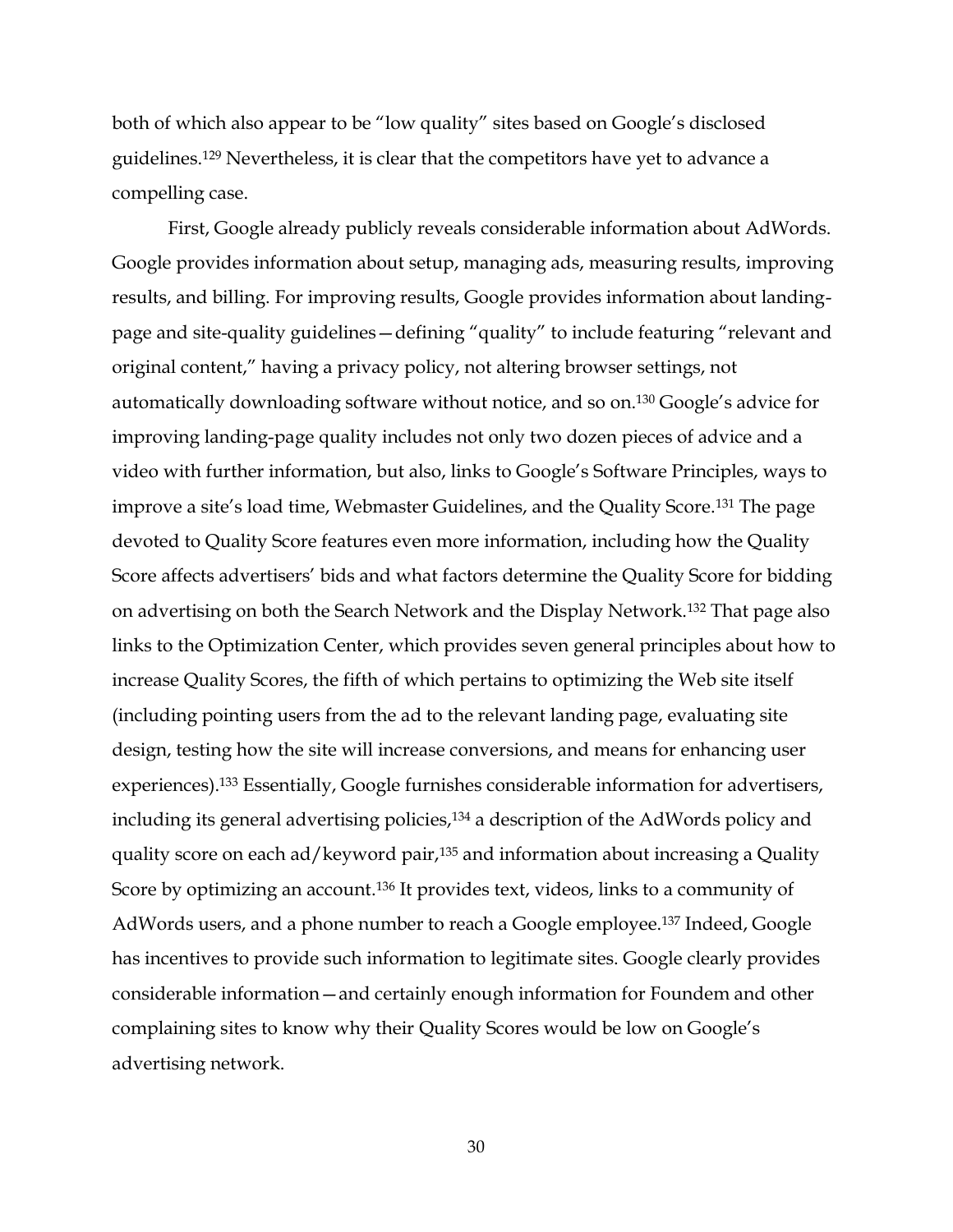Second, the costs of revealing even more information would include enabling competitors to copy strategies, rather than innovate their own, regarding advertisements and search results. Consumers value relevant ads for searches, and advertisers value placement on relevant searches.<sup>138</sup> Google's competitors could copy Google's Quality Score strategies to increase the relevance of advertisements to their own searches. Depending on the amount of information that could possibly be mandated, competitors could do so for an indefinite period of time if Google were to reveal such information on an ongoing basis. This might help Microsoft and other Google competitors, but it is unclear how it might help consumers.

AdSense Revenue Calculation. AdSense is Google's product for Web sites (or publishers) that choose to be part of Google's Display Network (the publishers display ads on their Web sites) or the Google Search Network (the publishers add a customized Google search bar to their sites). Google and the publishers split the revenue from the advertisements, as Google runs the networks matching advertisers and the Web sites on which they advertise. Google provides considerable information for publishers joining the Google Display Network, including pages of information about AdSense on Web sites, custom search engines, custom search ads, mobile content and apps, video content (embedding ads in videos), and games.139

Google's competitors do not focus much attention on the proposed remedy of disclosure of revenue share and provide little evidence that Google provides inadequate disclosure or that a lack of disclosure harms consumers under antitrust precedent. They merely state that Google's practices are "opaque."<sup>140</sup> They have failed to make the case for a remedy of disclosure of revenue share.

First, Google already publishes this share calculation, and it had done so long ago. Google's competitors complained to the US government and asked for disclosure of revenue share in October of 2011.141 Google had already released this information in May of 2010.142 At the time in 2010, the split was 68 percent for AdSense content publishers and 51 percent for AdSense search partners. Google did not then reveal the revenue shares for additional AdSense products, including those for mobile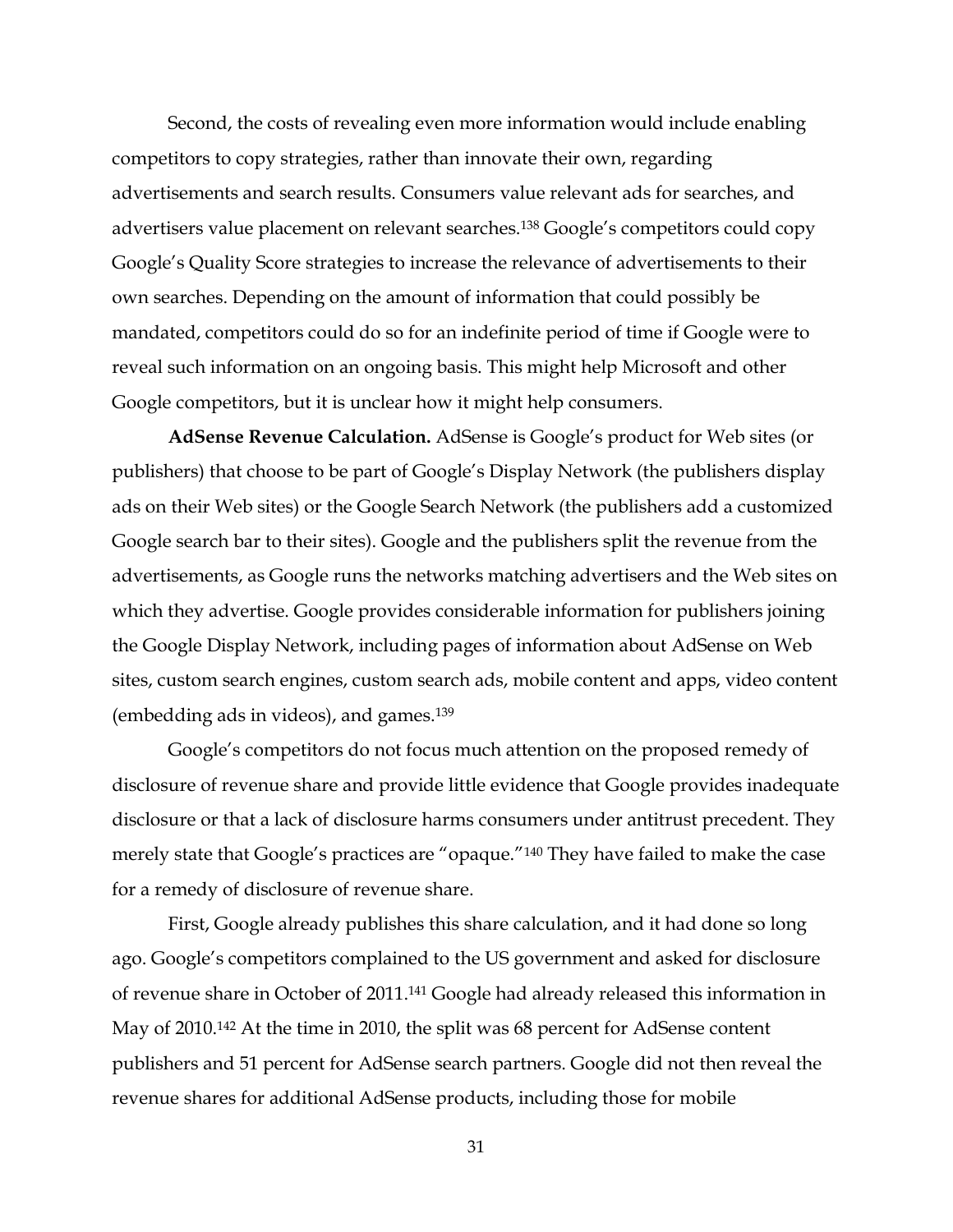applications, feeds, and games, because these products were "quickly evolving" and Google was "still learning about the costs associated with supporting them."

Second, competitors have not made the case that the government should mandate disclosure of the AdSense revenue calculation for these other products for which Google has not yet disclosed the revenue share. Competitors such as Bing are likely dealing with the same evolving pricing problems, and they would competitively benefit from disclosure of Google's pricing as it develops without having to disclose their own. Moreover, the competitors have not made the case that consumers would benefit from additional disclosure. Competitors might even raise their own revenue shares to match Google's, knowing that advertisers would not get a better share from Google, or they might undercut Google's pricing only marginally. Lack of disclosure could lead to steeper cuts or lower prices from competitors. The net effect is unclear and unproven. Google's competitors have not demonstrated why consumers would benefit from revealing these revenue shares—or the other proposed disclosure remedies already discussed.

#### D. CONTENT RULES: FAIR USE AND SHARING

Competitors propose two flawed intellectual-property-related remedies that would change, only for Google, the default intellectual-property law otherwise applicable to search engines. They propose forbidding Google from displaying excerpts of content from other sites, despite fair use, while requiring Google to let others crawl Google's content, despite the defaults about "trespass to chattels" and property law.

Unhappy with the constitutionally required fair use doctrine, Google·s competitors propose in their FairSearch White Paper, without further detail: "[p]rohibiting Google's scraping and use of content from other sites without their permission."<sup>143</sup> The White Paper states that, "Google steals content from others and uses it to generate advertising revenue without paying compensation to the companies that have spent many years and many millions of dollars developing the content."<sup>144</sup> As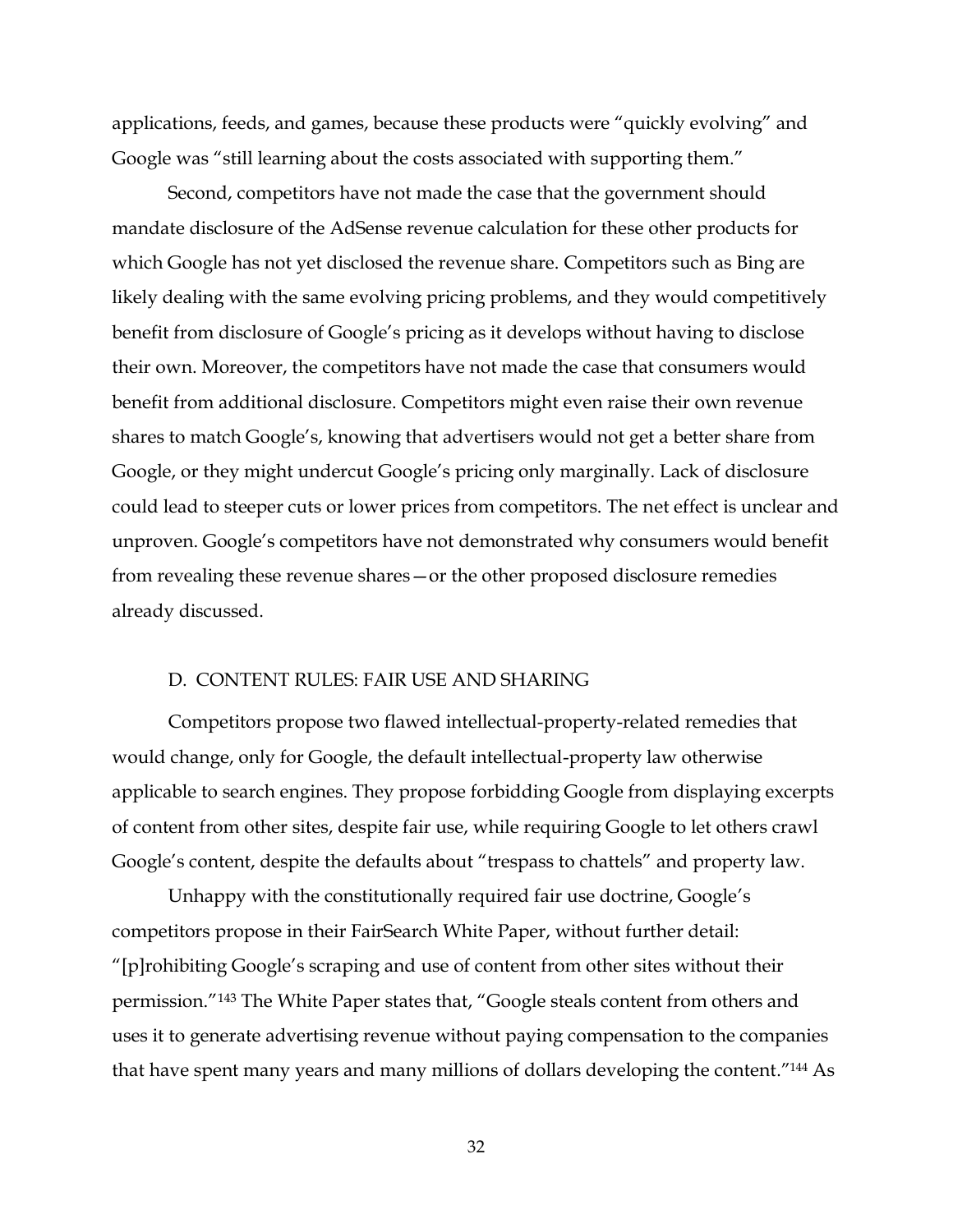an example of such "theft," it highlights Google's previous practice of displaying Yelp snippets in Google's Places categories.<sup>145</sup>

This argument is simply about copyright and fair use. Even though the expansive copyright laws of the United States provide famously onerous remedies for "stealing" content, competitors have not brought a copyright claim, because such a claim would fail. Since its founding, Google has done what other search engines do: crawl the Web and display snippets and links of content to direct users to the world·s Web sites.<sup>146</sup> For linking, Google can link to content without violating a copyright holder's exclusive reproduction or display rights, because links do not "reproduce" or "display" the content.<sup>147</sup> Thus, like all users, Google can link to content widely. Some competitors might prefer their links to show up differently in Google's results (namely, higher on the results list). Copyright law, however, does not give anyone the right to determine whether their links are displayed in a specialized category of results or in the general search results.

For snippets, Google has and exercises an established fair-use right available for all search engines (and for the rest of us with First Amendment rights).148 Fair use for using snippets for general searches is firmly established and rarely questioned in law.149 If Google's competitors oppose Google's use of snippets in specialized searches, they could bring a copyright claim. Otherwise, fair use permits even a monopolist to quote snippets of content.150 Permission is not required for fair use, so Google can choose how to use the content. If Google, unlike any of its competitors, were to be subject to a modified "fair-use" right for all the content it crawls and had to receive permission from all sites, it could not offer a search product without the enormous transaction costs of clearing rights for snippets on sites that already set technical controls to encourage crawling by search engines.151

We know of no antitrust-case ruling determining that even a dominant company's exercise of fair-use rights creates an antitrust problem.<sup>152</sup> We know of none that accepts a remedy of changing fair-use rights for only one company. This is probably because, if fair use applies, neither policymakers nor antitrust courts can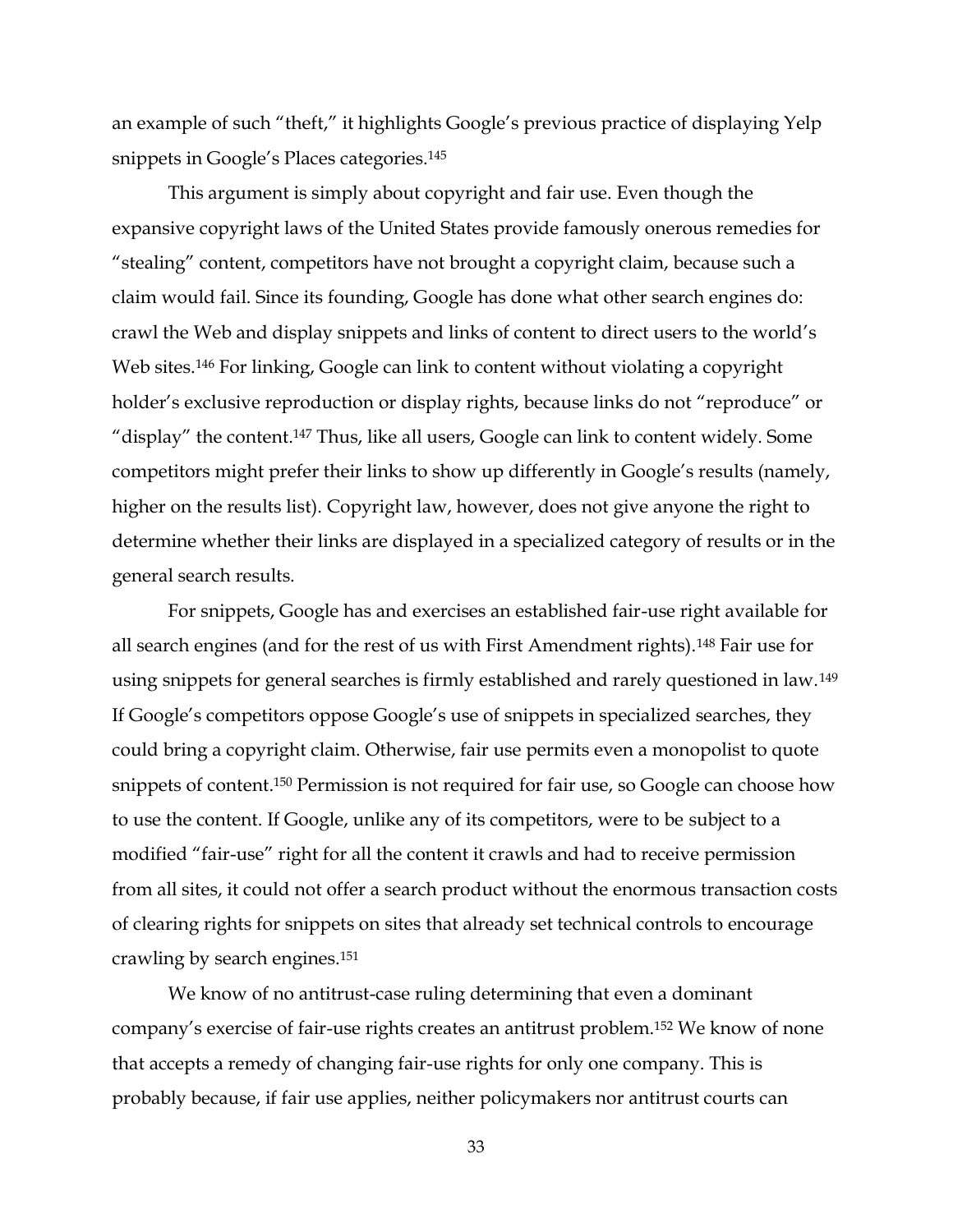eliminate that right without raising serious constitutional concerns; the Supreme Court has held that fair use is rooted in the First Amendment itself.<sup>153</sup> Thus, courts cannot and apparently never have imposed an antitrust remedy of remaking the First Amendment's copyright fair-use doctrine.

Google's competitors seek to remove Google's right to control when others can crawl Google's own content. As a general rule, Web sites can determine whether their "library" of content is public or private by including code that forbids crawling.<sup>154</sup> A trespass property right, known as the trespass to chattels, backs this code, as companies' servers are chattels, or non-real-estate property.<sup>155</sup> If Google made its content crawlable, it would be subject to fair use. If, however, Google forbade crawling, it could assert a property right against outside crawlers.<sup>156</sup> A real-world analogy may be apt here: Google's competitors are arguing essentially that Google should be unable to make fair use of a published book available for all to see but that it must let everyone else into its own library to make photocopies of books in its own private collection.

Competitors claim that Google exercises its property right to deny competitors the right to crawl some sites, such as YouTube and Google Books.157 Google denies some of these accusations, particularly regarding Bing and Yahoo! crawling YouTube.158 We can assume, however, in this article, that Google's competitors are describing Google's practice factually and that this practice would create an antitrust problem under current law (despite our doubts).159

Even if these assumptions were correct, antitrust courts would still disfavor the remedy. First, mandating competitor access to Google Books and YouTube, despite property rights, would require a court to administer a duty to deal. As noted earlier, unless required by Congress for a particular industry, antitrust courts disfavor forced sharing with competitors, even for monopolists.160 The crawling remedy would require Google to deal with competitors, thereby permitting competitors to access Google's servers. To implement this remedy, a court would need to determine which competitors receive access to Google's servers for YouTube and Google Books and which do not, and whether Google can charge these companies based on the expenses for additional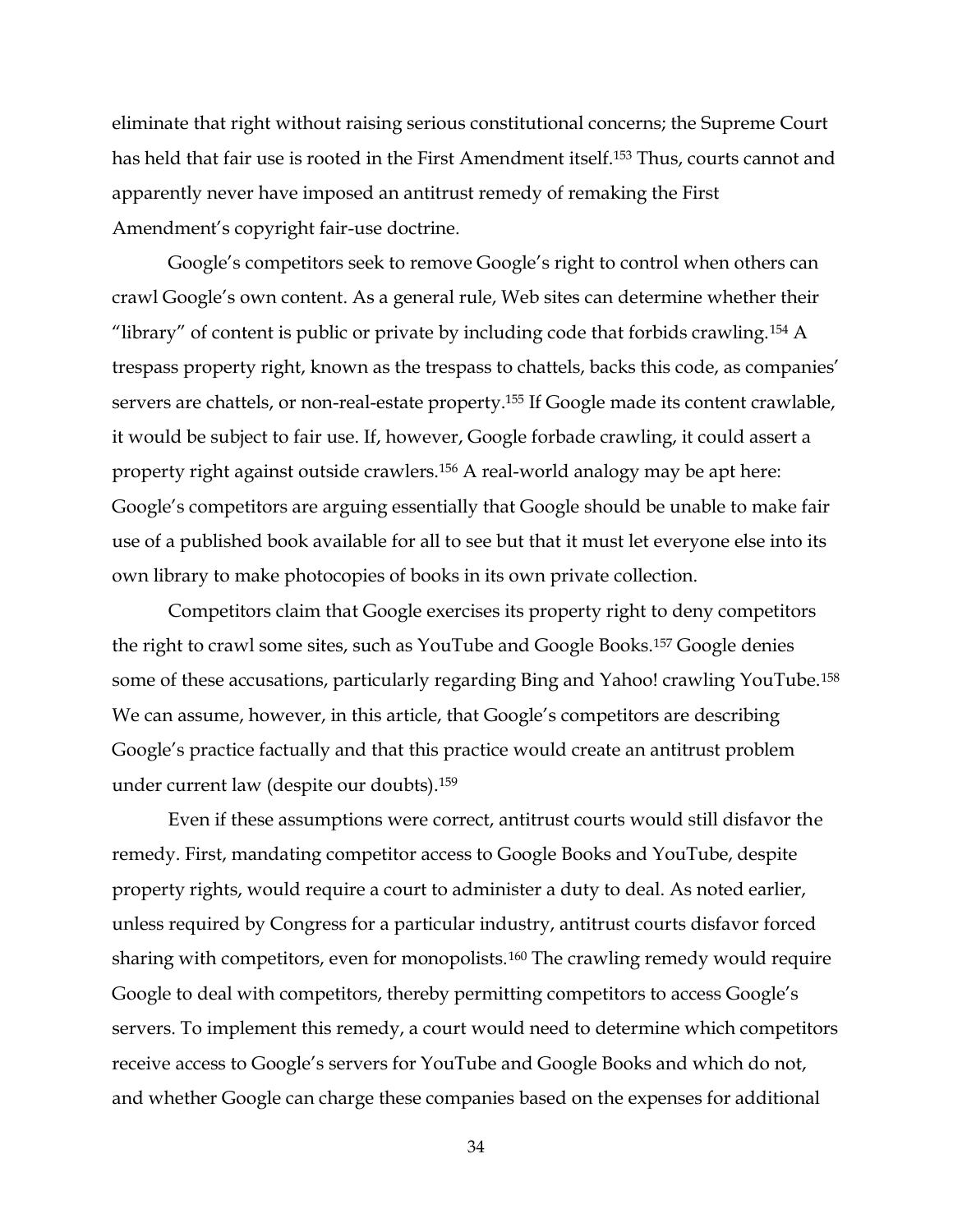servers or wear and tear. The court would also need to determine when the duty to deal would end, based on new innovations or increased competition. Courts disfavor such remedies partly because of such administrability problems.

Second, as with other duties to deal, a court cannot be sure that the remedy would benefit rather than undermine consumer welfare. Courts have been attentive to the notion that imposing a duty to deal in some circumstances, in some markets, can result in diminished innovation over the long-term for both a regulated company and its competitors. With access to YouTube and Google Books, competitors such as Microsoft and Yahoo! could free ride on Google's investments. Google invested billions of dollars in both acquiring YouTube and expanding it<sup>161</sup> and in scanning and indexing the world's libraries.<sup>162</sup> Microsoft, in contrast, has invested in other technologies, such as the Xbox, Facebook, and Skype, and it does not share those technologies with Google. Microsoft abandoned its own books project, determining that it would be unprofitable, but seeks to free ride on Google's investment.<sup>163</sup>

Moreover, Google's investments in YouTube and Google Books were not government-backed investments like those made in the past by government-sanctioned, regulated, monopoly companies. Rather, Google risked its capital in these investments. Generally, US economic policy encourages such capital risk through reward. According to its competitors, Google sought the reward of strengthening its search properties. As a matter of basic risk calculus, Google might be less likely to innovate and invest in such services if it had to share some of the benefits of these services with competing companies.164 Not only would Google have less incentive to innovate if courts adopted the sharing remedy, but also, the free-riding companies could invest less in innovation as well, knowing that if Google beats them to the punch with new search innovations, Google would have to share them. For example, if Google expanded its legal and scholar search products to compete with Westlaw or LexisNexis, Bing would have access to crawl the products without making any innovations or investment. Because innovation is high risk, Bing's investors would not bear that risk. If Google innovated with ten new products but only one succeeded, Bing would be able to receive access to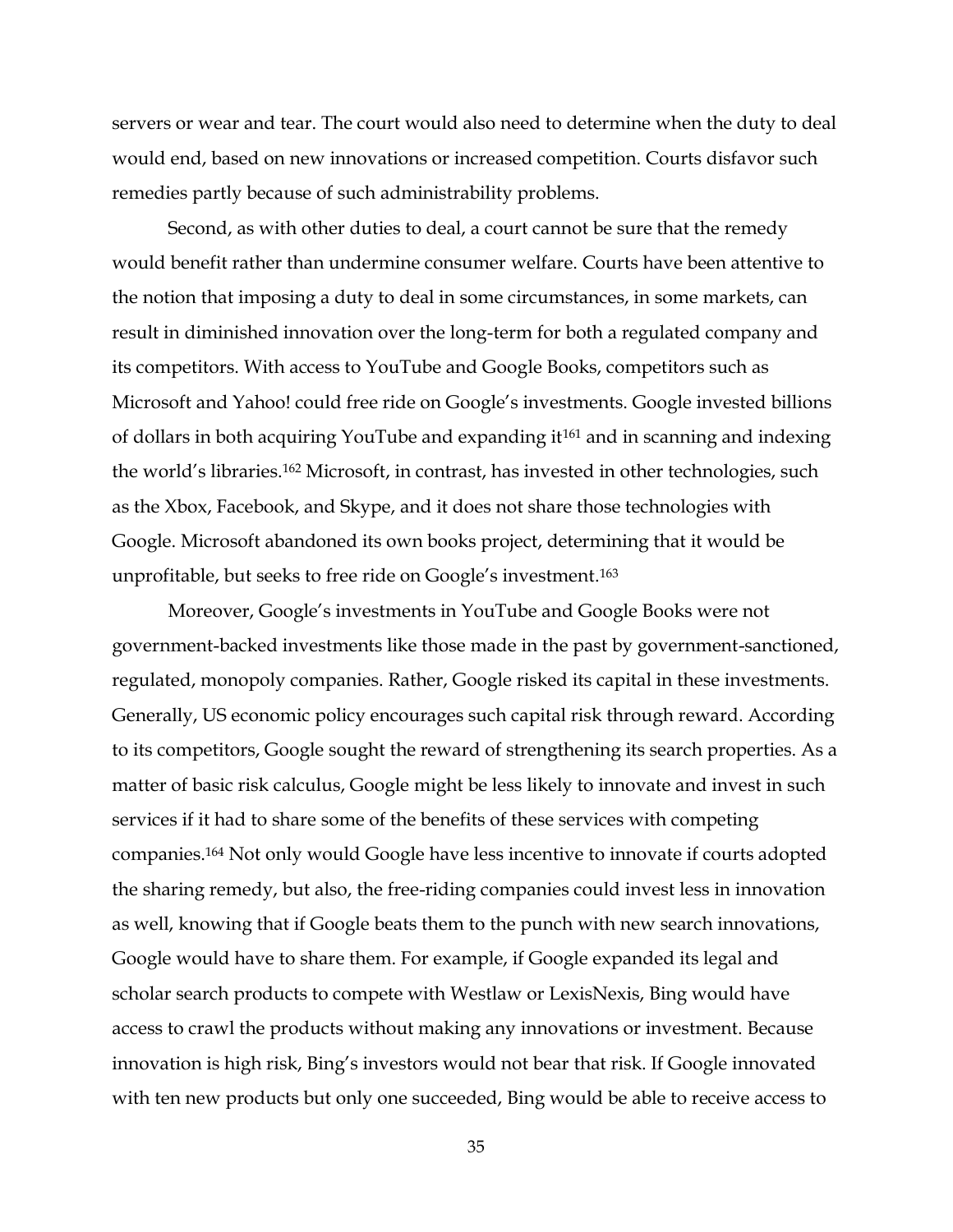the successful product without bearing the cost of the nine unsuccessful products. Even if antitrust agencies or courts could calculate a formula requiring Bing to pay fairly for the cost of both the failed and successful innovations (*e.g.,* paying for both the failed Buzz and the successful YouTube), Bing would deny Google a disruptive advantage through innovation, as Bing would share in that innovation.165 As a result, the proposed remedy would decrease innovation and therefore harm consumers.

#### E. NO BIDDING: ACQUISITIONS AND EXCLUSIVE AGREEMENTS

In a final category of proposed remedies, Google's competitors propose impeding Google's ability to compete for acquisitions and exclusive partnerships. Google's competitors suggest "[r]equiring prior notice to the government of all acquisitions by Google,"<sup>166</sup> even though Google makes more than one acquisition a week, generally acquiring relatively small companies.<sup>167</sup> The competitors also recommend "[p]rohibiting Google from entering into exclusive agreements that relate to any product in which Google is dominant, including search and paid search advertising."<sup>168</sup> Finally, the competitors also vaguely seek to limit Google's ability to use its "war chest" generally.<sup>169</sup> While unclear, this proposal suggests limits on acquisitions and exclusive deals.

The first of these remedies, notice of acquisitions, provides little to no concrete economic value to consumers or administrative value to the government, although it might benefit competitors. Google already must notify the government of acquisitions large enough to meet the thresholds set forth for compliance with the Hart-Scott-Rodino Act.170 When Google acquires a company too small to require notification, both Google and the acquired company generally issue a press release.<sup>171</sup> Both Wikipedia and AOL's popular technology blog, TechCrunch, manage to list Google acquisitions.172 (They also manage equally long lists of acquisitions by Microsoft and others.)<sup>173</sup> Google's complaining competitors have not even suggested that Google has failed to announce acquisitions or that failing to announce acquisitions has caused any consumer harm.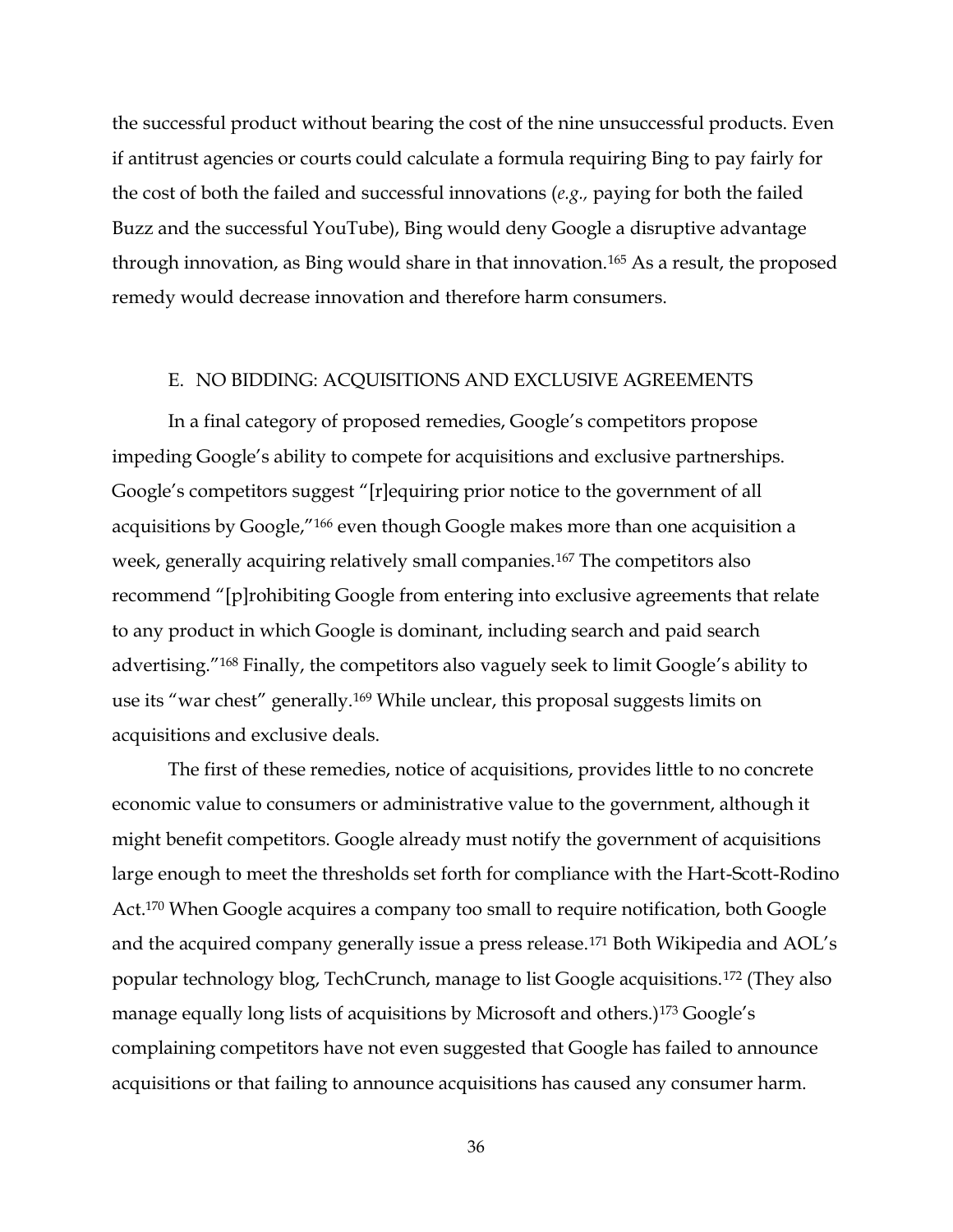Existing law already permits competitors to challenge acquisitions, and antitrust agencies frequently scrutinize mergers that fall below the Hart-Scott-Rodino thresholds for transaction size.174

The second remedy, banning exclusive partnerships, is somewhat unclear but seems to refer to deals that would make Google search the default (or perhaps exclusive) search engine on a Web browser or on a device. Google has entered into partnerships to be the default (although not the exclusive) provider of searches for the Mozilla Firefox browser and the iPhone's Safari browser.<sup>175</sup> Microsoft's Bing search engine leads Google in exclusive deals for new personal computers, such as Dell computers, and for browsers, as the default browser for most computers running Windows is Microsoft's Internet Explorer, whose default search engine is Bing.<sup>176</sup> These deals appear to drive traffic: Internet Explorer users use Bing far more often than they use other search engines.177

This proposed remedy would likely harm consumers, device makers, and browser makers. If the proposed remedy were to succeed in forbidding Google from competing to be the default provider on browsers and devices, then Mozilla, Apple, and other potential partners would receive less money in these partnerships. Without Google to bid on the partnerships, there would be fewer bidders; and with fewer bidders, there would likely be lower clearing prices for defaults. In an auction, the winning bid usually matches (or barely exceeds) the willingness to pay of the bidder with the *second-highest* willingness.<sup>178</sup> If Company A would be willing to bid \$100, Company B \$10, and Company C \$1, then Company A would not need to bid its full willingness to pay of \$100. Company A would need only bid  $$11$  -enough to beat out Company B. If Company A were eliminated from the bidding, however, then Company B would not win the auction with a bid of \$10. Company B could bid merely \$2, enough to edge out Company C. With searches, the leading bidders currently are usually Microsoft, Google, and Yahoo!<sup>179</sup> If Google were removed from bidding, then the main bidders remaining would be Microsoft and Yahoo!. With Google gone from the bidding, Microsoft would be able to purchase such partnerships for a price that would not track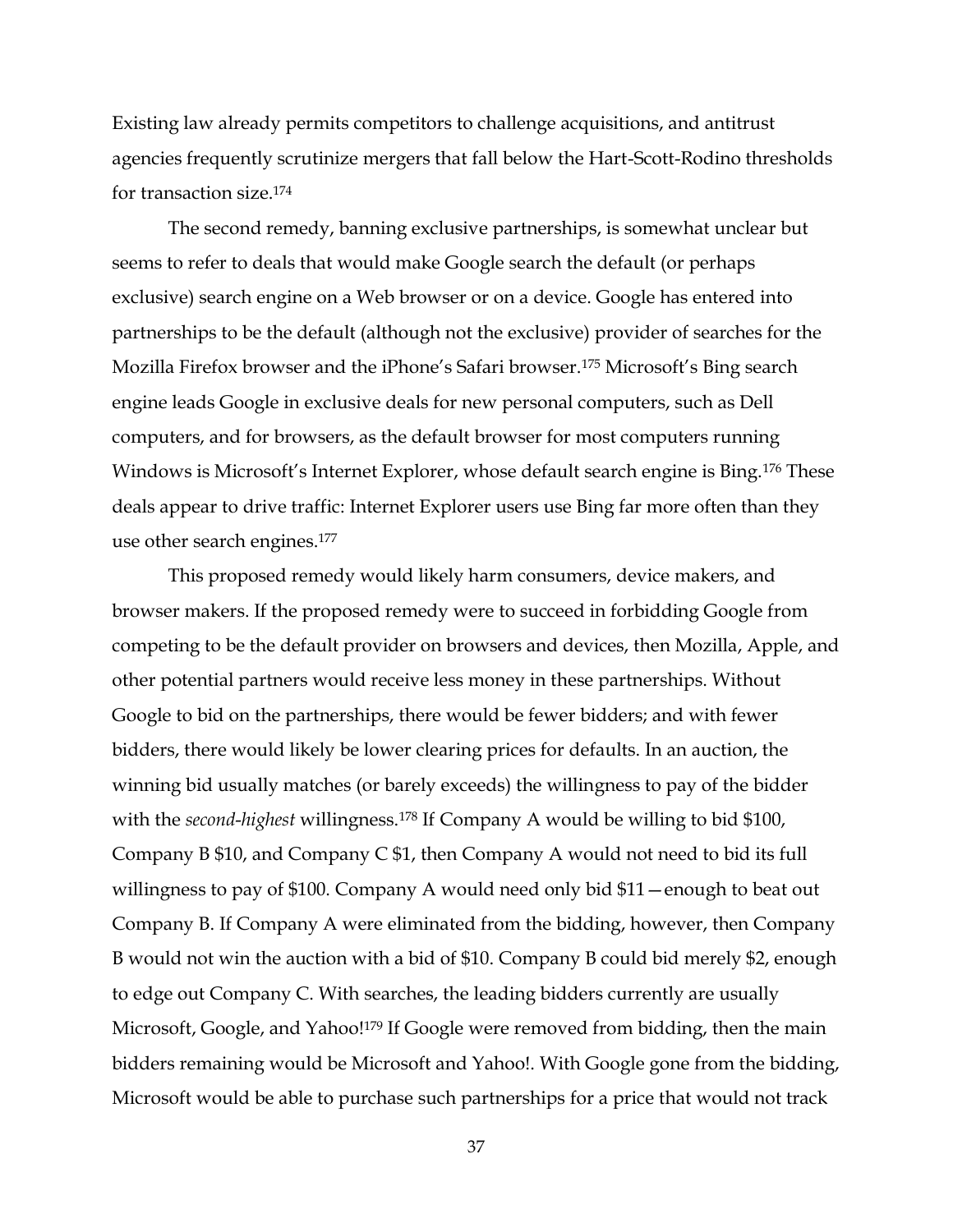its own willingness to pay for a particular default-search partnership, but instead, one tracking Yahoo's, which might be far lower than Google's or Microsoft's.

While this outcome would benefit Microsoft (or Yahoo!), Google's competitors have not demonstrated that it would benefit consumers or others in the Internet ecosystem. These proposed remedies might enable Microsoft's Bing to partner as the default search engine on more properties, perhaps increasing traffic to Bing at a lower price.180 As a result, however, these proposed remedies would save Microsoft (or Yahoo!) a lot of money while depriving Mozilla and Apple of both the additional revenue that they would otherwise receive if more companies could compete for the partnerships and the choice to provide, as the default, Google's more popular search engine. Indeed, generally, the highest bidder is presumed to provide the most value to consumers.

Google's competitors imply, however, that Google is merely overpaying for these partnerships, doing so to block competitors, and able to do so because of its "war chest." Microsoft has its own war chest, however, and a larger market cap, making billions of dollars a year from its long-dominant Windows and Office products, among others.181 Microsoft can afford to pay whatever Google can afford to pay to compete with Google from a war-chest perspective. With the proposed remedy, however, Microsoft would simply be enabled to spend less from its own war chest. The consumer benefits are unclear and appear to be minimal or nonexistent.

As a result, both an acquisition notification (beyond current law) and a ban on exclusive/default deals would appear to provide little-to-no consumer benefits while instead resulting in harm to consumers, browser companies, and device makers.

## **III. CONCLUSION**

Google's complaining competitors have aggressively bet on an antitrust inquiry into Google's "search bias" and have proposed more than a dozen remedies to address this alleged problem. Google's competitors have not spelled out the details of all of these remedies, but an evaluation of them suggests that they would cause more harm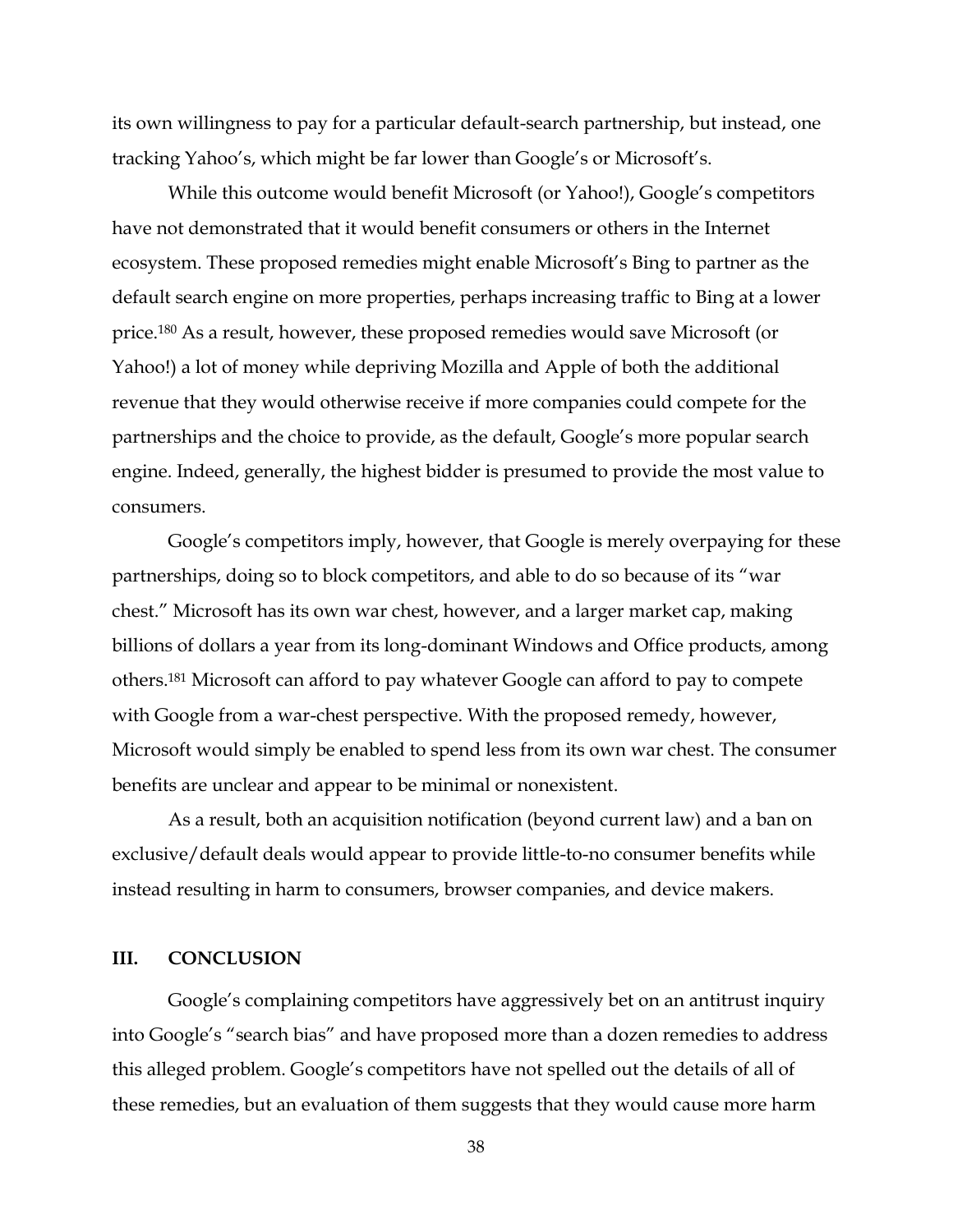than good for consumers, for competition generally, and for high-tech innovations. Indeed, antitrust courts specifically disfavor many of the proposed remedies, such as those that require detailed day-to-day regulation usually implemented by a regulatory agency, those that impose duties to deal with competitors, and those that raise constitutional problems.

Because Google's complaining competitors have had their shot at putting forth their strongest proposed remedies, the FTC should consider whether these remedies are even worth pursuing. The weakness of these remedies suggests that the competitors' complaints are not only irremediable, but also, lack merit under US antitrust laws. As a writer at the nation's top technology blog wrote:

Even if Google is abusing its monopoly powers, then what? Any remedies imposed on Google could be worse for consumers than the uncertain consequences of keeping Google unchecked. If Google had to pass every change to its search engine through an antitrust filter that could really screw up search, something which most of us depend on every single day.182

In short, the FTC has better uses for its scarce resources than pursuing an inquiry or investigation that would merely raise the cost of one rival, Google, for the benefit of other rivals that have proposed unworkable and detrimental remedies for their novel theories of antitrust harm that is effected through "search bias."

## **NOTES**

!!!!!!!!!!!!!!!!!!!!!!!!!!!!!!!!!!!!!!!!!!!!!!!!!!!!!!!!!!!!

<sup>2</sup> FairSearch, "Google's Transformation from Gateway to Gate Keeper: How Google's Exclusionary and Anticompetitive Conduct Restricts Innovation and Deceives Consumers," FairSearch 41 (2011), *available at www.fairsearch.org/wp-content/uploads/2011/11/Googles-Transformation-from-Gateway-to-Gatekeeper-Edited.pdf* [hereinafter FairSearch Report]; ICOMP, "Initiative for a Competitive Online Market Place, Google Under the Antitrust Microscope," ICOMP.com 32-38 (2011), *www.icomp.org/resources/view/1224/file/Google Under the Antitrust Microscope [hereinafter* ICOMP Report]. FairSearch's paper proposed six remedies - but devoted a page to listing them and provided no further detail. The European paper spent seven pages on remedies, but listed over half a dozen distinct remedies, with varying levels of vagueness.

<sup>&</sup>lt;sup>1</sup> FairSearch.org, "About FairSearch.com," www.fairsearch.org/about-fairsearch/; "Member  $Directory,'' www.i-comp.org/en_us/members/members/member_directory.$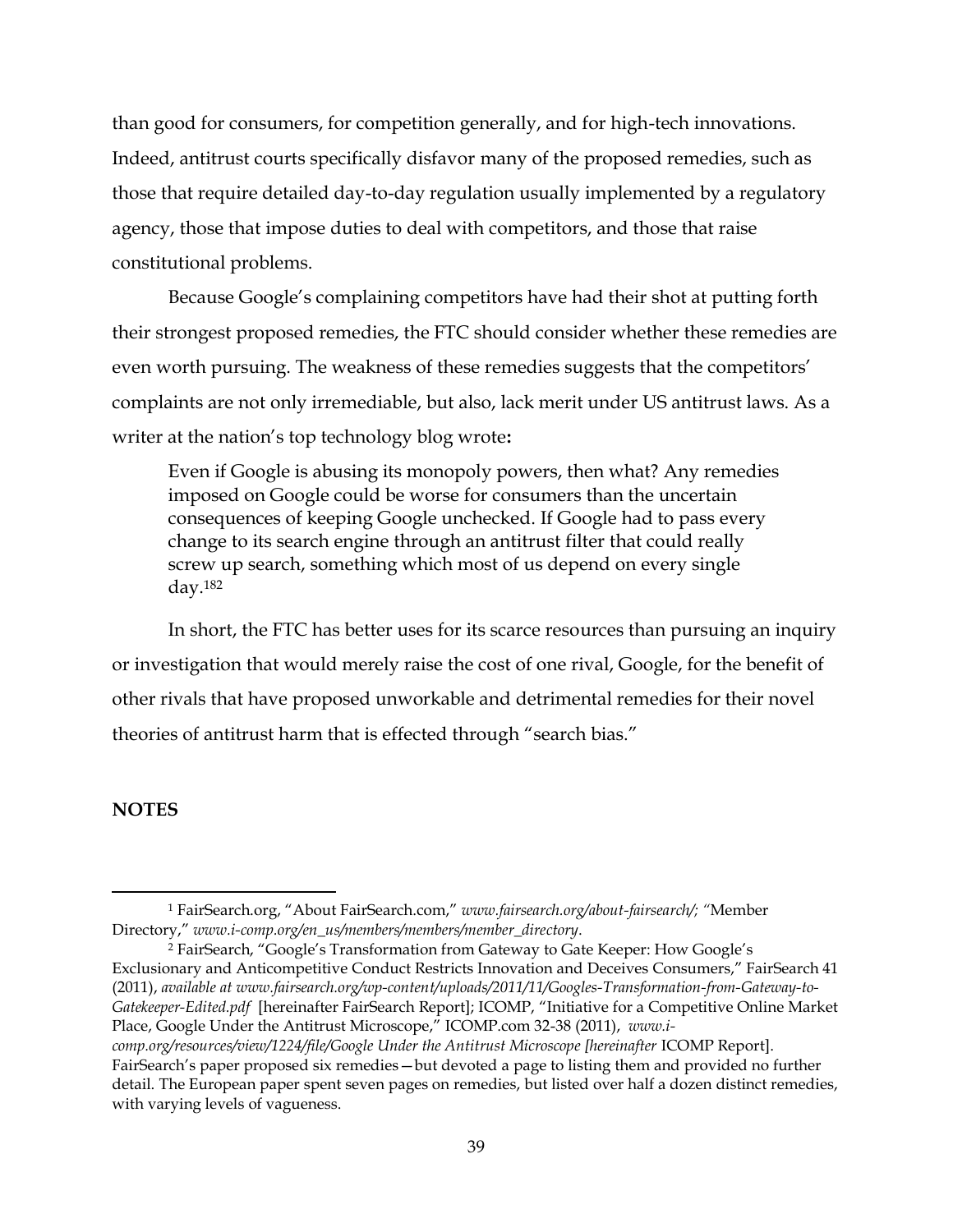<sup>3</sup> See Ben Edelman, "Bias in Search Results?: Diagnosis and Response," 7 Indian J. Law & Tech. 16 (2011), *available at www.nls.ac.in/ojs-2.2.3/index.php/IJLT/article/viewFile/92/72.* 

!!!!!!!!!!!!!!!!!!!!!!!!!!!!!!!!!!!!!!!!!!!!!!!!!!!!!!!!!!!!!!!!!!!!!!!!!!!!!!!!!!!!!!!!!!!!!!!!!!!!!!!!!!!!!!!!!!!!!!!!!!!!!!!!!!!!!!!!!!!!!!!!!!!!!!!!!!!!!!!!!!!!!!!!!!!!!!!!!!!!!!!!!!!!!!!!!!!

<sup>4</sup> See "The Power of Google: Serving Consumers or Threatening Competition?: Hearings Before the Senate Subcommittee on Antitrust, Competition Policy and Consumer Rights," 112th Cong. (2011), *available at www.judiciary.senate.gov/hearings/hearing.cfm?id=3d9031b47812de2592c3baeba64d93cb [hereinafter*  Google Hearing].

<sup>5</sup> Erick Schonfeld, "Google and Monopoly Theater," TechCrunch, Sept. 25, 2011.

<sup>6</sup> See Google Hearing, *supra* note 4, at 147:30 (Statement of Susan A. Creighton) ("Because of the very real risk of deterring innovation and other beneficial activities, extraordinary care must be taken to ensure that government intervention in the market is truly essential. Otherwise such action is much more likely to harm consumers than to help them.").

 $7$  Thomas O. Barnett, Assistant Attorney General, Antitrust Div. U.S. Dep't of Justice, Presentation at the American Bar Association Conference on Monopolization Remedies: Section 2 Remedies: What to Do after Catching the Tiger by the Tail (June 4, 2008), *available at*

*www.justice.gov/atr/public/speeches/233884.htm* ("Even in circumstances where competitive harm theoretically could occur, the difficulty of designing a proper remedy may reveal that antitrust litigation cannot effectively remedy that harm."). Microsoft's head antitrust lawyer has made a similar argument. "Remarks of David A. Heiner, Vice Pres. and Dep. Gen. Counsel for Antitrust, Microsoft Corp., FTC and DOJ: Hearings on Sec. 2 of the Sherman Act: Single-Firm Conduct as Related to Competition," Mar. 28, 2007 at 4, *available at www.ftc.gov/os/sectiontwohearings/docs/070328Heiner\_Presentation.pdf.* ("[I]t is important that that [antitrust remedies] be fully thought through before liability proceedings are commenced.").

<sup>8</sup> FairSearch's counsel has noted these incentives. See Thomas O. Barnett, "Interoperability Between Antitrust and Intellectual Property," George Mason University School of Law, Sept. 13, 2008 ("[I]f the government is too willing to step in as a regulator, rivals will devote their resources to legal challenges rather than business innovation. . . . [S]eeking government help to grab a share of your competitor's profit is likely to be low cost and low risk, whereas innovating on your own is a risky, expensive proposition."). Professor Eric Goldman has observed the same incentives, noting that, in the search bias debate, "[I]t has become almost impossible to distinguish legitimate discourse from economic rent-seeking" by competitors." Eric Goldman, "Revisiting Search Engine Bias," 38 William Mitchell L. Rev. 96, 109 (2011).

<sup>9</sup> Miguel Helft, "Google Confirms F.T.C. Antitrust Inquiry," NY Times Bits Blog, June 24, 2011. <sup>10</sup> *See* Google Hearing, *supra* note 4.

<sup>11</sup> Letter from Herb Kohl, Chairman, Subcommittee on Antitrust, Competition Policy and Consumer Rights, to Jonathan Leibowitz, Chairman, FTC, Dec. 19, 2011, *available at* www.kohl.senate.gov/newsroom/upload/Google-FTC-Letter-12-19-11.pdf.

<sup>12</sup> James Grimmelmann, "Some Skepticism About Search Neutrality," in The Next Digital Decade: *Essays on the Future of the Internet* 435 (Berin Szoka & Adam Marcus, eds., 2010); Frank Pasquale, ´'RPLQDQW6HDUFK(QJLQHV\$Q(VVHQWLDO&XOWXUDO 3ROLWLFDO)DFLOLW\µ*in The Next Digital Decade: Essays on the Future of the Internet* 401 (Berin Szoka & Adam Marcus, eds., 2010); Joshua D. Wright, "Retrograde Antitrust Analysis Is No Fit for Google," ACSBlog, Oct. 3, 2011, www.acslaw.org/acsblog/retrogradeantitrust-analysis-is-no-fit-for-google; Benjamin G. Edelman, "Finding and Preventing Biased Results," ACSBlog, Oct. 6, 2011, *www.acslaw.org/acsblog/finding-and-preventing-biased-results.* 

<sup>13</sup> John Cook, "Google Holds Steady with 65 Percent of U.S. Search Queries," GeekWire, Oct. 12, 2011.

<sup>14</sup> Michael Liedtke, "Pew Report Finds Facebook Influences What News Gets Read Online," *Huffington Post*, May 9, 2011.

<sup>15</sup> Google Hearing, *supra* note 4, at 149:00 and 155:00 (statement of Susan A. Creighton).

<sup>16</sup> See Brown Shoe Co. v. United States, 370 U.S. 294, 344 (1962) ("It is competition, not competitors, which the Act protects."). Thomas O. Barnett, Assistant Attorney General, Antitrust Div., U.S. Dep't of Justice, Presentation to the Lisbon Conference on Competition Law and Economics (Nov. 6,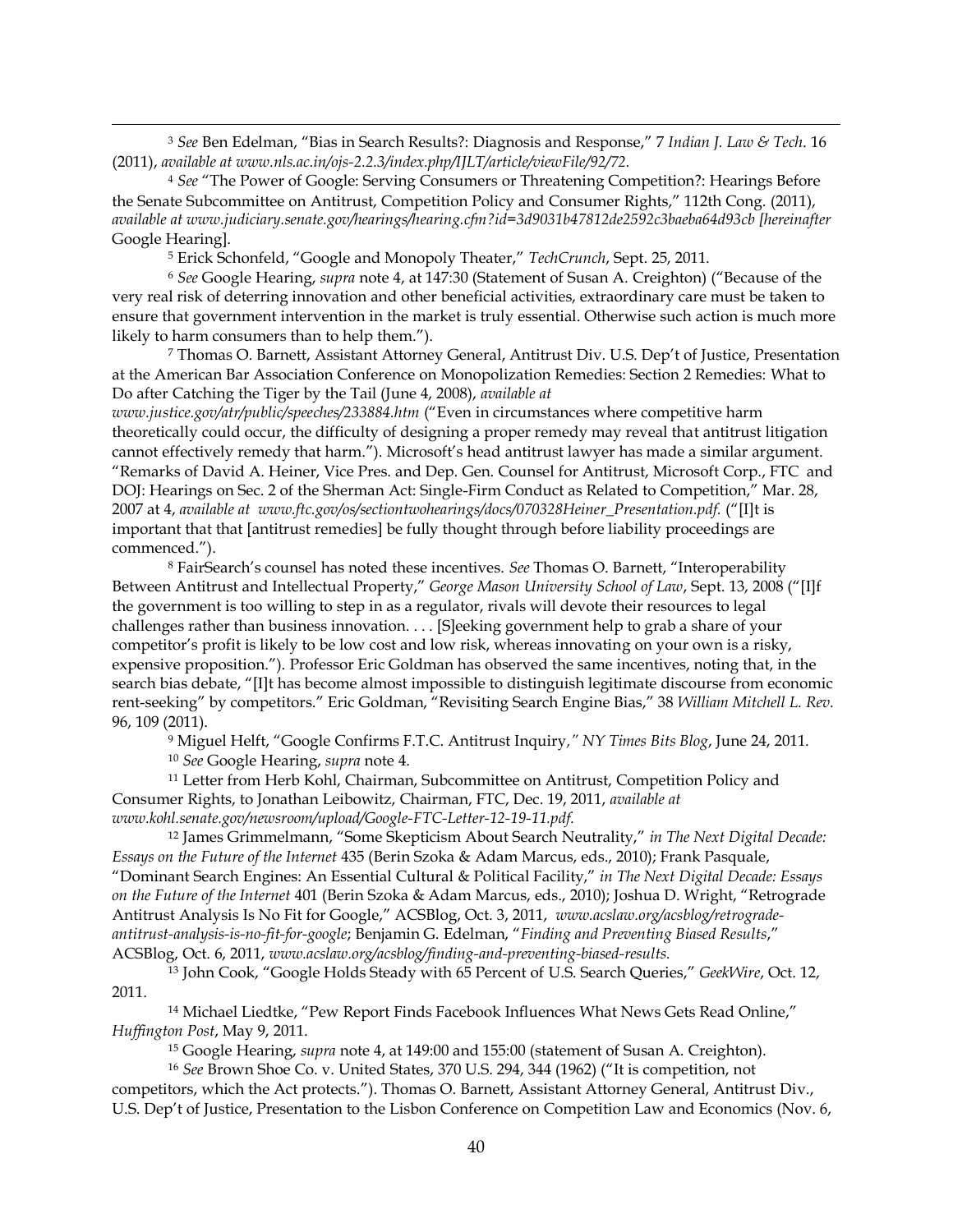!!!!!!!!!!!!!!!!!!!!!!!!!!!!!!!!!!!!!!!!!!!!!!!!!!!!!!!!!!!!!!!!!!!!!!!!!!!!!!!!!!!!!!!!!!!!!!!!!!!!!!!!!!!!!!!!!!!!!!!!!!!!!!!!!!!!!!!!!!!!!!!!!!!!!!!!!!!!!!!!!!!!!!!!!!!!!!!!!!!!!!!!!!!!!!!!!!! 2007), *available at www.justice.gov/atr/public/speeches/227755.htm* ("[T]he law protects consumer welfare by protecting competition, not individual competitors.").

<sup>17</sup> *See* Aspen Skiing Co. v. Aspen Highlands Skiing Corp., 472 U.S. 585, 608^11 (1985).

<sup>18</sup> City of Mishawaka v. American Elec. Power Co., 616 F.2d 976, 986 (7th Cir. 1980), *cert. denied*,

449 U.S. 1096 (1981). *But see, Daniel Crane, "Monopoly Broth Makes Bad Soup," 76 Antitrust L. J. 663 (on* problems with certain applications of the monopoly broth doctrine).

<sup>19</sup> Tim Bradshaw, "TripAdvisor Claims Google Pushing Services Harder," Financial Times, Feb. 21, 2012.

<sup>20</sup> Carsten Cumbrowski, "New Yahoo! (Universal) Search Launched," Reve News, Oct. 2, 2007; Eli Goodman, "Universal Search: Not All Blends Are Created Equal," Search Engine Watch, Oct. 11, 2010.

<sup>21</sup> Marvin Ammori, "Some Thoughts on Google Search, Plus Your World," Marvin Ammori & *Friends on Technology Policy*, Jan. 11, 2012.

<sup>22</sup> J.R. Raphael, "Microsoft's Bing Ad Claims to Terminate 'Search Overload,'" PC World, June 3, 2009.

<sup>23</sup> Ben Grimes, "The Evolution of Search in Six Minutes," The Official Google Blog, Nov. 28, 2011, *www.googleblog.blogspot.com/2011/11/evolution-of-search-in-six-minutes.html.* 

<sup>24</sup> Screenshot, *i1259.photobucket.com/albums/ii559/PelicanAG/YahooUniversalSearch.jpg*; Screenshot, *i1259.photobucket.com/albums/ii559/PelicanAG/BingUniversalSearch.jpg.*

 $25$  Joshua D. Wright, "Defining and Measuring Search Bias: Some Preliminary Evidence," George Mason Law & Economics Research Paper no. 12-14, Nov. 2011.

<sup>26</sup> Lucian Parfeni, "Bit.ly Debuts Future Predicting Real-Time Search Technology," Softpedia, Oct. 11, 2011.

<sup>27</sup> Damon Darlin, "An Engine's Tall Order: Streamline the Search," NY Times, May 7, 2011. See also, Rich Skrenta, "Blekko's not afraid of Google, why is Washington?" Skrentablog, Sept. 20, 2011 ("But we don't need federal intervention to level the playing field with Google.").

<sup>28</sup> Brad McCarty, "StumbleUpon: 800 million monthly stumbles can't be wrong," The Next Web *Insider*, Apr. 4, 2011.

<sup>29</sup> Francis Bea, "DuckDuckGo: An Introduction to the Anonymous Search Engine," Digital Trends, Feb. 25, 2012; Danny Goodwin, "DuckDuckGo Hits New Milestone: 1 Million Searches," Search Engine *Watch*, Feb. 16, 2012.

 $30$  Adam Satariano & Douglas MacMillan, "Apple Said to Pay About \$50 Million for Application-Search Startup Chomp," Bloomberg, Feb. 24, 2012.

<sup>31</sup> BigOak Blog, "5 Secret Search Engines Way Better Than Google," BigOak Blog, Nov. 21, 2011.

<sup>32</sup> Lance Ulanoff, "Google Knowledge Graph Could Change Search Forever," Mashable, Feb. 13, 2012.

33 Ian Wishart, "Searching questions for EU as small firm takes on giant," *EuropeanVoice.com*, Jan. 20, 2011, *www.europeanvoice.com/article/imported/searching-questions-for-eu-as-small-firm-takes-ongiant/69988.aspx*.

<sup>34</sup> "Facts About Google and Competition," www.google.com/competition/.

<sup>35</sup> Oren Bracha & Frank Pasquale, "Federal Search Commission? Access, Fairness, and Accountability in the Law of Search*µ*93 *Cornell L. Rev*. 1149 (2007). Telecommunications and cable companies, such as AT&T, Comcast, and Time Warner Cable, proposed undefined "search neutrality" mandates in unrelated FCC dockets regarding network neutrality. See Nate Anderson, "Search neutrality? How Google became a "neutrality" target," Ars Technica, Apr. 29, 2010. *See also*, "Comments of Time Warner Cable Inc.," GN Docket No. 09-191 (filed Jan. 14, 2010), "Comments of AT&T Inc.," GN Docket No. 09-191 (filed Jan. 14, 2010), and "Comments of Comcast Corporation," GN Docket No. 09-191 (filed Jan. 14, 2010): "Hearings Before the Federal Trade Commission in the Matter of Preserving the Open Internet: Broadband Industry Practices."

<sup>36</sup> Frank Pasquale, "Dominant Search Engines: An Essential Cultural & Political Facility," in The *Next Digital Decade: Essays on the Future of the Internet* 401, 415 (Berin Szoka & Adam Marcus, eds., 2010).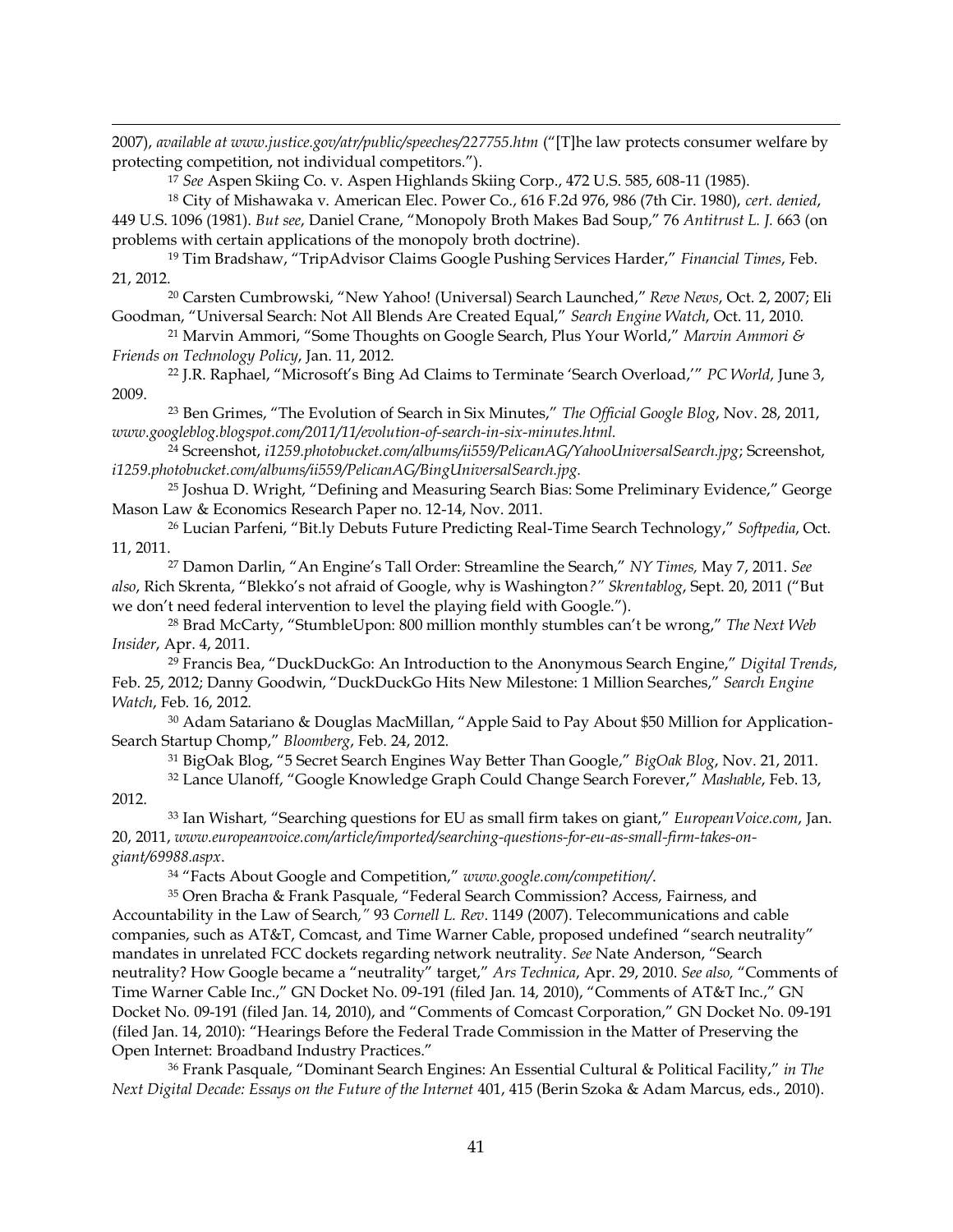<sup>37</sup> See Eric Goldman, "Search Engine Bias and the Demise of Search Engine Utopianism," 8 Yale *J.L. & Tech.* 188 (2006); Grimmelmann, *supra* note 12; Daniel A. Crane, "Search Neutrality as an Antitrust Principle," University of Michigan Law School, Law & Economics Working Paper 40, *available at bit.ly/yBfyor; Wright, supra* note 25.

!!!!!!!!!!!!!!!!!!!!!!!!!!!!!!!!!!!!!!!!!!!!!!!!!!!!!!!!!!!!!!!!!!!!!!!!!!!!!!!!!!!!!!!!!!!!!!!!!!!!!!!!!!!!!!!!!!!!!!!!!!!!!!!!!!!!!!!!!!!!!!!!!!!!!!!!!!!!!!!!!!!!!!!!!!!!!!!!!!!!!!!!!!!!!!!!!!!

<sup>38</sup> See Google Hearing, *supra* note 4(Statement of Jeremy Stoppelman, CEO, Yelp); Benjamin Edelman, "Hard-Coding Bias in Google 'Algorithmic' Search Results," Nov. 15, 2010, *www.benedelman.org/hardcoding/*f FairSearch Report, *supra* note 2, at 42.

<sup>39</sup> See US DOJ, "Competition and Monopoly: Single-Firm Conduct Under Section 2 of the Sherman Act 143," (2008; withdrawn May 11, 2009) (hereinafter DOJ Section 2 Report, withdrawn.

<sup>40</sup> See John E. Lopatka & William Page, "Devising a Microsoft Remedy That Serves Consumers," 9 *Geo Mason L. Rev*. 691, 700 (2001).

<sup>41</sup> *See* DOJ Section 2 Report, withdrawn, *supra* note 39**Error! Bookmark not defined.**, at xi. <sup>42</sup> *Id.* at 143.

<sup>43</sup> *See* Philip Marsden & Spencer Waller*,* ´Antitrust Marathon Part IVµ*Loyola Consumer L. Rev*. 197, 210 (2008) (quoting Bert Foer).

<sup>44</sup> *Id*.

<sup>45</sup> *Id.* at 215 ("I would say most of the regulatory remedies, access remedies in particular that have been tried at the Federal Trade Commission have not worked. We didn't know enough about them. We didn't know enough about remedy. There is no book on remedy.... I know in my own case, I have worked on a whole bunch of remedies with total failures, and they were total failures because we didn't understand enough about the industry when we designed the remedy.") (quoting Ken Davidson).

<sup>46</sup> "The agencies make this point in discussing merger remedies, but the same principle applies in other antitrust cases." U.S. Dept. of Justice, Antitrust Division Policy Guide to Merger Remedies 2, (2011).

<sup>47</sup> *See, e.g.*, David Warsh, *Knowledge and the Wealth of Nations: A Story of Economic Discovery, (2006)*; Richard Gilbert & Willard K. Tom, "Is Innovation King at the Antitrust Agencies? The Intellectual Property Guidelines Five Years Later," UC Berkeley, Center for Competition Policy Working Paper no. CP-C01-20 (2001) *available at escholarship.org/uc/item/8zv6b8c5*. *See also* Richard J. Gilbert, "Competition and Innovation," (2007), *escholarship.org/uc/item/9xh5p5p9*.

<sup>48</sup> Geoffrey A. Manne & Joshua D. Wright, "Google and the Limits of Antitrust: The Case Against Google," 34 Harv. J. L. & Pol'y 171, 187 (2011).

<sup>49</sup> Classic works on comparative institutional analysis include Neil K. Komesar, *Imperfect Alternatives: Choosing Institutions in Law, Economics, and Public Policy, (1997); Ronald Coase, "The Problem* of Social Cost, 3," J.L. & Econ. 1 (1960).

<sup>50</sup> Phillip E. Areeda & Herbert Hovenkamp et al., "Antitrust Law (21 volumes, annual supplements, 1978-2011)." See also Daniel A. Crane, "Antitrust Modesty," 105 Mich. L. Rev. 1193, 1193 (2007) (quoting Justice Stephen Breyer suggesting that the treatise is more influential than circuit court opinions.).

<sup>51</sup> *See* Herbert Hovenkamp, *The Antitrust Enterprise: Principle and Execution,* 47 (2005).

<sup>52</sup> *See*, *e.g.*, Verizon Communications Inc. v. Law Offices of Curtis V. Trinko, LLP, 540 U.S. 398, 405-07 (2004); Thomas A. Lambert, "The Roberts Court and the Limits of Antitrust," 52 B.C. L. Rev. 871, 874-79 (2011); Frank H. Easterbrook, "The Limits of Antitrust," 63 Tex. L. Rev. 1 (1984) (suggesting that error costs deterring beneficial conduct are more costly than the error costs of overlooking anticompetitive conduct).

<sup>53</sup> Linkline, 555 U.S. at 453 (quoting Town of Concord v. Boston Edison Co., 915 F.2d 17, 25, 1st Cir. 1990, Breyer, C.J.).

54 Trinko, 540 U.S. at 415 (quoting Phillip E. Areeda, "Essential Facilities: An Epithet in Need of Limiting Principles," 58 *Antitrust L.J.* 841, 853 (1989)).

<sup>55</sup> Pacific Bell Telephone Co. v. Linkline Communications, Inc., 555 U.S. 438, 449 (2009). In price squeezes, a competitor raises wholesale prices to competitors while cutting its retail prices to consumers. *Id.* at 452-53.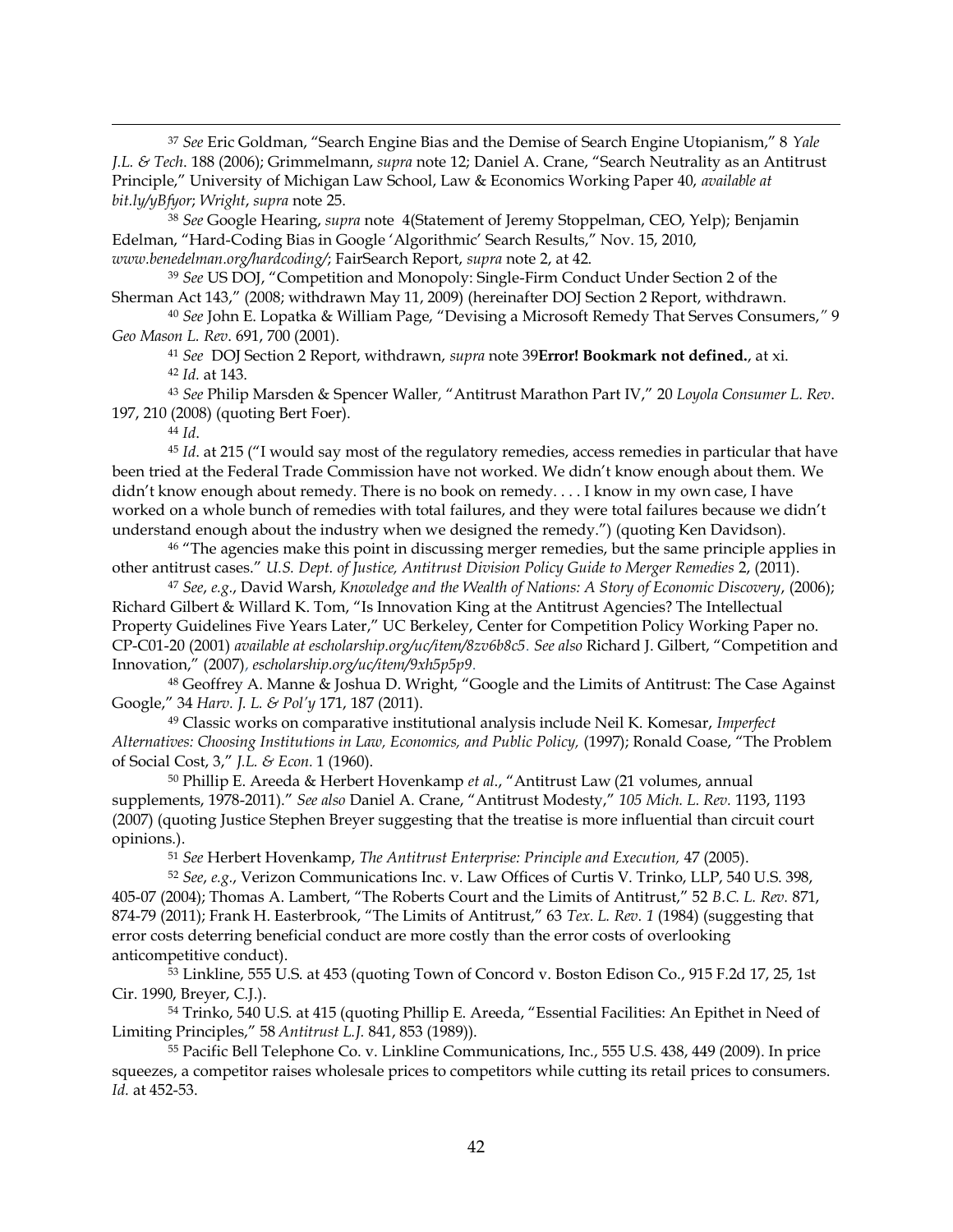<sup>56</sup> For the main academic argument, see Oren Bracha & Frank Pasquale, "Federal Search Commission? Access, Fairness, and Accountability in the Law of Search," 93 Cornell L. Rev. 1149 (2008). See also Frank Pasquale, "Dominant Search Engines: An Essential Cultural & Political Facility," in The *Next Digital Decade: Essays on the Future of the Internet* 402 (Berin Szoka & Adam Marcus, eds., 2010) (proposing a government funded search engine instead).

!!!!!!!!!!!!!!!!!!!!!!!!!!!!!!!!!!!!!!!!!!!!!!!!!!!!!!!!!!!!!!!!!!!!!!!!!!!!!!!!!!!!!!!!!!!!!!!!!!!!!!!!!!!!!!!!!!!!!!!!!!!!!!!!!!!!!!!!!!!!!!!!!!!!!!!!!!!!!!!!!!!!!!!!!!!!!!!!!!!!!!!!!!!!!!!!!!!

<sup>57</sup> *See* FairSearch Report, *supra* note 2, at 41.

<sup>58</sup> See ICOMP Report, *supra* note 2**Error! Bookmark not defined.**, at 36 ("A remedy in this context should prevent Google from taking into account the following inappropriate factors in relation to search rankings: whether or not the website or service in question is offered by Google, a firm that is a subsidiary or a business unit of Google, or one of Google's business partners; whether the firm offers or promotes competing products to those of Google; or whether the firm has brought a complaint against Google. Similarly, Google should face an absolute ban from retaliation against any product, service, website or firm.").

<sup>59</sup> *See id*. at 34^35. *See also,* Edelman, *supra* note 3, at 27^28.

<sup>60</sup> Schonfeld, *supra* note 5. ("Senator Al Franken suggested the possibility of a voluntary technical committee to provide oversight, to which Google's outside lawyer Susan Creighton responded (quite correctly): 'Google already changes its algorithm 500 times a year. I think a technical committee would be too slow to keep up with changes in the market."").

<sup>61</sup> Linkline, 555 U.S. at 452^53.

<sup>62</sup> *See* Kinderstart.com, LLC v. Google, Inc., Case No. C 06^2057 JF (RS), 2007 WL 831806 (N.D. Ca., Mar. 16, 2007); Search King, Inc. v. Google Technology, Inc., Case No. Civ-02-1457-M, 2003 WL 21464568 (W.D. Okla., Jan. 13, 2003).

63 Matt Cutts, "Ten Recent Algorithm Changes," Inside Search, Nov. 14, 2011, *insidesearch.blogspot.com/2011/11/ten-recent-algorithm-changes.html.* 

64 Eric Goldman, "Search Engine Bias & the Demise of Search Engine Utopianism," in The Next *Digital Decade: Essays on the Future of the Internet* 461 (Berin Szoka & Adam Marcus, eds., 2010); James Grimmelmann, "Some Skepticism About Search Neutrality," in The Next Digital Decade: Essays on the *Future of the Internet* 435, 438 (Berin Szoka & Adam Marcus, eds., 2010).

<sup>65</sup> *See* Schonfeld, *supra* note 5.

<sup>66</sup> *See* Search Neutrality, *www.searchneutrality.org (last visited Feb. 27, 2012).*

<sup>67</sup> Claire Compton, "Google Responds to EC Anti-Trust Investigation," Prague Post, Dec. 8, 2010.

<sup>68</sup> Chris Lake, "Foundem vs Google: A Case Study in SEO Fail," *EConsultancy*, Aug. 18 2009.

<sup>69</sup> Id. See also, Chris Lake, "Foundem vs Google Redux," EConsultancy, Jan. 5, 2010.

<sup>70</sup> Benjamin Edelman & Benjamin Lockwood, "Measuring Bias in 'Organic' Web Search," at Appendix 1, *www.benedelman.org/searchbias/appendix1.html (last visited Feb. 27, 2012).* 

<sup>71</sup> Pacific Bell Telephone Co. v. Linkline Communications, Inc., 555 U.S. 438, 453 (2009) (quoting Town of Concord v. Boston Edison Co., 915 F.2d 17, 22, 1st Cir. 1990, Breyer, C.J.).

<sup>72</sup> David Segal, "The Dirty Little Secrets of Search", *NY Times*, Feb. 12, 2011.

<sup>73</sup> FairSearch Report, *supra* note 2, at 27^28.

<sup>74</sup> Edelman, *supra* note 3, at 27 (quoting 14 C.F.R. Part 255).

<sup>75</sup> *Id.*

<sup>76</sup> Josh Wright, "Searching for Antitrust Remedies, Part II," Truth on the Market, July 13, 2011, *truthonthemarket.com/2011/07/13/searching-for-antitrust-remedies-part-ii/.* 

77 Trinko, 540 U.S. at 415 (quoting Phillip E. Areeda, "Essential Facilities: An Epithet in Need of Limiting Principles," 58 Antitrust L.J. 841, 853 (1989)).

<sup>78</sup> Computer Reservation System (CRS) Regulations, 69 Fed. Reg. 976 (DOT, Jan. 7, 2004).

<sup>79</sup> United Air Lines v. CAB, 766 F.2d 1107, 1111 (7th Cir. 1985) (affirming Airline Computer Reservation Systems: Display of Information, 49 Fed. Reg. 32, 540 (Civil Aeronautics Board Aug. 15, 1984)).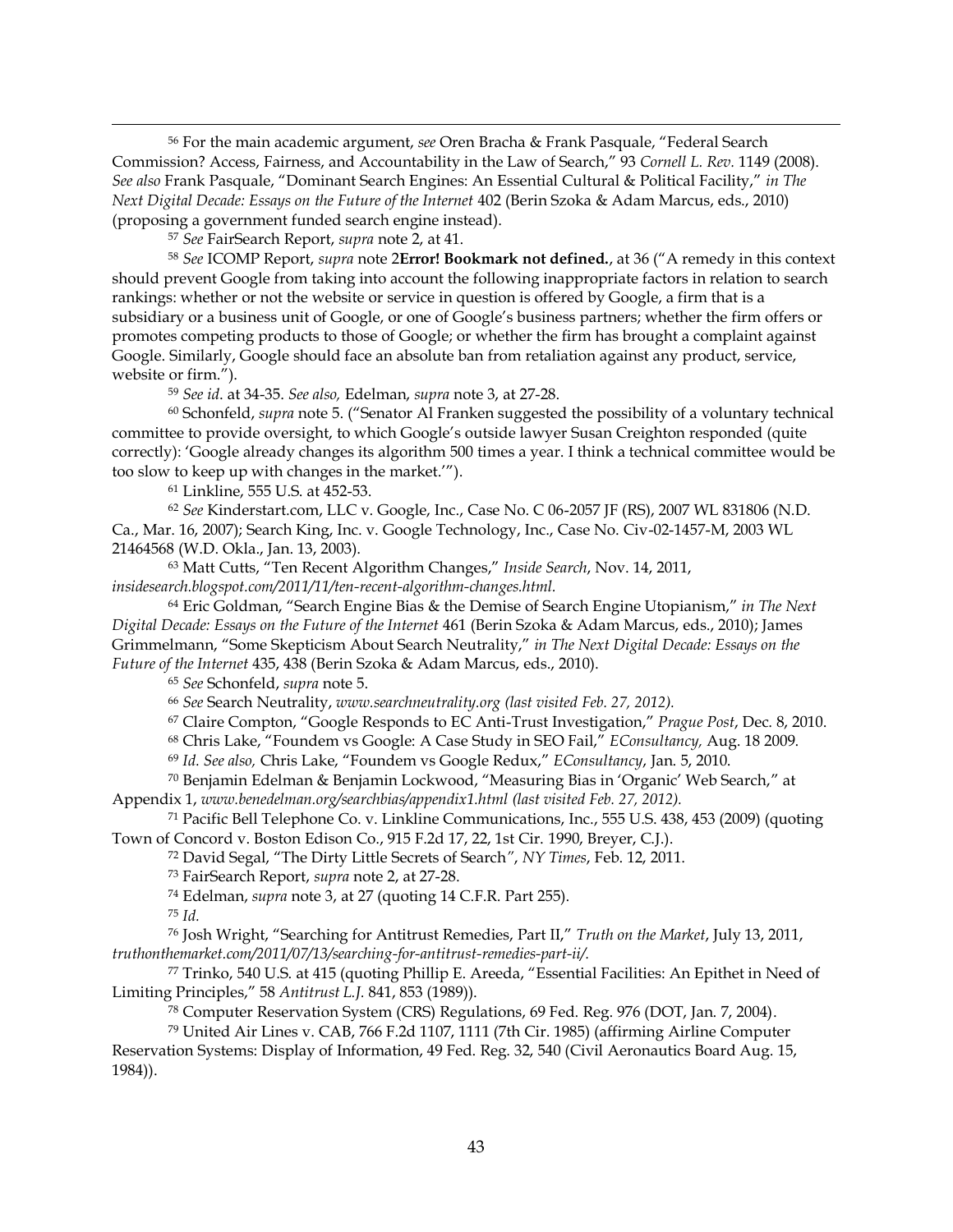$80$  For a discussion of these cases, see Cindy R. Alexander & Yoon-Ho Alex Lee, "The Economics of Regulating Reform: Termination of Airline Computer Reservation System Rules," 21 Yale J. on Reg. 369, 384^85 (2004).

!!!!!!!!!!!!!!!!!!!!!!!!!!!!!!!!!!!!!!!!!!!!!!!!!!!!!!!!!!!!!!!!!!!!!!!!!!!!!!!!!!!!!!!!!!!!!!!!!!!!!!!!!!!!!!!!!!!!!!!!!!!!!!!!!!!!!!!!!!!!!!!!!!!!!!!!!!!!!!!!!!!!!!!!!!!!!!!!!!!!!!!!!!!!!!!!!!!

<sup>81</sup> *See* Edelman, *supra* note 3, at 27^28.

<sup>82</sup> United States v. Microsoft Corp., 253 F.3d 34 (D.C. Cir. 2001).

83 William H. Page & Seldon J. Childers, "Software Development as an Antitrust Remedy: Lessons from the Enforcement of the Microsoft Communications Protocol Licensing Requirement," 14 *Mich. Telecomm. & Tech. L. Rev.* 77, 98, 107^110, 133^136 (2007).

<sup>84</sup> *Id.* at 108^109.

<sup>85</sup> *Id*. at 98.

<sup>86</sup> Final Judgment, United States v. Microsoft Corp., No. 98-1232 (CKK), 2002 WL 31654530 (D.D.C. Nov. 12, 2002).

<sup>87</sup> New York v. Microsoft, 231 F. Supp. 2d 203, 253^257 (D.D.C. 2002).

<sup>88</sup> *See* Heiner, *supra* note 8, at 4^5.

<sup>89</sup> *Id.*

<sup>90</sup> Joint Motion for a Supplemental Protective Order and Supporting Memorandum of Points and Authorities, United States v. Microsoft Corp., No. 98^1232(CKK) (D.D.C. Aug. 18, 2011). *See also,* David Meyer, "Microsoft and US Sue for Return of Antitrust Documents," ZDNet UK, Aug. 22, 2011.

<sup>91</sup> *See* Page & Childers, *supra* note 83, at 133^36.

<sup>92</sup> See, e.g., Daniel F. Spulber, "Unlocking Technology: Antitrust and Innovation," 4 J. Competition L. & Econ. 915, 946-47 (2008) ("There are over 100 national and international standard-setting bodies in the ICTE [information and communications technology and selected electronics] industries.").

93 Aspen Skiing Co. v. Aspen Highlands Skiing Corp., 472 U.S. 585, 605 n. 32 ("Thus, "exclusionary" comprehends at the most behavior that not only  $(1)$  tends to impair the opportunity of rivals, but also (2) either does not further competition on the merits or does so in an unnecessarily restrictive way."") (quoting 3 Phillip E. Areeda & Donald F. Turner, Antitrust Law ¶ 626b, at 78 (1978)).

<sup>94</sup> *See* Edelman, *supra* note 3, at 29^30.

<sup>95</sup> *See* FairSearch Report, *supra* note 2, at 41.

<sup>96</sup> There was some criticism of Google's Search Plus Your World, which was announced after Google's competitors proposed its remedies. See Nick Bilton, "Google's Social Move Attracts Critics," NY *Times Bits Blog,* Jan. 10, 2012.

97 Todd Wasserman, "'Facebook' Is the Most-Searched Term of 2011[STUDY]," Mashable, Dec. 22, 2011 (others in the top ten included Yahoo, and MapQuest).

<sup>98</sup> We can assume here, for the sake of argument, that the way Google presents search results by news or local results is a "product" under antitrust law separate from a general search. We could also view Google News as merely a way to categorize and display *some* search results among the many search results presented on a page, more a design choice than a separate product.

99 See, e.g., Complaint, United States v. Microsoft Corp, Civil Action No 98-1232 (D.D.C. filed May 18, 1998) ¶ 103^23.

<sup>100</sup> Charlotte Kiang, "Google+ Launch Resuscitates Antitrust Concerns", PolicyMic, July 27, 2011; Qi Guo et al., "Why Searchers Switch: Understanding and Predicting Engine Switching Rationales," in *Proceedings of SIGIR* 335 (2011). *See also*, *supra* notes 26^ 31 (and accompanying text) (discussing rival search engines).

<sup>101</sup> *See, e.g.,* Steve Jobs, 2007 iPhone Presentation (Part 1 of 2), *YouTube, youtube/6uW-E496FXg*; Joseph Volpe, "Meet the New iPhone 4S," Engadget, Oct. 4, 2011.

<sup>102</sup> *See, e.g.*, "The Evolution of Facebook Features," available at

*www.grosocial.com/blogposts/Evolution-Facebook-Features.* 

<sup>103</sup> See Victoria Barret, "Dropbox: The Inside Story on Tech's Hottest Startup," Forbes, Oct. 18, 2011.

<sup>104</sup> Yane Svetiev, "Antitrust Governance: The New Wave of Antitrust," 38 Loy. U. Chi. L.J. 593, 626 (2007) ("Courts defer to the product development decisions, even those of a dominant firm, not because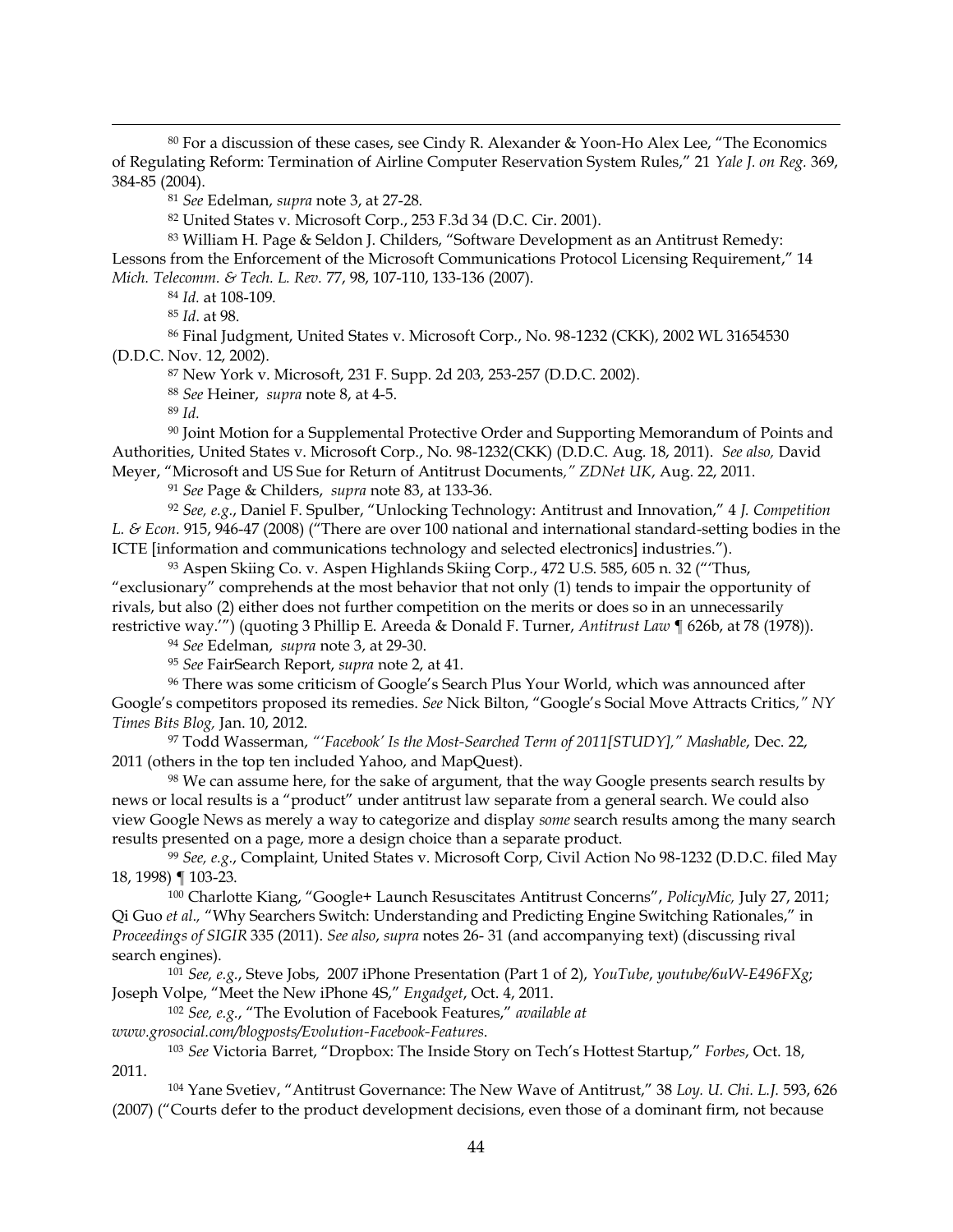they are antiantitrust, but because, in the absence of doctrinal guidance, they do not have the tools with which to perform the balancing task effectively or legitimately, in a way which would provide actors with a clear guide to future compliance.").

!!!!!!!!!!!!!!!!!!!!!!!!!!!!!!!!!!!!!!!!!!!!!!!!!!!!!!!!!!!!!!!!!!!!!!!!!!!!!!!!!!!!!!!!!!!!!!!!!!!!!!!!!!!!!!!!!!!!!!!!!!!!!!!!!!!!!!!!!!!!!!!!!!!!!!!!!!!!!!!!!!!!!!!!!!!!!!!!!!!!!!!!!!!!!!!!!!!

 $105$  Verne G. Kopytoff, "Microsoft Posts a  $30\%$  Increase in Profit, but Sales of Windows Are Weak," NY Times, July 21, 2011; Peter Bright, "A Look Ahead: 2012 is Microsoft's Turning Point," Ars *Technica*, Dec. 29, 2011.

<sup>106</sup> See Farhad Manjoo, "The Great Tech War Of 2012," Fast Company, Nov. 2011. See also Miguel Helft & Jessi Hempel, "Facebook vs. Google: The Battle for the Future of the Web," CNN Money, Nov. 29, 2011. For example, even though known for book sales, Amazon has evolved to "Own[] the Web in More Ways Than You Think," according to *Wired* magazine. Steven Levy, "Jeff Bezos Owns the Web in More Ways Than You Think," Wired, Nov. 13, 2011. Amazon's Fire competes with Apple in the tablet market; it's Kindle with Barnes & Noble's Nook; it's UnBox with Netflix; it's Amazon MP3 with iTunes; it's Checkout with Paypal; it's e-commerce offerings with Buy.com, Walmart.com, and eBay; it's enterprise cloud computing with Rackspace and others; and it's consumer cloud computing with Dropbox and iCloud. Amazon may even be launching a smartphone to compete with Apple's iPhone and the devices powered by Google's Android operating system. John Cook, "Infographic: Amazon versus Apple, PayPal, Dropbox and the rest of the tech world," GeekWire, Dec. 23, 2011; Agustino Fontevecchia, "Jeff Bezos Eyeing Apple's Lunch? Amazon Smartphone in 2012, Citi Says," Forbes, Nov. 17, 2011.

<sup>107</sup> *See* Manjoo, *supra* note 106.

<sup>108</sup> Even Microsoft's advertisements emphasize this point. See "Bing: Decide to Discover Downtown," YouTube, *youtube/8aN5UPyseBw*.<br><sup>109</sup> *See, e.g.*, Alexia Tsotsis, "The d.Fund Founder Enrique Allen: Innovation Will Take a Different

Breed Of Designer," TechCrunch, Apr. 9, 2011; Meghan Kelly, "Hipmunk Launches Mobile App for Booking Hotelsµ*MobileBeat*, Jan. 9, 2012.

<sup>110</sup> *See* Tom Spring, "Bing vs. Google vs. Yahoo: Feature Smackdown," PC World, May 29, 2009. <sup>111</sup> *See* FairSearch Report, *supra* note 2, at 41.

<sup>112</sup> *Id*. at 28.

<sup>113</sup> *See* ICOMP Report, *supra* note 2, at 36.

<sup>114</sup> *Id*.

115 *See, e.g.*, Amit Singhal, "Search Ouality Highlights: 40 Changes for February," *Inside Search*, Feb. 27, 2012, *insidesearch.blogspot.com/2012/02/search-quality-highlights-40-changes.html*; Pandu Nayak, "30 *Search Quality Highlights (with Codenames!): December," Inside Search, Jan. 5, 2012,* 

insidesearch.blogspot.com/2012/01/30-search-quality-highlights-with.html; Matt Cutts, "Ten Recent Algorithm  $Changes, "Inside Search, Nov. 14, 2011, insidesearth.blogspot.com/2011/11/ten-recent-algorithms-changes.html.$ 

<sup>116</sup> "Facts About Google and Competition," supra note 34.

 $117$  See Danny Sullivan, "Google & Bing Have Whitelists - 'Exception Lists' - For Some Algorithm Signals," Search Engine Land, Mar. 10, 2011(hereinafter Exception Lists).

<sup>118</sup> *See* Google Hearing, *supra* note 4, at 59:40 (Eric Schmidt stating, "I can assure you we have not cooked anything."); "Facts About Google and Competition," supra note 34.

<sup>119</sup> Edelman & Lockwood, *supra* note 70.

<sup>120</sup> Josh Wright, "Extending & Rebutting Edelman & Lockwood on Search Bias," Truth on the *Market*, Nov. 9, 2011, *truthonthemarket.com/2011/11/09/extending-rebutting-edelman-lockwood-on-search-bias/.* 

*See also*, Wright, *supra* note 25.

<sup>121</sup> *See* Exception Lists, *supra* note 17.

<sup>122</sup> *See* Google Webmaster Central, *available at www.google.com/webmasters/*.

<sup>123</sup> *See* "Facts About Google and Competition," supra note 34.

<sup>124</sup> Marissa Mayer, "Do Not Neutralize the Web's Endless Search", Financial Times, July 14, 2010.

<sup>125</sup> *See* Screenshot, *i1259.photobucket.com/albums/ii559/PelicanAG/TransparencySearch1.jpg.*

<sup>126</sup> *See* Screenshot, *i1259.photobucket.com/albums/ii559/PelicanAG/TransparencySearch2.jpg.*

<sup>127</sup> *See* ICOMP Report, *supra* note 2, at 36.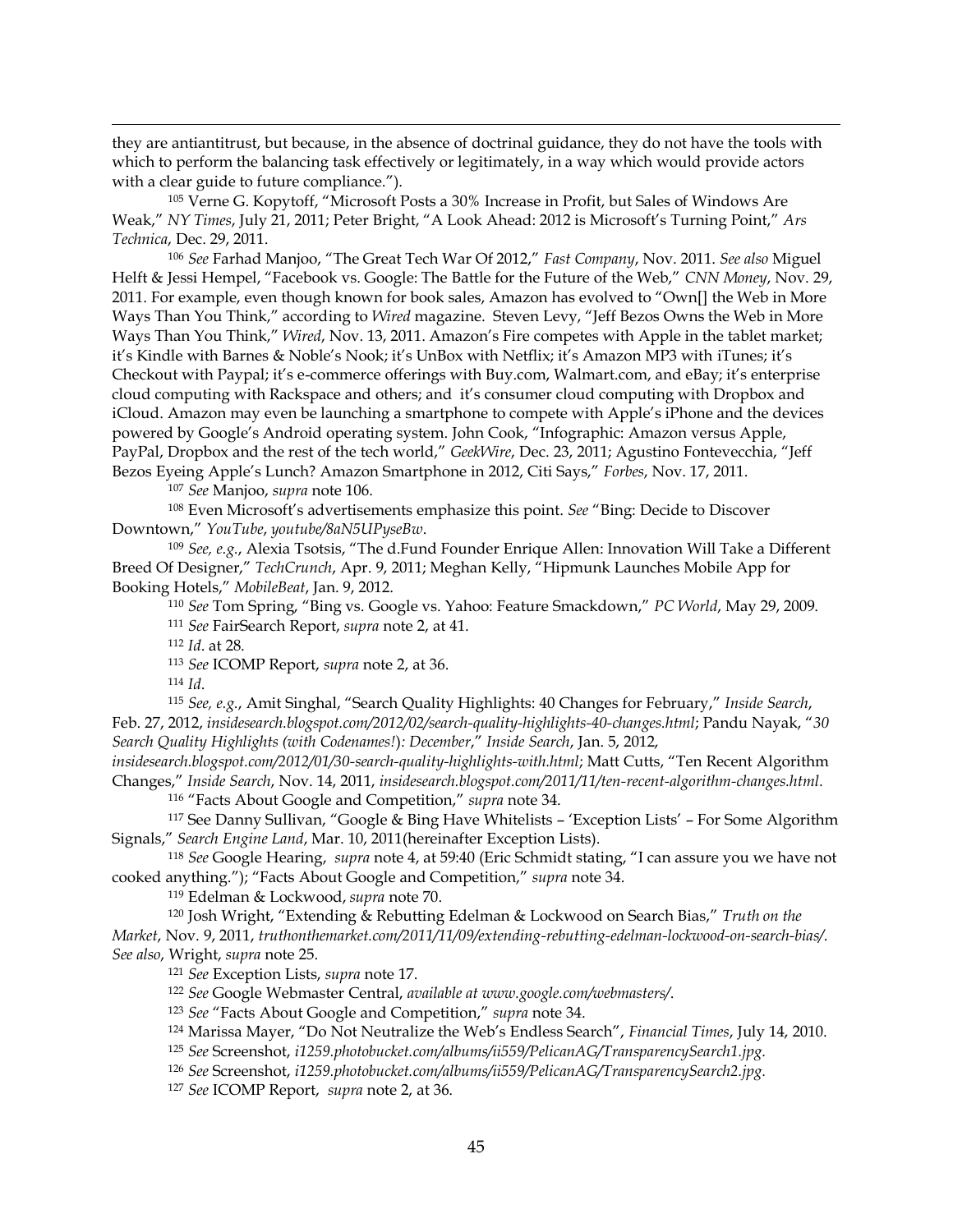| <sup>128</sup> "AdWords Help: Landing Page and Site Quality Guidelines," Google.com,                            |
|-----------------------------------------------------------------------------------------------------------------|
| support.google.com/adwords/bin/answer.py?hl=en&answer=46675.                                                    |
| <sup>129</sup> See FairSearch Report, supra note 2, at 32.                                                      |
| <sup>130</sup> "AdWords Help: Landing Page and Site Quality Guidelines," Google.com,,                           |
| support.google.com/adwords/bin/answer.py?hl=en&answer=46675.                                                    |
| $131 \; Id.$                                                                                                    |
| <sup>132</sup> "AdWords Help: What Is the AdWords "Quality Score" and How Is It Calculated?,"                   |
| Google.com, support.google.com/adwords/bin/answer.py?hl=en&answer=10215 (hereinafter Quality Score).            |
| 133 "AdWords Help: Tips for Success," Google.com                                                                |
| support.google.com/adwords/bin/static.py?hl=en&page=tips.html#optimize (hereinafter Tips).                      |
| <sup>134</sup> "Advertising Policies Help: Overview," Google.com,                                               |
| support.google.com/adwordspolicy/bin/static.py?hl=en&page=guide.cs&guide=1316546.                               |
| <sup>135</sup> "Quality Score," supra note 132.                                                                 |
| <sup>136</sup> "AdWords Help: Tips for Success," supra note 133; "AdWords Help: Optimization Center,"           |
|                                                                                                                 |
| Google.com, support.google.com/adwords/bin/topic.py?hl=en&topic=21804&from=guide.                               |
| <sup>137</sup> "AdWords Help (Overview)," Google.com, support.google.com/adwords/?hl=en.                        |
| <sup>138</sup> Users even post irrelevant advertisements that they find annoying. Fred Benenson, "Really NY     |
| Times? Its [sic] really frustrating that I can't even pay to make these ads go away," Flickr,                   |
| www.flickr.com/photos/fcb/6786879392/. See also, "Dear Google and Facebook: Get Active," Four Elements          |
| Media Blog, Mar. 1, 2012.                                                                                       |
| <sup>139</sup> "Google Ads: Publisher: Publisher Solutions," Google.com),                                       |
| www.google.com/intl/en/ads/publisher/solutions.html#subid=ww-en-et-adsense-pubsollink.                          |
| <sup>140</sup> See FairSearch Report, supra note 2, at 36.                                                      |
| <sup>141</sup> The FairSearch Report was released October 11, 2011, and the ICOMP Report was released           |
| October 20, 2011, over a year after Google's disclosure.                                                        |
| <sup>142</sup> Neil Mohan, "The AdSense Revenue Share," Google Inside AdSense Blog, May 24, 2010,               |
| adsense.blogspot.com/2010/05/adsense-revenue-share.html.                                                        |
| <sup>143</sup> FairSearch Report, <i>supra</i> note 2, at 41.                                                   |
| <sup>144</sup> Id. at 38.                                                                                       |
| 145 <i>Id.</i> at 37.                                                                                           |
| <sup>146</sup> Ríona MacNamara, "The Anatomy of a Search Result," Webmaster Central Blog, Nov. 26, 2007,        |
| googlewebmastercentral.blogspot.com/2007/11/anatomy-of-search-result.html.                                      |
| <sup>147</sup> Ticketmaster Corp. v. Tickets.com Inc., 54 USPQ2d 1344 (C.D. Cal. 2000).                         |
| <sup>148</sup> Field v. Google, Inc., 412 F. Supp. 2d 1106 (D. Nev. 2006).                                      |
| <sup>149</sup> See id at 1117-24.                                                                               |
| <sup>150</sup> Using snippets in specialized searches would likely be fair use because the use is so similar to |
| use in general searches. The test balances the (1) purpose and character of the use (nearly identical for       |
| general search and specialized search), (2) the nature of the copyrighted work (identical), (3) the amount      |
| and substantiality of the portion taken (identical or nearly identical), and (4) and the effect of the use      |
| upon the potential market. The effect on the potential market is not identical, however, according to Yelp      |
| and some news organizations for Google Places and Google News. They claim that the market effect is             |
| more harmful for Google's specialized searches; however, the competitors have provided no evidence of           |
| an effect on the market for their copyrighted content to support this remedy. Even if they did, and if the      |
| fourth factor weighed against Google, the other three factors weigh strongly in favor of Google. Thus,          |
| using snippets in specialized searches is likely fair use. See, Kelly v. Arriba Soft Corp., 336 F. 3d 811 (9th  |
| Cir. 2003); Perfect 10, Inc. v. Amazon.com, Inc., et al., 487 F. 3d 701 (9th Cir. 2007).                        |
| <sup>151</sup> See Field v. Google, Inc., note 150 at 1112.                                                     |
| <sup>152</sup> Antitrust courts have done the opposite: Rather than expand the copyrights of other              |
| companies beyond traditional contours, they have limited the exclusive copyrights of dominant players.          |

!!!!!!!!!!!!!!!!!!!!!!!!!!!!!!!!!!!!!!!!!!!!!!!!!!!!!!!!!!!!!!!!!!!!!!!!!!!!!!!!!!!!!!!!!!!!!!!!!!!!!!!!!!!!!!!!!!!!!!!!!!!!!!!!!!!!!!!!!!!!!!!!!!!!!!!!!!!!!!!!!!!!!!!!!!!!!!!!!!!!!!!!!!!!!!!!!!!

*See* Associated Press v. United States, 326 U.S. 1 (1945). Such a remedy better balances First Amendment concerns and furthers wider dissemination of information. *See id.* at 20.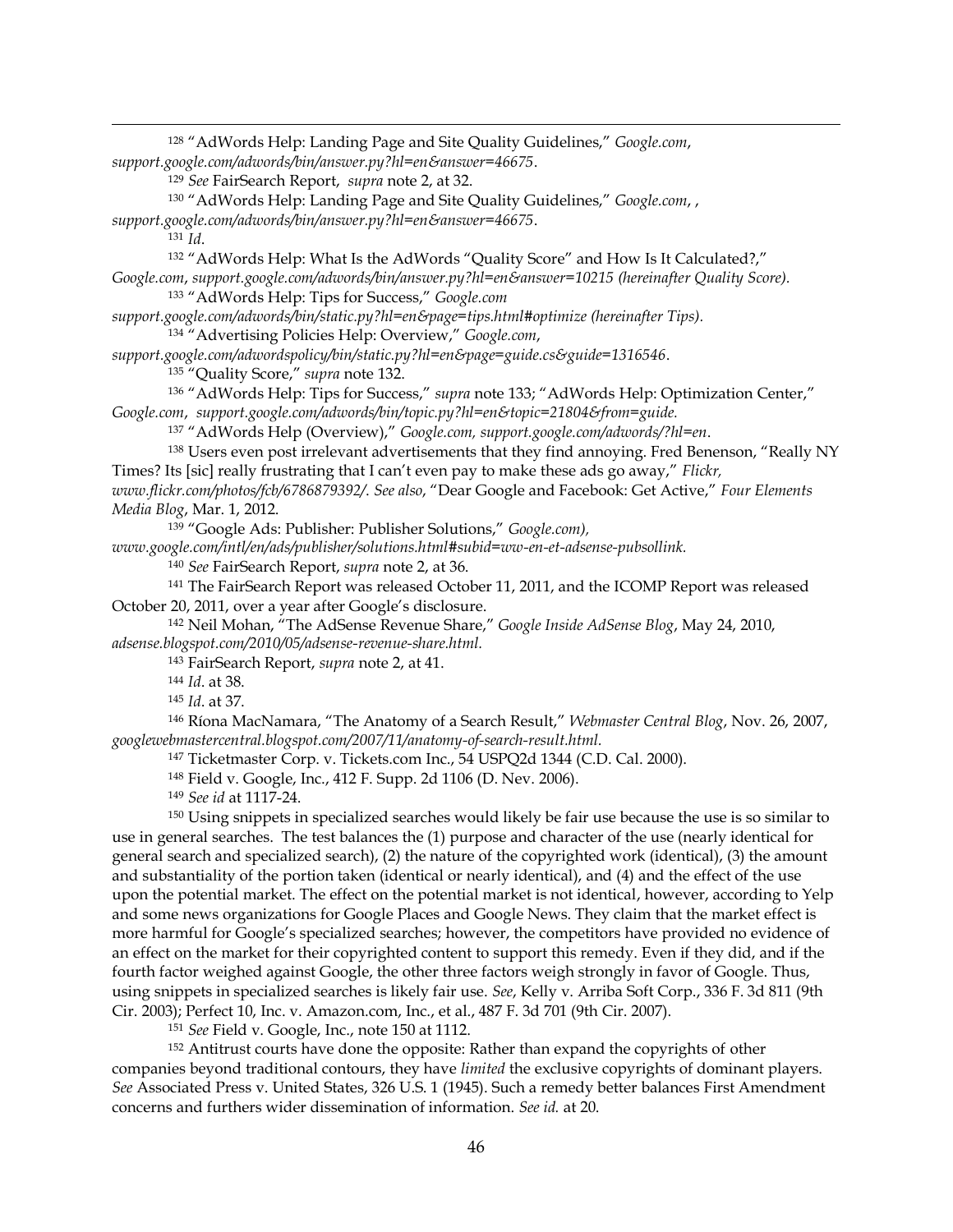$153$  Fair use is constitutionally required as a judicial means to mediate the Constitution's Copyright Clause and the First Amendment. *See* Golan v. Holder, 132 S. Ct. 873, 890-91, (2012); Eldred v. Ashcroft, 537 U.S. 186, 219^20 (2003).

!!!!!!!!!!!!!!!!!!!!!!!!!!!!!!!!!!!!!!!!!!!!!!!!!!!!!!!!!!!!!!!!!!!!!!!!!!!!!!!!!!!!!!!!!!!!!!!!!!!!!!!!!!!!!!!!!!!!!!!!!!!!!!!!!!!!!!!!!!!!!!!!!!!!!!!!!!!!!!!!!!!!!!!!!!!!!!!!!!!!!!!!!!!!!!!!!!!

<sup>154</sup> Ralph Tegtmeier, "Bye-bye, Crawler: Blocking the Parasites," Search Engine Watch, Aug. 4, 2010.

<sup>155</sup> Some have criticized the doctrine. *See* Laura Quilter, "The Continuing Expansion of Cyberspace Trespass to Chattels," 17 Berkeley Tech. L. J. 421, 436-43 (2002).

<sup>156</sup> In theory, parties could negotiate access to different terms. They generally do not, partly because search engines would likely be unable to negotiate different terms for accessing each site.

<sup>157</sup> The Media Institute, "Google and the Media: How Google Is Leveraging Its Position in Search to Dominate the Media Economy," 29 (2011).

<sup>158</sup> Adam Kovacevich, "Response to The Media Institute White Paper: The Truth About Google, Search, and the Media Industry," Media & Communications Policy, Oct. 6, 2011, *www.mediacompolicy.org/2011/10/articles/digital-technology/response-to-the-media-institute-white-paper-the-*

*truth-about-google-search-and-the-media-industry/.* 

159 We would have to assume that Google's practice is an antitrust violation either because books and videos are "essential facilities" or because of the doctrine of raising rivals' costs. Thomas G. Krattenmaker & Steven C. Salop, "Anticompetitive Exclusion: Raising Rivals' Costs to Achieve Power over Price," 96 Yale L.J. 209 (1986). For essential facilities, we have to assume that the Supreme Court would recognize the doctrine - it never has. Verizon Communications Inc. v. Law Offices of Curtis V. Trinko, LLP, 540 U.S. 398, 411 (2004). Raising rivals' costs is generally not enough on its own for a claim. *See* Areeda & Hovenkamp, *supra* note 50, at 109 ("[M]any practices that raise rivals' cost, such as innovation that either deprives rivals or (sic) revenue or forces them to innovate in return, are also welfare-enhancing. As a result, raising rivals' costs can never operate as a complete test for exclusionary conduct."). In addition, competitors such as Microsoft can afford to make similar investments in scanning books or an alternative video service, so courts may conclude that Google is not raising rivals' costs so much as refusing to subsidize competitors that are unwilling, but able, to make similar investments.

<sup>160</sup> *See* Verizon Communications Inc. v. Law Offices of Curtis V. Trinko, LLP, 540 U.S. at 407^08.

<sup>161</sup> Richard Waters, "Google's YouTube Gamble Is Vindicated," Financial Times, Jan. 1, 2010; 6Kherilynn Macale, "Google Reportedly Dishes \$100M for New and Original YouTube Content," Next Web, Oct. 3, 2011.

<sup>162</sup> One of the coauthors has disagreed with a provision of the Google Books settlement proposal that would have given Google a preferred position regarding the law itself, granting Google rights with in-copyright, out-of-print books that others would lack. Marvin Ammori, "Google Books Settlement: Copyright, Congress, and Information Monopolies," ConcurringOpinions, Mar. 23, 2011. That provision would have applied copyright law differently to Google, and he argued, as we do here, that the same copyright rules should apply to all competitors in that space.

<sup>163</sup> Nancy Gohring, "Microsoft Shuts Down Book Search," InfoWorld, May 23, 2008.

<sup>164</sup> Forcing Google to share its services is far more problematic than the more justifiable laws historically forcing telecommunications common carriers to share assets with their competitors. Among other things, generally, the legislature and a specialized agency, not the antitrust courts, required such sharing as a matter of economic policy. *See* Verizon v. FCC, 535 U.S. 467 (2002). Thus, as a descriptive matter, arguing for such sharing to an antitrust court would have been a losing argument. *Cf.* Verizon Communications Inc. v. Law Offices of Curtis V. Trinko, LLP, 540 U.S. 398, 406 (2004). Moreover, the telecommunications-sharing obligations pertained to lines that were built with enormous government subsidies, generally under government-provided monopoly protection to the local phone or local cable company. In this case, Google has invested its own funds, without a government backed monopoly, and has invested in new innovations. Thus, the innovation and investment calculus is different.

<sup>165</sup> An antitrust court could set a price for such innovation sharing, and that price would have to take into account not just the cost of the specific shared innovation, but also, of the failed innovations (such as Google Wave or Slide) that are necessary to create the innovation. Determining that figure, and